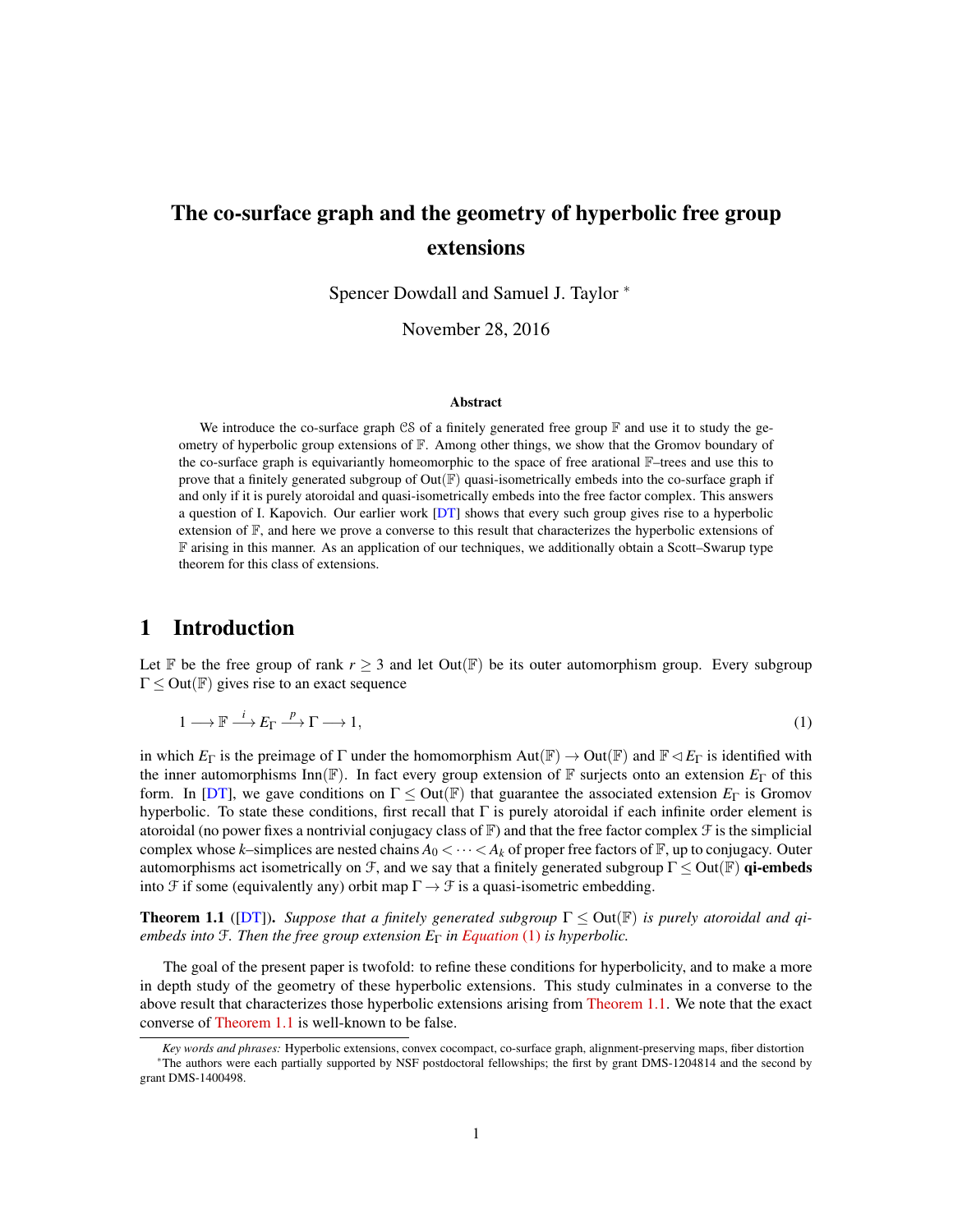Following Hamenstädt and Hensel [\[HH\]](#page-31-1), a subgroup  $\Gamma \leq Out(\mathbb{F})$  is said to be **convex cocompact** if it qi-embeds into  $\mathcal F$ . However, unlike the analogous situation for mapping class groups [\[KL3,](#page-32-0) [Ham1\]](#page-31-2), convex cocompactness itself does not ensure hyperbolicity of *E*Γ. Indeed, pure atoroidality of Γ is essential for *E*<sup>Γ</sup> to be hyperbolic, since a periodic conjugacy class for  $\phi \in \Gamma$  gives rise to a  $\mathbb{Z} \oplus \mathbb{Z}$  in  $E_{\Gamma}$ . Further, there are automorphisms of  $\mathbb F$  that act loxodromically on  $\mathcal F$  but are not atoroidal. In fact, by combining work of Bestvina–Handel [\[BH1\]](#page-30-0) and Bestvina–Feighn [\[BF2\]](#page-30-1), such automorphisms precisely correspond to pseudo-Anosov homeomorphisms of once-punctured, possibly nonorientable, surfaces.

This suggests that  $F$  is not the correct complex for studying hyperbolic extensions of  $F$ . It is natural to build a better-suited complex by starting with  $\mathcal F$  and coning off the curve graphs for all once-punctured surfaces *S* with  $\pi_1(S) \cong \mathbb{F}$ . Versions of this construction appear several places in the literature—first in the work of Kapovich–Lustig  $KL1$ ] and later Mann–Reynolds  $[MR1]$  and Mann  $[Man]$  (see [§4\)](#page-10-0)—in each case producing a hyperbolic Out(F)–graph *Y* with the property that any subgroup Γ that qi-embeds into *Y* is both convex cocompact and purely atoroidal. The converse was posed as a question by I. Kapovich:

<span id="page-1-0"></span>**Question 1.2** (I. Kapovich). Suppose that  $\Gamma \leq Out(\mathbb{F})$  is purely atoroidal and convex compact. Is the orbit map  $\Gamma \rightarrow Y$  a quasi-isomeric embedding?

To answer [Question 1.2,](#page-1-0) we introduce ([§4\)](#page-10-0) a new model for the graph *Y* that is both simple to define and natural for our purposes. This **co-surface graph** is defined to be the simplicial graph CS whose vertices are conjugacy classes of primitive elements of  $\mathbb F$  and where two conjugacy classes are adjacent if there is a once-punctured surface *S* with  $\pi_1(S) \cong \mathbb{F}$  in which they are both represented by simple closed curves on *S*.

### [Theorem 4.12](#page-14-0) (Qi-embedding into CS). *Let* Γ *be finitely generated subgroup of* Out(F)*. Then* Γ *qi-embeds into the co-surface graph* CS *if and only if* Γ *is purely atoroidal and convex cocompact.*

After formulating [Question 1.2,](#page-1-0) Kapovich showed it cannot be answered from formal properties of the action  $\Gamma \curvearrowright Y$ . That is, Kapovich constructs an action of the free group of rank 2 on a hyperbolic graph *X* which has all the properties of the action  $\Gamma \cap Y$  but whose orbit map  $\Gamma \to X$  is not a qi-embedding [\[Kap2\]](#page-31-4). Thus the proof of [Theorem 4.12](#page-14-0) necessarily requires a deeper understanding of the co-surface graph itself. Indeed, our argument uses the fine geometric structure of Culler and Vogtmann's Outer space  $\mathfrak X$  and the following calculation of the Gromov boundary of CS:

[Theorem 4.8](#page-13-0) (Boundary of CS). *The Gromov boundary* ∂CS *of the co-surface graph is* Out(F)*–equivariantly homeomorphic to the subspace of* ∂F *consisting of classes of free arational trees.*

We obtain [Theorem 4.8](#page-13-0) as a corollary of the general theory of **alignment-preserving maps** that we develop in [§3](#page-7-0) and which may be of independent interest. Briefly, three (ordered) points are coarsely aligned if the triangle inequality for them is nearly an equality, and a map that respects this condition is said to be alignment preserving. We show [\(Theorem 3.2\)](#page-8-0) that any coarsely surjective alignment preserving map  $X \to Y$ between hyperbolic metric spaces extends to a homeomorphism between ∂*Y* and a specific subset of ∂*X*.

The co-surface graph CS has other advantages over the factor complex  $F$ , and indeed this is a major theme of the present paper. For example, it is well known (see [\[BFH\]](#page-30-2)) that full irreducibility is not stable under passage to finite index subgroups. This causes complications when attempting to study the subgroup structure of  $E_{\Gamma}$ . However, the following result shows that this is not an issue for CS:

[Proposition 5.2.](#page-15-0) *Let H be a finite index subgroup of* F *and let* Γ *<sup>H</sup> denote the subgroup of* Out(*H*) *induced by elements of*  $\Gamma \leq$  Out( $\mathbb{F}$ ) *that stabilize the conjugacy class of H. If*  $\Gamma$  *is finitely generated and qi-embeds into* CS, then  $\Gamma^H$  also qi-embeds into  $\mathcal{CS}(H)$ .

[Proposition 5.2](#page-15-0) is one of the key ingredients allowing us to establish a Scott–Swarup [\[SS\]](#page-32-3) type theorem for these extensions of  $\mathbb F$ . Recall that the fiber subgroup  $\mathbb F$ , being infinite and normal, is exponentially distorted in the hyperbolic group *E*Γ. The following theorem, however, shows that such distortion is confined to finite index subgroups of  $\mathbb{F}$ ; this mirrors a result of Dowdall–Kent–Leininger [\[DKL\]](#page-31-5) for hyperbolic surface group extensions. Bear in mind that the statement is false without the hypothesis that  $\Gamma$  qi-embed into CS (see [§7.4\)](#page-28-0).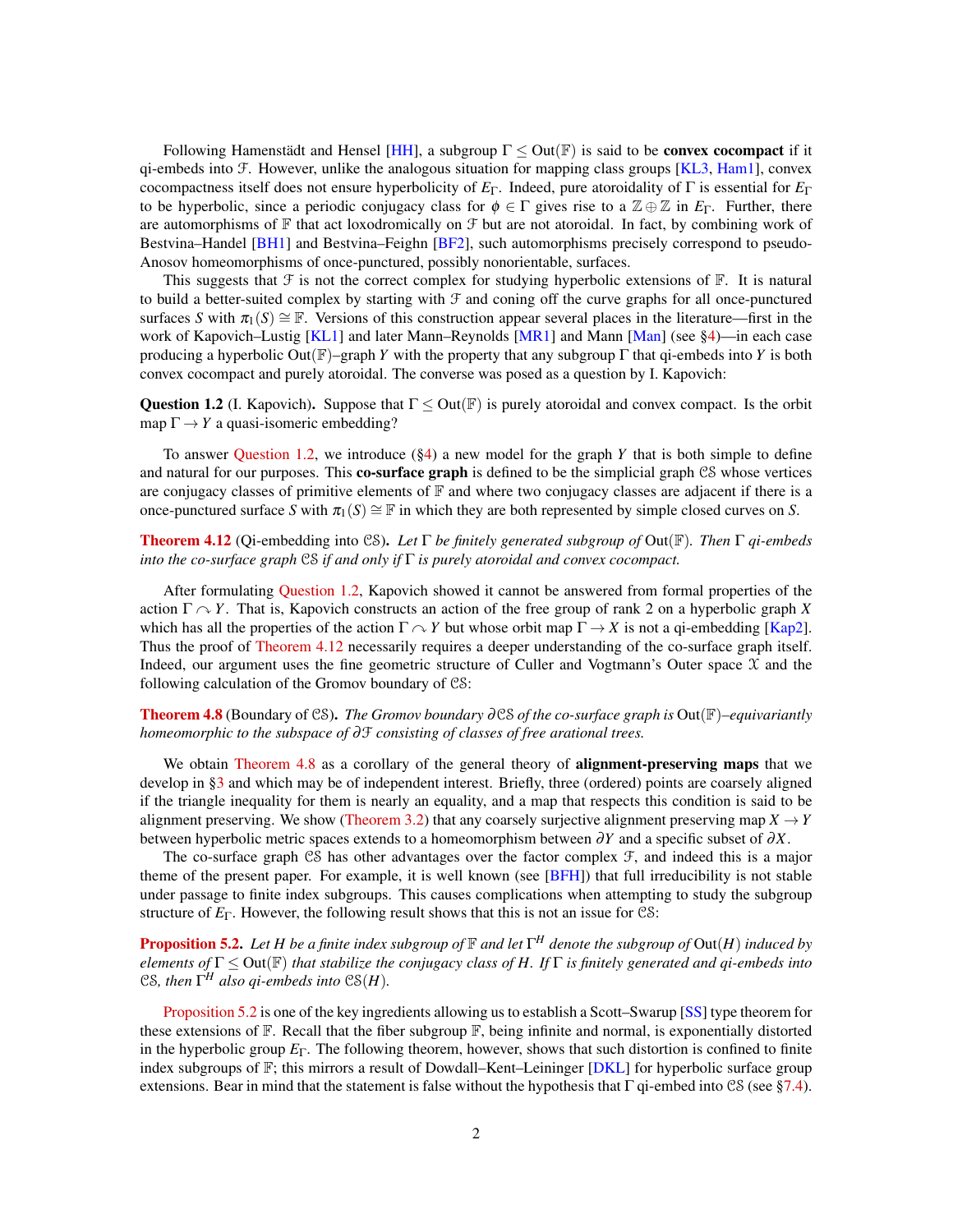[Theorem 7.9](#page-28-1) (Nondistortion in fibers). *Suppose that* Γ ≤ Out(F) *quasi-isometrically embeds into* CS*, and let L be a finitely generated subgroup of the fiber*  $\mathbb{F}$  ⊲ *E*<sub>Γ</sub>*. Then L is quasiconvex, and hence undistorted, in the hyperbolic extension*  $E_{\Gamma}$  *if and only if L has infinite index in*  $\mathbb{F}$ *.* 

We note that Mj and Rafi [\[MR2\]](#page-32-4) have recently, and independently, proven [Theorem 7.9](#page-28-1) by very different methods. Their approach uses structural results on convex cocompact subgroups proven in [\[DT\]](#page-31-0) as well as a characterization of the Cannon–Thurston map for [\(1\)](#page-0-0) that we obtained with Kapovich in [\[DKT\]](#page-31-6) and which builds on earlier work of Mj [\[Mit1\]](#page-32-5). Our proof is more direct and proceeds as follows.

The second key ingredient needed to prove [Theorem 7.9](#page-28-1) is a careful study of the geometry of hyperbolic extensions  $E_{\Gamma}$  that focuses on the relationship between the "local" axis of an element  $a \in \mathbb{F}$  acting on any given fiber of  $p: E_{\Gamma} \to \Gamma$  and the "global" axis for *a* acting on  $E_{\Gamma}$ . Specifically, if  $a^*$  denotes the geodesic in *E*<sub>Γ</sub> whose endpoints are the fixed points  $a^{\pm \infty}$  in  $\partial E$ <sub>Γ</sub>, we define the **width** of *a* to be the quantity

width $(a)$  = diam<sub> $\Gamma$ </sub>  $p(a^*)$ .

This concept was first studied in the context of surface group extensions by Kent and Leininger [\[KL4\]](#page-32-6). We prove [\(Theorem 7.2\)](#page-24-0) that when  $\Gamma$  is convex cocompact, the quantity width(*a*) is uniformly bounded over all simple elements  $a \in \mathbb{F}$ , where an element is **simple** if it is contained in some proper free factor of  $\mathbb{F}$ . As a consequence, we show that the global axis  $a^*$  fellow travels the local axis for  $a \in \mathbb{F}$  acting on the fiber of  $E_{\Gamma} \to \Gamma$  in which the translation length of *a* is minimized. Combining this with [Proposition 5.2](#page-15-0) leads to [Theorem 7.9.](#page-28-1) This analysis also allows us to prove the following theorem, which gives a converse to [Theorem 1.1](#page-0-1) and characterizes hyperbolic extensions arising from convex cocompact subgroups as those for which the simple elements have uniformly bounded width:

**[Theorem 8.1](#page-29-0)** (Convex cocompactness). Suppose that  $1 \to \mathbb{F} \to E \to Q \to 1$  is a hyperbolic extension of  $\mathbb{F}$ . *Then Q has convex cocompact image in* Out(F) *(and hence admits a quasi-isometric embedding orbit map into* CS) *if and only there exists*  $D \ge 0$  *so that* width $_Q(a) \le D$  for each simple element  $a \in \mathbb{F}$ .

Acknowledgments: The authors thank Ilya Kapovich and Patrick Reynolds for helpful conversations. We are also grateful for the hospitality of the University of Illinois at Urbana-Champaign for hosting the second author at the start of this project. Finally, we thank the referee for a very carefull reading of the paper and several useful suggestions.

## 2 Background

Throughout,  $\mathbb F$  will denote a finitely generated free group of rank  $r = \text{rk}(\mathbb F)$  at least 3. In this section we review several structures associated to  $\mathbb F$  that will be relevant to our work.

### 2.1 Coarse geometry

A map  $f: X \to Y$  of metric spaces is a  $K$ **-quasi-isometric embedding** if

$$
d_X(a,b)/K - K \leq d_Y(f(a),f(b)) \leq K d_X(a,b) + K
$$

for all  $a, b \in X$ . The map is moreover a *K***–quasi-isometry** if its image is *K*–dense in *Y*. A *K***–quasigeodesic** is then a *K*–quasi-isometric embedding of an interval  $I \subset \mathbb{R}$  into a metric space. The **Hausdorff distance** between two subsets A, B of a metric space X is the infimum of all  $\varepsilon > 0$  for which A and B are both contained within the  $\varepsilon$ -neighborhoods of each other.

A geodesic metric space *X* is  $\delta$ -hyperbolic, where  $\delta \ge 0$ , if every geodesic triangle in *X* is  $\delta$ -thin, meaning that each side is contained within the  $\delta$ -neighborhood of the other two. Every such space has a well defined Gromov boundary ∂*X* consisting of equivalence classes of admissible sequences in *X*, where a sequence  $\{a_n\}$  is admissible if  $\lim_{n,m}(a_n|a_m)_x = \infty$  and two sequence  $\{a_n\}$  and  $\{b_n\}$  are equivalent if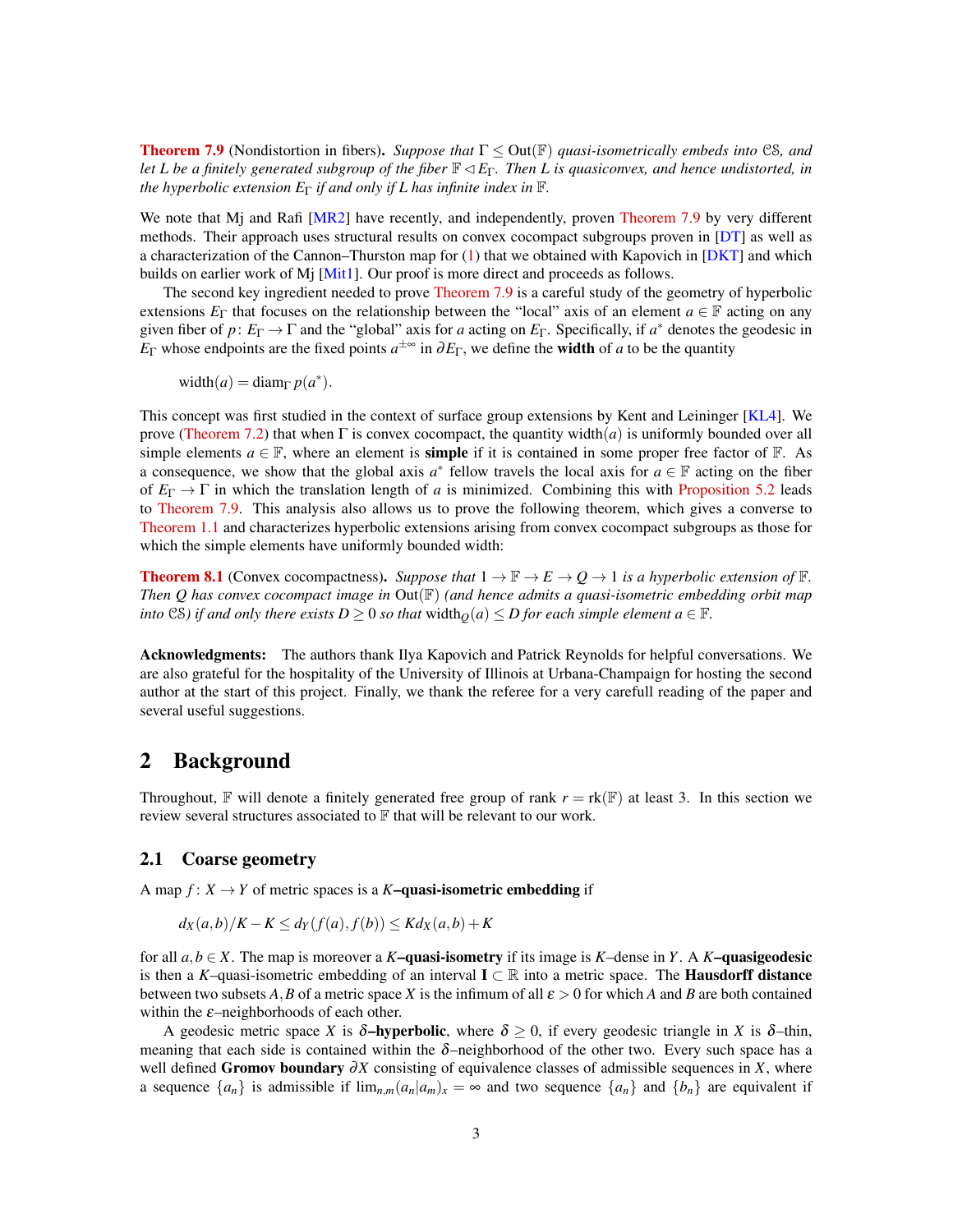$\lim_{n,m}(a_n|b_m)_x = \infty$  for some  $x \in X$ . Here,  $(a|b)_x$  denotes the **Gromov product**  $(d(a,x)+d(b,x)-d(a,b))/2$ . One says the admissible sequence  $a_1, a_2, \ldots \in X$  converges to the point  $\{a_n\} \in \partial X$ . The Gromov product, with respect to  $x \in X$ , may be extended to  $\partial X$  by declaring

$$
(a|b)_x := \sup \liminf_{m,n \to \infty} (a_m|b_n)_x,
$$

where the supremum here is over all sequences  $\{a_m\}, \{b_n\}$  converging respectively to  $a, b \in \partial X$ . The boundary  $\partial X$  is then equipped with the topology in which the sets  $N_a^x(r) := \{b \in \partial X : (a|b)_x \ge r\}$  give a basis of open neighborhoods about the point  $a \in \partial X$ . Moreover, the topologies on *X* and  $\partial X$  may be extended to a topology on the disjoint union  $X \cup \partial X$  for which a sequence  $x_n \in X$  converges to  $\zeta \in \partial X$  if and only if  $\{x_n\}$  is admissible and equivalent to  $\zeta$ . When *X* is **proper** (meaning that closed metric balls are compact),  $X \cup \partial X$  is a compactification of *X*. Finally, hyperbolicity itself and the Gromov boundary ∂*X* are both quasi-isometry invariants of *X*. See [\[BH2,](#page-30-3) Section III.H.3], [\[GdlH\]](#page-31-7), or [\[KB,](#page-31-8) Section 2] for more details.

If *X* is  $\delta$ –hyperbolic, then every quasigeodesic ray  $r: [0, \infty) \to X$  converges to its **endpoint at infinity**  $r(\infty) := \{r(n)\}_{n=1}^{\infty} \in \partial X$ , and any two rays whose images have finite Hausdorff distance determine the same endpoint. Conversely, as explained in [\[KB,](#page-31-8) Remark 2.16], for any  $x_0 \in X$  and  $\zeta \in \partial X$  one may build a 10 $\delta$ quasigeodesic *r*:  $\mathbb{R}_+ \to X$  with the properties that  $r(0) = x_0$  and  $r(\infty) = \zeta$ .

Throughout, we will use I (and sometimes J) to denote a closed subinterval of  $\mathbb R$ . We write I– and I<sub>+</sub> for the infimum and supremum of **I**, respectively. With this notation, every quasigeodesic  $\gamma$ : **I**  $\rightarrow$  *X* naturally has two well-defined endpoints  $\gamma(I_+) \in X \cup \partial X$ , where  $\gamma(I_+) \in \partial X$  if  $I_+ = \pm \infty$  and  $\gamma(I_+) \in X$  otherwise. The following is a fundamental feature of hyperbolic metric spaces; see [\[BH2,](#page-30-3) Theorem III.H.1.7] for a proof.

<span id="page-3-0"></span>**Proposition 2.1** (Stability of quasigeodesics). *For every K*  $\geq$  1 *and*  $\delta$   $\geq$  0 *there exists a stability constant*  $R_0(K,\delta) > 0$  *such that if*  $\gamma: \mathbf{I} \to X$  *and*  $\rho: \mathbf{J} \to X$  *are K–quasigeodesics with the same endpoints in*  $X \cup \partial X$ *for a*  $\delta$ –*hyperbolic space* X, then  $\gamma(I)$  *and*  $\rho(J)$  *have Hausdorff distance at most*  $R_0(K,\delta)$ *.* 

### 2.2 Currents and laminations

All finite-valent Cayley graphs of F are quasi-isometric hyperbolic spaces, and we write ∂F to denote their common Gromov boundary. The free group  $\mathbb F$  acts on each of its Cayley graphs by left multiplication, and this extends to a left action of F on  $\partial$ F by homeomorphisms. Let  $\partial^2 F = \{(\eta, \xi) \mid \eta, \xi \in \partial \mathbb{F}, \eta \neq \xi\}$  denote the double boundary of F, equipped with the subspace topology from  $\partial \mathbb{F} \times \partial \mathbb{F}$ . A lamination on F is a nonempty closed subset of  $\partial^2 \mathbb{F}$  that is invariant under both the flip map  $(\eta, \xi) \mapsto (\xi, \eta)$  and the (diagonal) action of F. A lamination is minimal if it does not contain a proper sublamination. If *L* is a lamination on F, we write *L'* to denote the set of accumulation points of *L* in  $\partial^2 \mathbb{F}$ . Note that  $L' \subset L$ , since *L* is closed, and that  $L'$  is itself a lamination.

Following [\[Kap1\]](#page-31-9), a **geodesic current** on F is a positive Radon measure on  $\partial^2$ F that is both flip and F– invariant. Notice that the support supp( $\mu$ ) of every nonzero current  $\mu$  is necessarily a lamination. We write Curr( $\mathbb{F}$ ) for the space of all geodesic currents on  $\mathbb{F}$  equipped with the weak topology. Quotienting by the action of  $\mathbb{R}_+$  by scalar multiplication yields the compact space  $\mathbb{P}$ Curr( $\mathbb{F}$ ) of **projective geodesic currents.** 

Let us discuss some basic examples of these concepts. Every nontrivial  $a \in \mathbb{F}$  acts on  $\partial \mathbb{F}$  with a unique attracting fixed point  $a^+$  and repelling fixed point  $a^-$ . The **lamination of a (nontrivial) conjugacy class**  $\alpha$ of  $F$  is then defined to be

$$
L(\alpha) := \bigcup_{a \in \alpha} \{ (a^+, a^-), (a^-, a^+) \};
$$

notice that  $L(\alpha)$  is indeed a closed and F–invariant subset of  $\partial^2 \mathbb{F}$ . Correspondingly, the **counting current** of a (nontrivial) conjugacy class  $\alpha = \beta^m$ , where  $\beta$  is not a proper power, is defined as

$$
\eta_\alpha:=m\eta_\beta:=m\sum_{b\in\beta}\delta_{(b^-,b^+)}+\delta_{(b^+,b^-)}.
$$

One may check that  $\eta_{\alpha}$  is indeed a current and moreover that supp( $\eta_{\alpha}$ ) =  $L(\alpha)$ .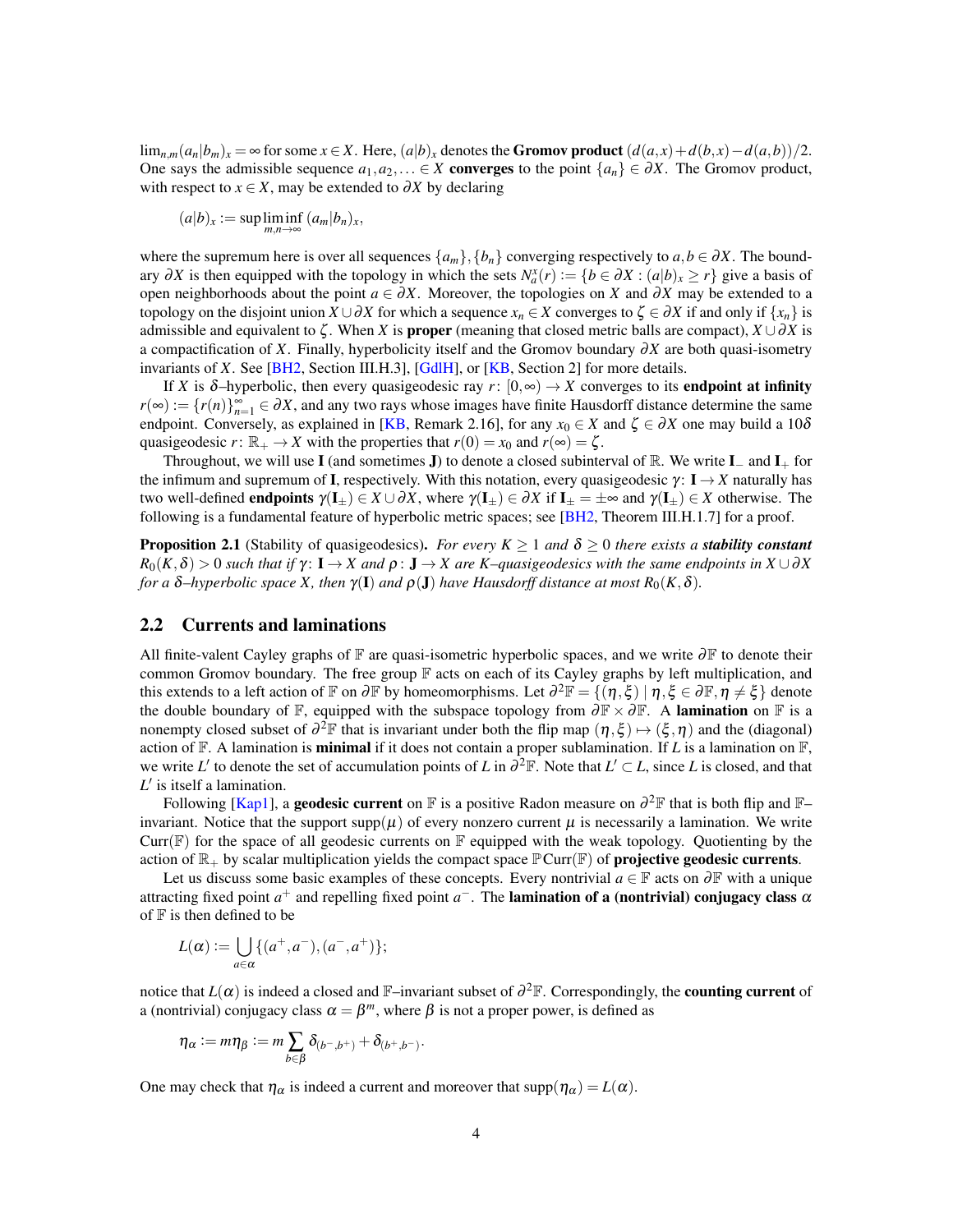### <span id="page-4-0"></span>2.3 Trees

An R–tree is a 0–hyperbolic geodesic metric space. Alternately, an R–tree is a metric space in which there is a unique embedded path between any two points and this path is a geodesic. Throughout this paper, we will use the term tree to mean an  $\mathbb{R}$ –tree equipped with an isometric and minimal action of  $\mathbb{F}$ ; a tree is **minimal** if it does not contain a proper F–invariant subtree.

We write  $\ell_T(a)$  for the **translation length** of an element  $a \in \mathbb{F}$  acting on a tree *T*, that is,  $\ell_T(a) =$  $\inf_{t \in T} d(t, a \cdot t)$ . Notice that  $\ell_T(a)$  depends only on the conjugacy class  $\alpha$  of *a*. The element *a* acts **hyperboli**cally (with an invariant axis) on *T* if  $\ell_T(\alpha) > 0$  and elliptically (with a nonempty fixed subtree) if  $\ell_T(\alpha) = 0$ . The tree *T* is said to be free if  $\ell_T(\alpha) > 0$  for all nontrivial conjugacy classes  $\alpha$ .

Coulbois, Hilion and Lustig [\[CHL\]](#page-30-4) have associated to every tree *T* a dual lamination

$$
L(T) := \bigcap_{\varepsilon > 0} \left( \frac{1}{\alpha \in \Omega_{\varepsilon}(T)} L(\alpha) \right) \subset \partial^2 \mathbb{F},
$$

where  $\Omega_{\varepsilon}(T) = \{\alpha : \ell_T(\alpha) < \varepsilon\}$  is the set of conjugacy classes with short translation length in *T* and the closure is taken in  $\partial^2 \mathbb{F}$ . Observe that  $L(\alpha) \subset L(T)$  if and only if  $\ell_T(\alpha) = 0$ ; thus *T* is free if and only if  $L(T)$ does not contain the lamination  $L(\alpha)$  of any nontrivial conjugacy class  $\alpha$ . The set  $L(T)$  is nonempty, and thus a bona fide lamination, unless *T* is free and simplicial. We refer the reader to [\[CHL\]](#page-30-4) for a more detailed discussion of *L*(*T*).

We say that a tree is **very small** if the stabilizer of any segment of *T* is maximal cyclic and the stabilizer of every tripod is trivial [\[CL\]](#page-31-10). A tree *T* is said to have **dense orbits** if every  $\mathbb F$  orbit is dense in *T*. At the other extreme, if every orbit is discrete then the tree is said to be simplicial. A tree is arational if there does not exist a proper free factor  $A$  of  $\mathbb F$  and an  $A$ –invariant subtree on which  $A$  acts with dense orbits. Following Guirardel [\[Gui\]](#page-31-11), we say that a tree T is **indecomposable** if for every pair of nondegenerate arcs  $\tau$ ,  $\tau' \subset T$ there exist  $a_1, \ldots, a_n \in \mathbb{F}$  so that  $\tau' \subset a_1 \tau \cup \cdots \cup a_n \tau$  with  $a_i \tau \cap a_{i+1} \tau$  nondegenerate for each  $1 \leq i < n$ ; indecomposablity is thus a strong mixing property for the action of  $\mathbb F$  on  $T$ . The following theorem of Reynolds clarifies the relationship between these notions:

<span id="page-4-1"></span>Theorem 2.2 (Reynolds [\[Rey2\]](#page-32-7)). *A minimal, very small tree is arational if and only if it is indecomposable and either* (1) *free or* (2) *dual to a filling measured lamination on a once-punctured surface.*

### 2.4 The free factor complex

A nontrivial subgroup  $A \leq \mathbb{F}$  of  $\mathbb{F}$  is a **free factor** of  $\mathbb{F}$  if there exists a complementary nontrivial subgroup *B*  $\leq$  F such that  $\mathbb{F} = A * B$ . As is common we often blur the distinction between free factors and their conjugacy classes. The (free) factor complex of  $\mathbb F$  is the simplicial complex  $\mathcal F$  whose *k*–simplices consist of chains  $A_0 < \cdots < A_k$  of properly nested (conjugacy classes of) free factors of  $\mathbb F$  and whose face inclusions correspond to subchains. Note that  $\mathcal F$  is not locally compact, and that the group Out( $\mathbb F$ ) acts on  $\mathcal F$  by simplicial automorphisms. We equip  $\mathcal F$  with the path metric in which simplices are all isometric to standard Euclidean simplices with side lengths equal to 1; the induced path metric on the 1-skeleton makes  $\mathcal{F}^1$  into a simplicial metric graph with all edges having length 1. With this setup we have the following foundational result of Bestvina and Feighn:

<span id="page-4-2"></span>Theorem 2.3 (Bestvina–Feighn [\[BF2\]](#page-30-1)). *The factor complex* F *is Gromov hyperbolic.*

As the full complex  $\mathcal F$  and simplicial graph  $\mathcal F^1$  are quasi-isometric, we henceforth work exclusively with the 1–skeleton. In particular, for  $A, B \in \mathcal{F}^0$  we write  $d_{\mathcal{F}}(A, B)$  to mean the distance from *A* to *B* in the path space  $\mathfrak{F}^1$ .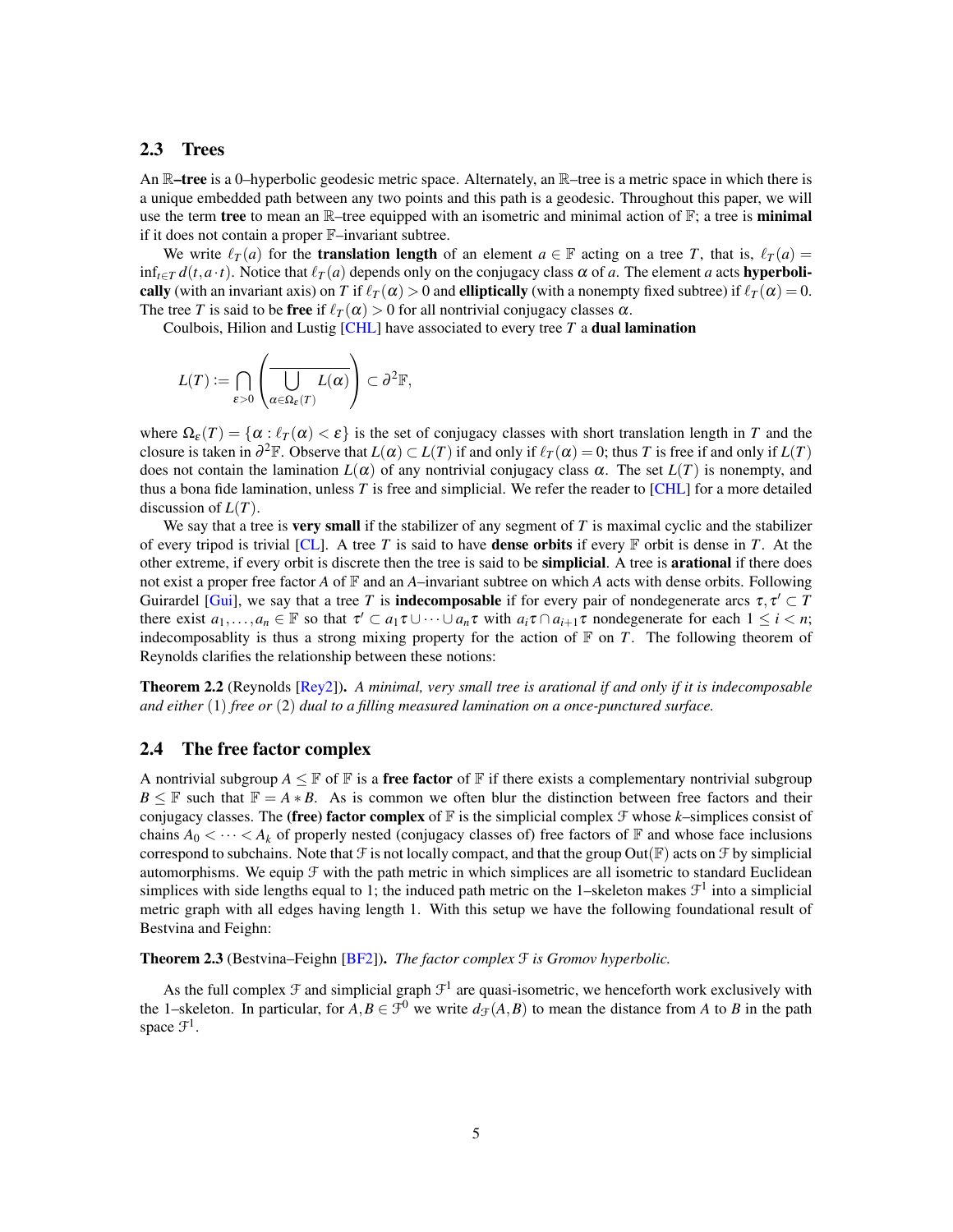### 2.5 Outer space

Let R be the rk(F)–petal rose with base vertex *v*, and fix an isomorphism  $\pi_1(\mathcal{R}, v) \cong \mathbb{F}$ . A core graph is a finite 1–dimensional CW-complex *G* with no valence 1 vertices; and by a metric on *G* we mean a path metric for which the interior of each 1–cell (with the induced path metric) is isometric to a positivelength open subinterval of  $\mathbb{R}$ . The **volume** of *G* is the sum of its edge lengths, and a **marking** of *G* is a homotopy equivalence *g*:  $\mathcal{R} \to G$ . Culler and Vogtmann's [\[CV\]](#page-31-12) **unprojectivized Outer space** of  $\mathbb{F}$  is the space  $cv = \{(G, g)\}\$  of marked metric core graphs, modulo the equivalence relation  $(G, g) \sim (H, h)$  if there exists an isometric **change of marking map**  $G \to H$  in the homotopy class  $h \circ g^{-1}$ . By (projectivized) Outer space  $X$ , we simply mean the subset of  $cv$  consisting of volume 1 marked metric graphs. We equip  $X$  with the **asymmetric metric**  $d_{\mathcal{X}}$  defined as follows:

$$
d_{\mathcal{X}}((G,g),(H,h)) := \inf \{ \log(\text{Lip}(\phi)) \mid \phi \simeq h \circ g^{-1} \}
$$

where  $Lip(\phi)$  denotes the optimal Lipschitz constant for the change of marking map  $\phi: G \to H$ . The symmetrization  $d_{\Upsilon}^{\text{sym}}$  $\chi^{\text{sym}}(G,H) = d\chi(G,H) + d\chi(H,G)$  is an honest metric and defines the topology on X. We will suppress the marking and metric and denote points in  $cv$  and  $\mathcal X$  simply by the underlying graph.

Given any subgroup  $A \leq \mathbb{F}$  (or conjugacy class thereof) and point  $G \in \mathcal{CV}$ , we write  $A|G$  for the maximal core subgraph of the cover of *G* corresponding to *A* and we equip this with the pull-back metric from the immersion  $A|G \to G$ . When convenient we will blur the distinction between the metric core graph  $A|G$  and the immersion  $A|G \to G$  itself. For a conjugacy class  $\alpha$  and write  $\ell(\alpha|G)$  for the volume of the graph  $\alpha|G;$ this is the **length of**  $\alpha$  **at** *G*. With this notation we have the following useful formula for the metric [\[FM\]](#page-31-13):

$$
d_{\mathcal{X}}(G,H) = \log \left( \sup_{\alpha \in \mathbb{F}} \frac{\ell(\alpha|H)}{\ell(\alpha|G)} \right).
$$

Observe that the universal cover  $\tilde{G}$  of a graph  $G \in cv$  is naturally a simplicial R–tree equipped with an action of  $\mathbb{F} \cong \pi_1(G)$  by deck transformations (where the isomorphism  $\mathbb{F} \cong \pi_1(G)$  is provided by the marking  $\mathcal{R} \to G$ ). With this perspective  $\ell(\alpha|G)$  is simply the translation length  $\ell_{\tilde{G}}(\alpha)$  of the conjugacy class  $\alpha$  on the tree  $\tilde{G}$ . In fact, this correspondence gives a bijection between *cv* and the set of free simplicial R–trees up to F–equivariant isometry.

Asymmetry in Outer space. Care must be taken to cope with the asymmetry inherent in Outer space. For us a **geodesic in** X always means a *directed* geodesic, that is, a map  $\gamma: I \to X$  so that  $d_{\Upsilon}(\gamma(s), \gamma(t)) = t - s$ for all  $s < t$ . Similarly a *K***–quasigeodesic** is a map  $\gamma : I \rightarrow \mathcal{X}$  so that

$$
\frac{1}{K}(t-s) - K \le d_{\mathcal{X}}(\gamma(s), \gamma(t)) \le K(t-s) + K
$$

for all  $s < t$ . On the other hand, for  $r > 0$  the *r*–neighborhood  $\mathcal{N}_r(U)$  of a subset  $U \subset \mathcal{X}$  must be defined using the symmetrized metric:

$$
\mathcal{N}_r(U) := \{ G \in \mathcal{X} \mid d_{\mathcal{X}}^{sym}(G, u) \leq r \text{ for some } u \in U \}.
$$

The **Hausdorff distance**  $d_{\text{Haus}}(U, W)$  between two subsets  $U, W \subset \mathcal{X}$  is then defined, as usual, to be the infimal *r* so that  $U \subset \mathcal{N}_r(W)$  and  $W \subset \mathcal{N}_r(U)$ . For  $\varepsilon > 0$ , we write

$$
\mathfrak{X}_{\varepsilon} := \{ G \in \mathfrak{X} \mid \ell(\alpha|G) \geq \varepsilon \text{ for all } \alpha \in \mathbb{F} \setminus 1 \}
$$

for the  $\varepsilon$ –thick part of Outer space. The following important result bounds the asymmetry in  $\mathfrak{X}_{\varepsilon}$ .

<span id="page-5-0"></span>**Lemma 2.4** (Handel–Mosher [\[HM\]](#page-31-14), Algom-Kfir–Bestvina [\[AKB\]](#page-30-5)). *For every*  $\varepsilon > 0$  *there exists*  $M_{\varepsilon} \ge 1$  *so that for all*  $G, H \in \mathcal{X}_{\varepsilon}$  *one has* 

$$
d_{\mathcal{X}}(H,G) \leq d_{\mathcal{X}}^{\text{sym}}(H,G) = d_{\mathcal{X}}^{\text{sym}}(G,H) \leq \mathsf{M}_{\varepsilon} \cdot d_{\mathcal{X}}(G,H).
$$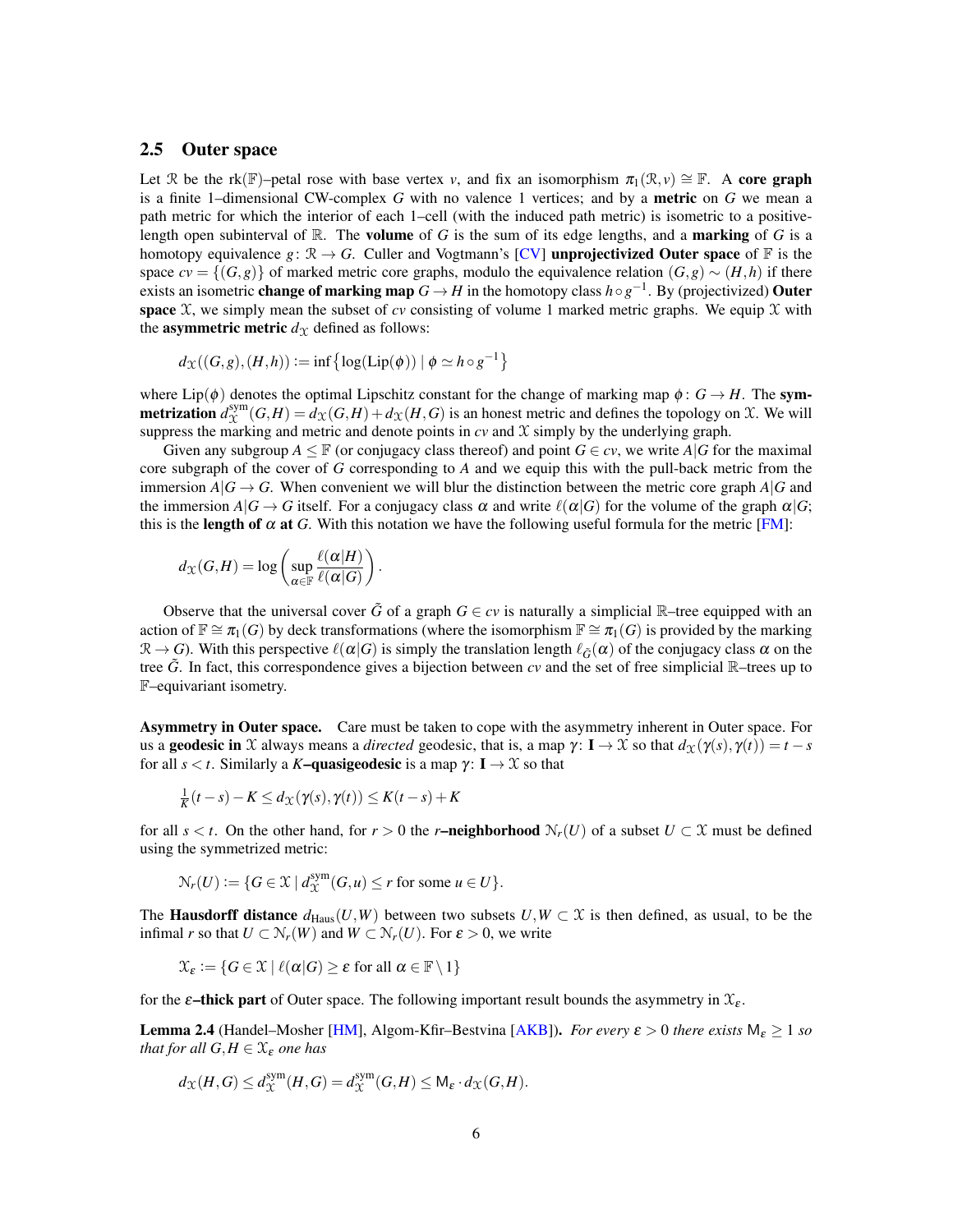**Projecting to the factor complex.** There is a coarse projection  $\pi_{\mathcal{F}} : \mathcal{X} \to \mathcal{F}$  defined by sending  $G \in \mathcal{X}$  to the set of free factors  $\pi_1(G')$  corresponding to proper, connected, noncontractible subgraphs  $G'$  of  $G$  (here  $\pi_1(G')$ is identified with a free factor of F by the marking  $\mathcal{R} \to G$ ). One may easily check that diam<sub> $\mathcal{F}(\pi_{\mathcal{F}}(G)) \leq 4$ </sub> [\[BF2,](#page-30-1) Lemma 3.1], so we are justified in viewing  $\pi_f$  as a coarse projection. For  $G, H \in \mathcal{X}$  we define

$$
d_{\mathcal{F}}(G,H) = \text{diam}_{\mathcal{F}}(\pi_{\mathcal{F}}(G) \cup \pi_{\mathcal{F}}(H)).
$$

<span id="page-6-2"></span>The following appears as Lemma 2.9 in  $[DT]$  and follows from  $[BF2, Corollary 3.5]$  $[BF2, Corollary 3.5]$ .

**Lemma 2.5.** *For all*  $G, H \in \mathcal{X}$  *we have*  $d_{\mathcal{F}}(G, H) \leq 80d_{\mathcal{X}}(G, H) + 80$ *.* 

The projection  $\pi_{\mathcal{F}}$  provides an important connection between the geometries of X and F. For example, the following stability result uses the geometry of  $\mathcal F$  to establish aspects of hyperbolicity in  $\mathcal X$  and served as a main tool in our proof of [Theorem 1.1.](#page-0-1)

<span id="page-6-0"></span>**Theorem 2.6** (Dowdall–Taylor [\[DT\]](#page-31-0)). Let  $\gamma: I \to \mathcal{X}$  be a K–quasigeodesic whose projection  $\pi \circ \gamma: I \to \mathcal{F}$ *is also a K–quasigeodesic. Then there exist constants*  $A, \varepsilon > 0$  *and*  $K' \ge 1$  *depending only on* K (*and the injectivity radius of the terminal endpoint*  $\gamma(\mathbf{I}_{+})$  *when*  $\mathbf{I}_{+}<\infty$ *) with the following property: If*  $\rho: \mathbf{J} \to \mathcal{X}$  *is any geodesic with the same endpoints as* γ*, then*

- *(i)*  $\gamma(I), \rho(J) \subset \mathfrak{X}_{\varepsilon}$ *,*
- *(i)*  $d_{\text{Haus}}(\gamma(\mathbf{I}), \rho(\mathbf{J})) < A$ , and
- *(ii)*  $\pi \circ \rho : \mathbf{J} \to \mathcal{F}$  *is a (parameterized)*  $K'$ –*quasigeodesic.*

<span id="page-6-1"></span>Folding. We will need a particular class of directed geodesics in  $X$  called folding paths, which we now briefly describe. A segment in a metric core graph *G* is a locally isometric immersion of an interval [0,*L*] into *G*, and a **direction** at  $p \in G$  is a germ of nondegenerate segments with  $0 \mapsto p$ . A turn is an unordered pair  $\{d, d'\}$  of distinct directions at a vertex of *G*.

A map  $\phi$ : *G*  $\rightarrow$  *H* of metric core graphs that is a local Lip( $\phi$ )–homothety induces a derivative map  $D_{\phi}$ which sends a direction at *p* to a direction at  $\phi(p)$ . Two directions at *p* are said to be in the same **gate** if they are identified by  $D_{\phi}$ . The map then gives rise to an **illegal turn structure** on *G*, whereby a turn  $\{d, d'\}$  is illegal if  $d$  and  $d'$  are in the same gate and is legal otherwise.

We say that a map  $\phi: G \to H$  between points  $G, H \in \mathcal{X}$  is a **folding map** if it is homotopic to the change of markings  $h \circ g^{-1}$ , is a local Lip( $\phi$ )–homothety, satisfies  $d_{\mathcal{X}}(G,H) = \log \text{Lip}(\phi)$ , and it induces at least 2 gates at each point  $p \in G$ . As described in [\[BF2,](#page-30-1) §2], each folding map  $\phi : G \to H$  gives rise to a unique folding path {*Gt*}*t*∈[0,*L*] in X via first *folding all illegal turns at speed one* and second *rescaling* to obtain graphs in X. The folding path comes equipped with a family of folding maps  $\{\phi_{st}: G_s \to G_t\}_{s \leq t}$  satisfying

 $\phi_{0L} = \phi$ ,  $\phi_{ss} = \text{Id}_{G_s}$ , and  $\phi_{rt} = \phi_{st} \circ \phi_{rs}$  with  $\phi_{rs}$  and  $\phi_{rt}$  inducing the same illegal turn structure on  $G_r$ 

for all  $0 \le r \le s \le t \le L$ . Our convention is to parameterize the folding path  $\{G_t\}_{t \in [0,L]}$  with respect to arc length in Outer space. With this convention, the assignment  $t \mapsto \gamma(t) = G_t$  defines a directed geodesic  $\gamma: [0,L] \to \mathfrak{X}$  from  $G = G_0$  to  $H = G_L$ . See Proposition 2.2 and Notation 2.4 of [\[BF2\]](#page-30-1) or [\[DT,](#page-31-0) §2] for the details of this construction; further properties will be recalled in [§6.2.](#page-18-0)

### 2.6 The boundaries of Outer space and the factor complex

The length functions give an embedding of unprojectivized Outer space *cv* into  $\mathbb{R}^{\mathbb{F}}$  via  $G \mapsto (\ell(a|G))_{a \in \mathbb{F}}$ , and thus *cv* inherits the subspace topology from  $\mathbb{R}^{\mathbb{F}}$ . The resulting topology on  $\mathcal{X} \subset cv$  agrees with the one induced by the symmetrized metric  $\tilde{d}_{\Upsilon}^{\text{sym}}$  $\chi^{\text{sym}}$ . The work of Cohen–Lustig [\[CL\]](#page-31-10) and Bestvina–Feighn [\[BF1\]](#page-30-6) shows that the closure  $\overline{cv}$  of  $cv$  in  $\mathbb{R}^{\mathbb{F}}$  may be identified with the space of minimal very small trees. Projectivizing, one similarly identifies the closure  $\overline{X}$  of  $\mathcal{X} \subset \mathbb{PR}^{\mathbb{F}}$  with the space of projective classes of minimal very small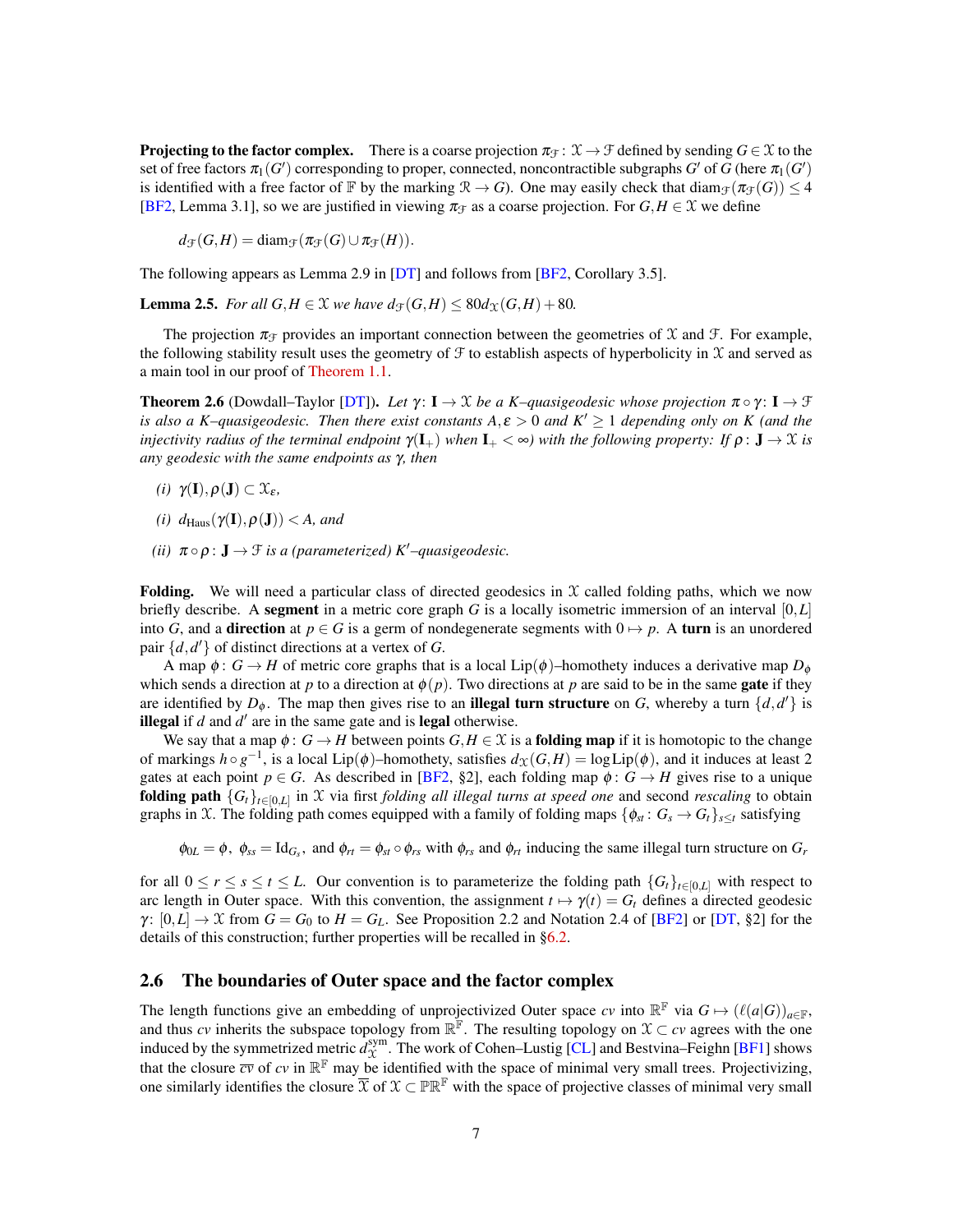trees. The **boundary of** X is consequently defined to be the set  $\partial \mathcal{X} := \overline{\mathcal{X}} \setminus \mathcal{X}$  of projective classes very small trees that are not both free and simplicial.

In [\[KL1\]](#page-31-3), Kapovich and Lustig introduced an Out( $\mathbb{F}$ )–invariant intersection pairing  $\langle \cdot, \cdot \rangle$  between very small minimal trees and currents; we record here a few of its properties:

<span id="page-7-3"></span>Theorem 2.7 (Kapovich–Lustig [\[KL1,](#page-31-3) [KL2\]](#page-31-15)). *There is a unique* Out(F)*–invariant continuous pairing*

 $\langle \cdot,\cdot\rangle\colon \overline{cv}\times \text{Curr}(\mathbb{F})\to \mathbb{R}_+$ 

*which is homogeneous in the first coordinate and linear in the second. Moreover, for every tree T, current*  $\mu$ *, and conjugacy class*  $\alpha$ *, we have that*  $\langle T, \eta_{\alpha} \rangle = \ell_T(\alpha)$  *and that*  $\langle T, \mu \rangle = 0$  *if and only if* supp $(\mu) \subset L(T)$ *.* 

We will be particularly interested in the case where the tree *T* is free and indecomposable.

<span id="page-7-4"></span>**Theorem 2.8** (Coulbois–Hilion–Reynolds [\[CHR,](#page-30-7) Corollary 1.4]). *If*  $T \in \overline{cv}$  *is free and indecomposable, then*  $\langle T, \mu \rangle = 0$  *if and only if* supp $(\mu) = L'(T)$ .

Finally, let  $AT$  be the subspace of  $\partial cv$  consisting of arational trees. For  $T, T \in AT$ , say  $T \sim T'$  if  $L(T) = L(T')$ . The following result computes the boundary of  $\mathcal{F}$ .

<span id="page-7-5"></span>**Theorem 2.9** (Bestvina–Reynolds [\[BR\]](#page-30-8), Hamenstädt [\[Ham3\]](#page-31-16)). *The map*  $\pi_{\mathcal{F}}: \mathcal{X} \to \mathcal{F}$  *has a continuous extension to a map*  $\partial \pi_{\mathcal{F}} : \mathcal{AT} \to \partial \mathcal{F}$ *, in the sense that if*  $G_i \to T$  *in*  $\overline{\mathcal{X}}$  *and*  $T \in \mathcal{AT}$ *, then*  $\pi_{\mathcal{F}}(G_i) \to \partial \pi_{\mathcal{F}}(T)$  *in*  $\mathcal{F} \cup \partial \mathcal{F}$ *. Moreover, if*  $T \sim T'$  then  $\partial \pi_{\mathcal{F}}(T) = \partial \pi_{\mathcal{F}}(T')$ *, and the induced map*  $\mathcal{AT}/\sim \rightarrow \partial \mathcal{F}$  *is a homeomorphism.*

## <span id="page-7-0"></span>3 Alignment preserving maps and boundaries

In [§4](#page-10-0) we will introduce and analyze a new Out $(\mathbb{F})$ –graph termed the co-surface graph. For this analysis, we develop a general framework for computing the boundary of any space whose hyperbolicity may be obtained by the Kapovich–Rafi method [\[KR\]](#page-32-8). As this result is applicable in other contexts, we state it in general terms.

Let *X* and *Y* be geodesic metric spaces. We say that three (ordered) points  $a, b, c \in X$  are *K*–aligned if  $d_X(a,b) + d_X(b,c) \leq d_X(a,c) + K$ ; the points are simply said to be **aligned** if they are 0–aligned. We say that a Lipschitz map  $p: X \to Y$  is **alignment preserving** if there exists  $K \ge 0$  such that  $p(a), p(b), p(c)$  are *K*–aligned whenever *a*,*b*, *c* are aligned.

<span id="page-7-1"></span>**Lemma 3.1.** *Suppose that q*:  $W \to X$  *and p*:  $X \to Y$  *are alignment preserving maps between geodesic metric spaces and that X is*  $\delta$ –*hyperbolic. Then for all*  $L \geq 0$  *there is an*  $L' \geq 0$  *such that*  $p(a), p(b), p(c)$  *are*  $L'$ – *aligned whenever a,b,c are L–aligned. Moreover, the composition*  $p \circ q$ *:*  $W \to Y$  *is alignment preserving.* 

Let us formalize some observations that will aid in the proof. Firstly, every  $\delta$ -thin triangle admits a 2δ–barycenter, meaning a point  $\omega$  that lies within 2δ of each side of the triangle (and is consequently  $4\delta$ – aligned between any two vertices). Secondly, whenever the three triples  $(a, \omega, b)$ ,  $(b, \omega, c)$ , and  $(c, \omega, a)$  are each *K*–aligned, the triangle inequality immediately gives

<span id="page-7-2"></span>
$$
|d(a, \mathbf{w}) - (b|c)_a| \le K. \tag{2}
$$

Combining these, we see that in a  $\delta$ -hyperbolic space *X*, the Gromov product  $(b|c)_a$  lies within 4 $\delta$  of  $d_X(a, \omega)$  for any 2δ–barycenter  $\omega$  of the geodesic triangle  $\triangle(a, b, c)$ .

*Proof.* Let  $K \geq 0$  be the alignment constant of the alignment preserving map p. Take *L*–aligned points  $a, b, c$  in *X* and let  $\omega$  be a 2δ–barycenter for the geodesic triangle  $\triangle(a, b, c)$ . Then  $d_X(b, \omega)$  is within 4δ of  $(a|c)_b$ , which is in turn bounded by  $L/2$  since  $a, b, c$  are *L*–aligned. Thus there is a point  $x \in [a, c]$  with  $d_X(b,x) \leq 6\delta + L$ . Then  $p(a), p(x), p(c)$  are K-aligned, and so the points  $p(a), p(b), p(c)$  are L'-aligned, where L' is K plus  $2(6\delta + L)$  times the Lipschitz constant for p. This proves the first claim. The second claim now follows immediately from the first.  $\Box$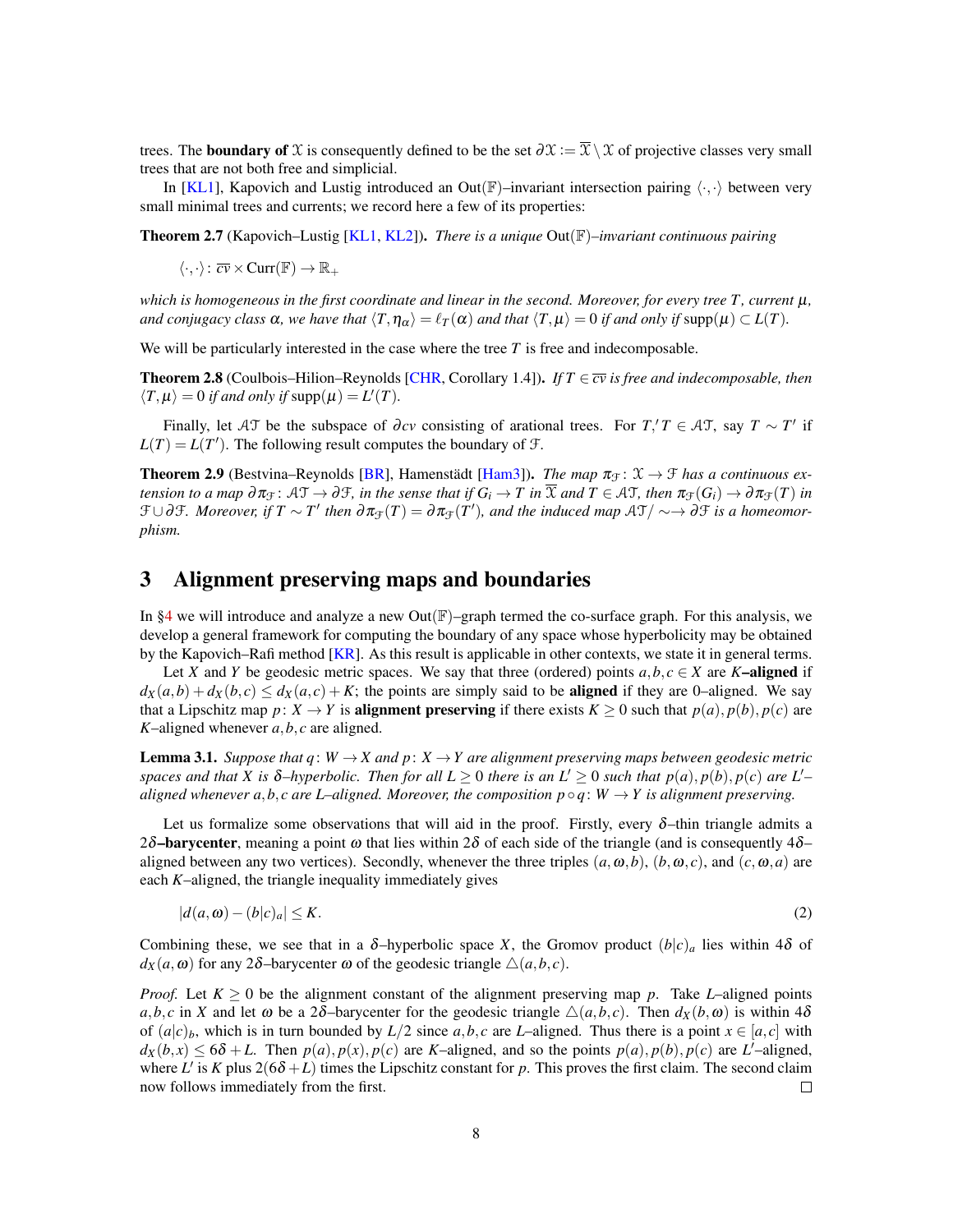If *X* and *Y* are hyperbolic and  $p: X \to Y$  is alignment preserving, the *Y*–subboundary of *X* (relative to *p*) is defined to be

$$
\partial_Y X = \{ \gamma(\infty) \in \partial X \mid \gamma \colon \mathbb{R}_+ \to X \text{ is a quasigeodesic ray with } \operatorname{diam}_Y p(\gamma(\mathbb{R}_+)) = \infty \}.
$$

Informally, ∂*YX* consists of those points in ∂*X* that "project to infinity" in *Y*. This is made precise by the following theorem.

<span id="page-8-0"></span>**Theorem 3.2** (Boundaries). *Suppose that p*:  $X \rightarrow Y$  is a coarsely surjective, alignment preserving map *between hyperbolic spaces. Then p admits an extension to a homeomorphism* ∂ *p*: ∂*YX* → ∂*Y . Moreover, the extension p*∪∂*p*:  $X \cup \partial_Y X \to Y \cup \partial Y$  is continuous in the sense that if  $x_n \to \lambda \in \partial_Y X$  as  $n \to \infty$ , then  $p(x_n) \rightarrow \partial p(\lambda) \in \partial Y$ .

*Proof.* Let  $\delta$  be the hyperbolicity constant of *X*, let *L* be the Lipschitz constant for *p*, and let  $K' \ge 0$  be the constant, provided by [Lemma 3.1,](#page-7-1) such that  $p(a), p(b), p(c)$  are *K*<sup> $l$ </sup>-aligned whenever  $a, b, c \in X$  are  $4\delta$ aligned. We then have the following useful observation: If  $\omega$  is any  $2\delta$ -barycenter for an arbitrary triangle  $\triangle(a_1, a_2, a_3)$  in *X*, then the triples  $(p(a_i), p(\omega), p(a_j))$  for distinct  $i, j \in \{1, 2, 3\}$  are each *K*'-aligned and so we may apply [\(2\)](#page-7-2) in both *X* and *Y* to conclude that

<span id="page-8-1"></span>
$$
(p(a_2)|p(a_3))_{p(a_1)} \le K' + d_Y(p(a_1), p(\omega)) \le K' + Ld_X(a_1, \omega) \le L(a_2|a_3)_{a_1} + 4\delta + K'.
$$
 (3)

To define the map  $\partial p$ , choose a quasigeodesic ray  $\gamma: \mathbb{R}_+ \to X$  with diam<sub>*Y*</sub>  $p(\gamma(\mathbb{R}_+)) = \infty$  and consider the admissible sequence  $\{a_n\}_{n=0}^{\infty}$ , where  $a_n = \gamma(n)$ . Set  $b_n = p(a_n)$ . Since ordered triples of points along  $\gamma(\mathbb{R}_+)$  are uniformly aligned by [Proposition 2.1,](#page-3-0) the assumption diam<sub>*Y*</sub>  $p(\gamma(\mathbb{R}_+)) = \infty$  in fact implies that lim<sub>*t*</sub>  $d_Y(b_0, p(\gamma(t))) = \infty$ . For each pair  $n, m \geq 0$ , choose a 2 $\delta$ -barycenter  $c_{n,m}$  for the triangle  $\Delta(a_0, a_n, a_m)$ . Then  $(a_n|a_m)_{a_0}$  is within 4 $\delta$  of  $d_X(a_0, c_{n,m})$  by [\(2\)](#page-7-2). By [Proposition 2.1,](#page-3-0)  $c_{n,m}$  also lies within uniformly bounded distance of  $\gamma(t_{n,m})$  for some  $t_{n,m} \in \mathbb{R}_+$ . By admissibility and the fact that  $\gamma$  is a quasigeodesic, the quantities  $d_X(a_0, c_{n,m})$  and  $t_{n,m}$  both tend to infinity as  $n,m \to \infty$ . Therefore  $\lim_{n,m} d_Y(b_0, p(c_{n,m})) = \infty$  since p is Lipschitz. However,  $(b_n|b_m)_{b_0}$  is within K' of  $d_Y(b_0, p(c_{n,m}))$  because  $p(c_{n,m})$  is K'-aligned between the three points  $b_0$ ,  $b_n$  and  $b_m$ . Consequently  $\{b_n\}$  is admissible, and we may define  $\partial p(\gamma(\infty))$  to be  $\{b_n\} \in \partial Y$ .

We now prove that  $\partial p$  is well-defined and that  $p \cup \partial p$  is continuous. Let  $\lambda = \gamma(\infty) \in \partial_Y X$  with  $\gamma$ ,  ${a_n}$ , and  ${b_n}$  as above. Suppose that  ${x_n}$  is a sequence in *X* converging to  $\lambda$ . This simply means that  ${x_n}$  is admissible and equivalent to  ${a_n}$ . Letting  $e_{n,m}$  denote a 2δ–barycenter for  $\Delta(a_0, a_n, x_m)$ , we have that  $d_X(a_0, e_{n,m})$  is within  $4\delta$  of  $(a_n|x_m)_{a_0}$  and thus tends to infinity. This barycenter  $e_{n,m}$  is also uniformly close, again by [Proposition 2.1,](#page-3-0) to some point  $\gamma(s_{n,m})$  with  $s_{n,m}$  necessarily tending to infinity since  $\gamma$  is a quasigeodesic. As before, it follows that  $d_Y(b_0, p(e_{n,m})) \to \infty$  and, since p is alignment preserving, that this quantity coarsely agrees with  $(p(a_n)|p(x_m))_{b_0}$ . Thus  $\{p(x_n)\}$  is equivalent to  $\{p(a_n)\}$ , proving that  $\{p(x_n)\}$  is admissible and converges to  $\partial p(\lambda) = \{b_n\}$ . In particular, for any quasigeodesic  $\gamma' : \mathbb{R}_+ \to X$  with  $\gamma(\infty) = \lambda$ , it follows that  $\{p(\gamma(n))\}$  is equivalent to  $\{b_n\} = \{p(\gamma(n))\}$ . Thus  $\partial p$  is well-defined and the extension *p*∪∂*p* is continuous in the manner claimed.

We next show  $\partial p$  is injective. Suppose  $\lambda, \mu \in \partial_Y X$  satisfy  $\partial p(\lambda) = \partial p(\mu)$ . If  $x_n, z_n \in X$  are any sequences with  $x_n \to \lambda$  and  $z_n \to \mu$ , then  $\{p(x_n)\}\$ and  $\{p(z_n)\}\$ are equivalent by the continuity of  $p \cup \partial p$ . Therefore  $(p(x_n)|p(z_m))_{p(x_0)} \to \infty$  which, by [\(3\)](#page-8-1), forces  $(x_n|z_m)_{x_0} \to \infty$  as well. Thus  $\lambda = \mu$  and  $\partial p$  is injective.

To see surjectivity, let  $\eta \in \partial Y$ . For a sequence  $y_n \in Y$  with  $y_n \to \eta$ , choose points  $x_n \in X$  so that  $d_Y(p(x_n), y_n)$  is uniformly bounded and thus  $p(x_n) \to \eta$  as well. Since  $\{p(x_n)\}$  is admissible [\(3\)](#page-8-1) implies that  $\{x_n\}$  is admissible and so converges to some point  $\lambda \in \partial X$ . Now build 10 $\delta$ –quasigeodesic  $\gamma: \mathbb{R}_+ \to X$ with  $\gamma(0) = x_0$  and  $\gamma(\infty) = \lambda$ . Refer to [Figure 1.](#page-9-0) Also let  $e_{n,m}$  be a 2 $\delta$ -barycenter of  $\Delta(x_0, x_n, x_m)$ . We claim that the projection of  $\gamma$  to *Y* has infinite diameter. To see this, fix any  $D > 0$  and use admissibility of  $\{p(x_n)\}\$ to find N so that  $d_Y(p(x_0), p(e_{n,m})) > D$  for all  $n, m \ge N$ . Fix some  $k \ge N$ . Using the equivalence of  $\{x_n\}$  and  $\{\gamma(n)\}\$ , we may then choose  $m \geq N$  so that  $d_X(x_0, c_m) \geq d_X(x_0, x_k) + 8\delta$ , where *c<sub>m</sub>* denotes a 2δ–barycenter for  $\Delta(x_0, x_m, \gamma(m))$ . Since the triple  $(x_0, e_{k,m}, x_k)$  is 4δ–aligned, this implies  $d_X(x_0, c_m) \ge d_X(x_0, e_{k,m}) + 4\delta$ . Choosing points e' and c' in  $[x_0, x_m]$  within 28 of  $e_{k,m}$  and  $c_m$ , respectively, it follows that  $d_X(x_0, c') \ge d_X(x_0, e')$  so that  $e' \in [x_0, c']$ . Now, since  $c_m$  is a barycenter for  $\triangle(x_0, x_m, \gamma(m))$ , there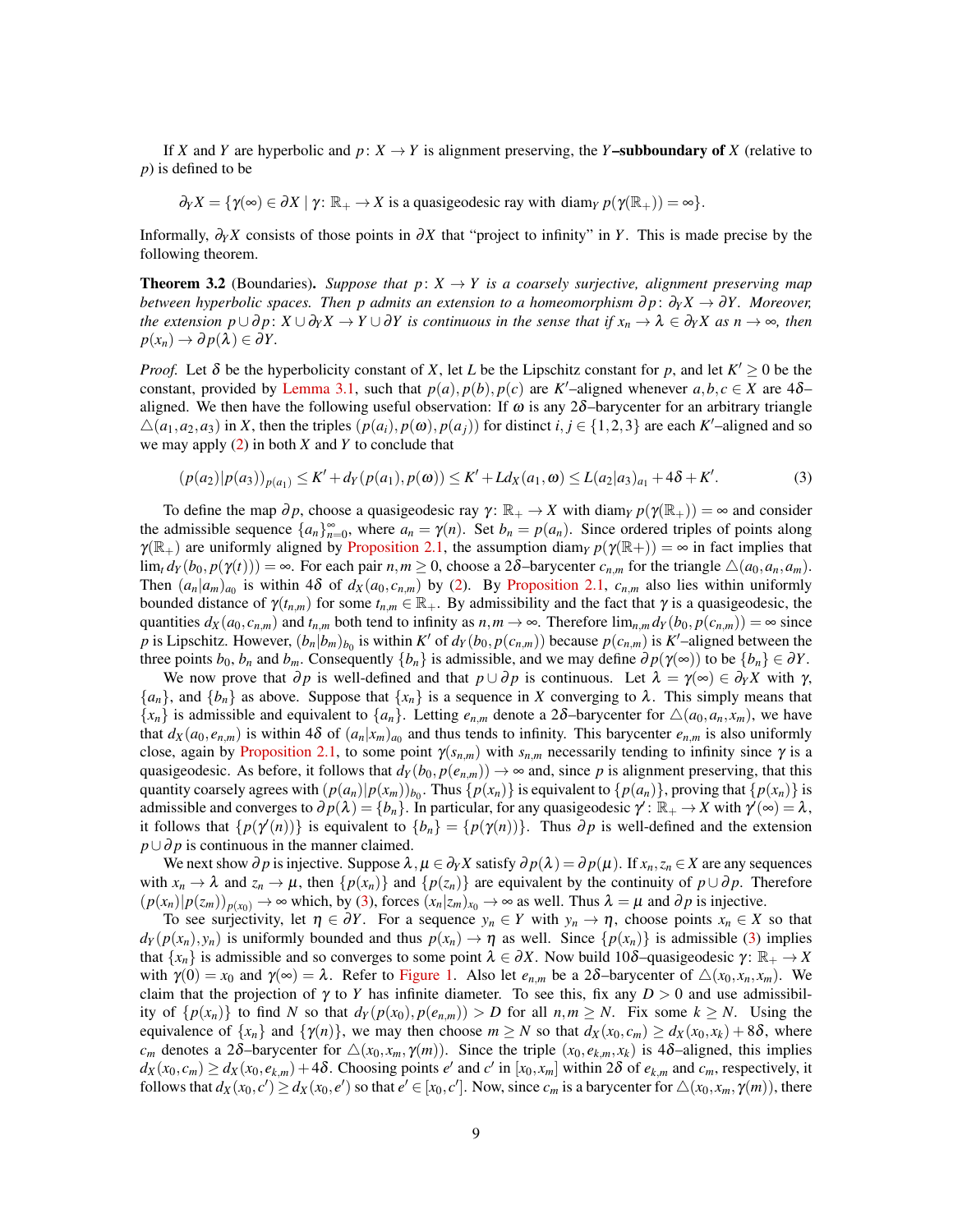

<span id="page-9-0"></span>Figure 1: Proving surjectivity of ∂ *p*.

is a point  $a \in [x_0, \gamma(m)]$  with  $d_X(c', a) \leq 4\delta$ . By thinness of the triangle  $\triangle(x_0, c', a)$ , we see that  $e' \in [x_0, c']$ lies within 5δ of  $[x_0, a] \subset [x_0, \gamma(m)]$ . Therefore, since  $d_X(e_{k,m}, e') \leq 2\delta$  and  $\gamma$  is a quasigeodesic, [Proposi](#page-3-0)[tion 2.1](#page-3-0) and the triangle inequality imply that  $e_{k,m}$  is within  $7δ + R_0(10δ, δ)$  of some point  $γ(t)$ . Consequently,  $d_Y(p(x_0), p(\gamma(t)))$  coarsely agrees with  $d_Y(p(x_0), p(e_{k,m})) \ge D$  up to uniformly bounded additive error. Since *D* here is arbitrary, it follows that diam<sub>*Y*</sub> ( $p(\gamma)$ ) = ∞. Thus  $\lambda \in \partial_Y X$ , which proves that  $\partial p$  is surjective.

Finally we prove  $\partial p$  is a homeomorphism. Firstly, for any  $\lambda, \mu \in \partial_Y X$  and  $x \in X$ , [Equation \(3\)](#page-8-1) and our proof of surjectivity show that  $(\partial p(\lambda)|\partial p(\mu))_{p(x)} \leq L(\lambda|\mu)_x + 4\delta + K'$ . By the definition of the topology on the Gromov boundary, it immediately follows that  $\partial p: \partial Y \to \partial Y$  is open. Conversely, for any  $\eta \in \partial Y$  and *D* > 0, we may, as above, build a 10δ–quasigeodesic  $\gamma$ :  $\mathbb{R}_+ \to X$  converging to  $\lambda = (\partial p)^{-1}(\eta)$  and whose projection to *Y* has infinite diameter. Set  $x = \gamma(0)$ . Thus there is some *R* so that  $d_Y(p(x), p(z)) \ge D + K'$  for all  $z \in X$  that lie within 2 $\delta$  of  $\gamma$  and satisfy  $d_X(x, z) \geq R$ . Now if  $\mu \in \partial_Y X$  is such that  $(\mu | \lambda)_x \geq R + 4\delta$ , then we may choose a sequence  $\{z_n\}$  converging to  $\mu$  so that

$$
\liminf_{n,m\to\infty}(z_n|\gamma(m))_x\geq R+4\delta.
$$

Thus if  $e_{n,m}$  is a 2 $\delta$ -barycenter for  $\Delta(x,z_n,\gamma(m))$ , then  $\liminf_{n,m}d_X(x,e_{n,m}) \geq R$ . But since  $e_{n,m}$  lies within 28 of  $\gamma$ , we have that  $d_Y(p(x), p(e_{n,m})) \ge D + K'$  and thus also  $(p(z_n)|p(\gamma(m))_{p(x)}) \ge D$  for all large n, m. This proves that  $(\partial p(\mu)|\eta)_{p(x)} \ge D$  for all  $\mu$  satisfying  $(\mu|\lambda)_x \ge R + 4\delta$ . Therefore  $\partial p$  is continuous. □

Remark 3.3. Note that if the hypothesis of coarse surjectivity in [Theorem 3.2](#page-8-0) is dropped, the proof shows that the map  $\partial p: \partial_Y X \to \partial Y$  is a topological embedding.

We also record the following useful lemma, the idea of which is well-known to experts (see for example [\[Ham2,](#page-31-17) Lemma 2.6]). First say that  $p: X \to Y$  is **metrically proper** if for any  $D \ge 0$  there is a  $C \ge 0$  so that  $d_X(a,b) \ge C$  implies  $d_Y(p(a), p(b)) \ge D$ .

<span id="page-9-1"></span>**Lemma 3.4.** *Suppose that X and Y are geodesic metric spaces. If p:*  $X \rightarrow Y$  *is alignment preserving and metrically proper, then p is a quasi-isometric embedding.*

*Proof.* Since *p*:  $X \rightarrow Y$  is alignment preserving, there is a constant *K* such that whenever  $a, b, c \in X$  are 0–aligned we have

$$
d_Y(p(a), p(c)) \ge d_Y(p(a), p(b)) + d_Y(p(b), p(c)) - K.
$$

Further, since  $p: X \to Y$  is metrically proper, there is a  $C > 0$  such that if  $a, b \in X$  satisfy  $d_X(a, b) \geq C$ , then  $d_Y(p(a), p(b)) \ge 2K$ . Now let x and x' be points of X with  $d_X(x,x') = d$  and let  $\gamma : [0,d] \to X$  be a geodesic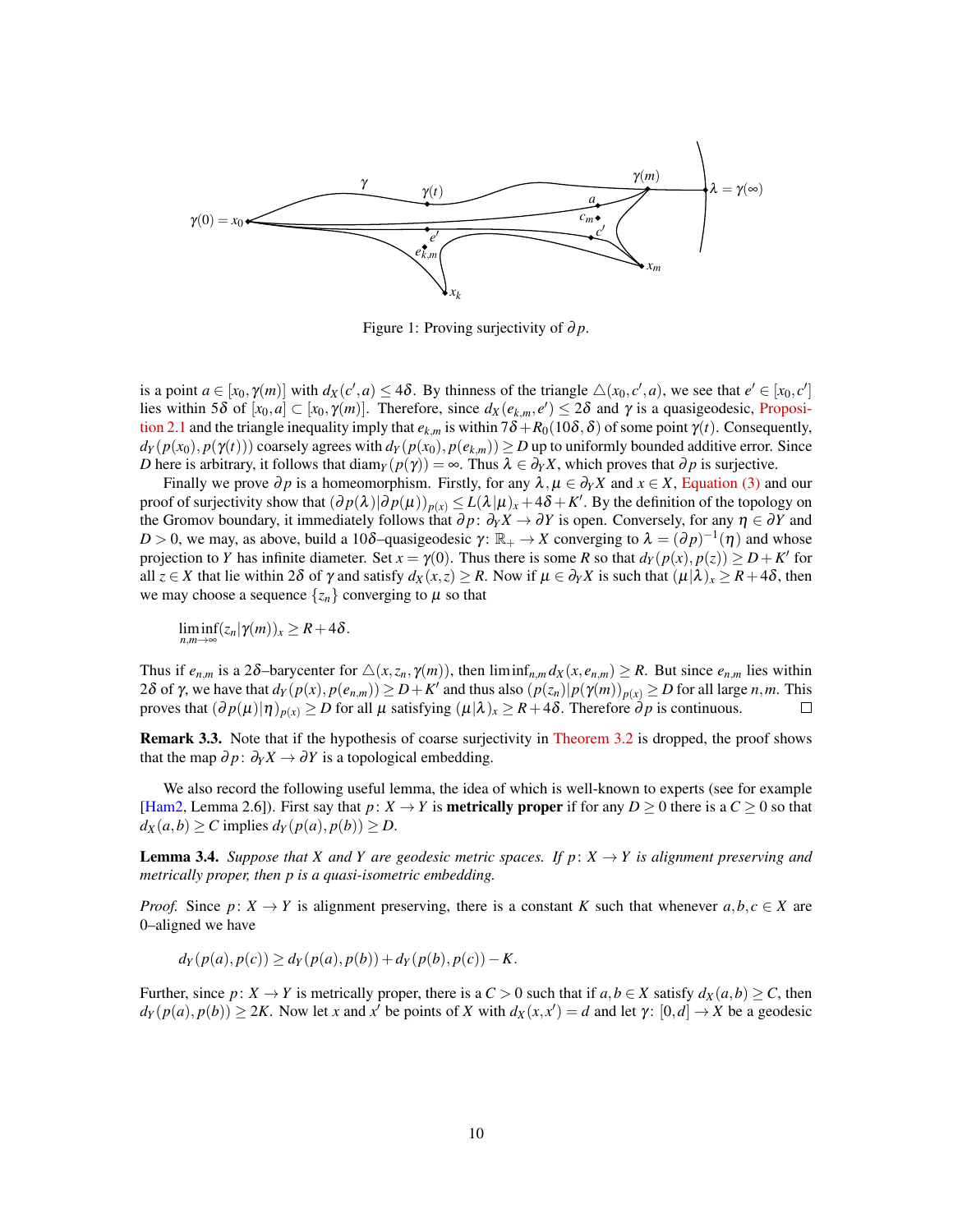with  $\gamma(0) = x$  and  $\gamma(d) = x'$ . Let *N* be the largest integer less than  $\frac{d}{C}$ , and set  $a_i = \gamma(iC)$  for  $0 \le i \le N$ . Then,

$$
d_Y(p(x), p(x')) \ge d_Y(p(a_0), p(a_N)) + d_Y(p(a_N), p(x')) - K
$$
  
\n
$$
\ge d_Y(p(a_N), x') - K + \sum_{i=0}^{N-1} (d_Y(p(a_i), p(a_{i+1})) - K)
$$
  
\n
$$
\ge -K + K \cdot N
$$
  
\n
$$
\ge \frac{K}{C} \cdot d_X(x, x') - 2K.
$$

Since  $p: X \to Y$  is Lipschitz by assumption, this completes the proof.

#### $\Box$

# <span id="page-10-0"></span>4 The co-surface graph CS

This section introduces the co-surface graph  $\mathfrak{CS}$  of the free group  $\mathbb F$  and develops its basic properties. First we define CS and discuss its relationship to other Out( $\mathbb{F}$ )–graphs appearing in the literature. Then in [§4.1](#page-12-0) we use the theory of alignment preserving maps to calculate the boundary of CS. Finally, in [§4.2](#page-13-1) we show that a subgroup  $\Gamma \leq Out(\mathbb{F})$  qi-embeds into CS if and only if it is purely atoroidal and qi-embeds into F.

Recall that an element  $a \in \mathbb{F}$  is **primitive** is a belongs to a free basis for  $\mathbb{F}$ ; this is an invariant of the conjugacy class  $\alpha$  of *a* and so we also call  $\alpha$  primitive. The **primitive loop graph** of **F** is the simplicial graph PL whose vertices are the primitive conjugacy classes of F, and where two conjugacy classes  $\alpha, \beta$  are joined by an edge if and only if they have representatives that are jointly part of a free basis of  $\mathbb F$ . We equip  $\mathcal{PL}$  with the path metric  $d_{\mathcal{PL}}$  in which each edge has length 1. As each primitive element generates a cyclic free factor of F, there is natural inclusion map  $\mathcal{PL}^0 \to \mathcal{F}$ . It is straightforward to check that this inclusion is 2–bilipschitz and 1–dense and therefore admits a 4–quasi-isometry coarse inverse which we denote  $\mathscr{D}$ :  $\mathscr{F} \to \mathscr{P} \mathscr{L}$ . We also have the coarse projection  $\pi_{\mathcal{PL}} : \mathcal{X} \to \mathcal{PL}$  defined by sending  $G \in \mathcal{X}$  to the set of embedded closed loops on *G*; this projection coarsely agrees with the composition  $\mathscr{D} \circ \pi_{\mathscr{F}}$ .

The primitive loop graph measures, in a sense, how algebraically complicated primitive conjugacy classes are with respect to each other. The co-surface graph, on the other hand, is designed to measure how *topologically* complicated primitive conjugacy classes are with respect to each other:

**Definition 4.1** (Co-surface graph CS). The co-surface graph CS of the free group  $\mathbb{F}$  is the simplicial graph whose vertices are conjugacy classes of primitive elements, and where two vertices  $\alpha$  and  $\beta$  are joined by an edge if there is a once-punctured surface *S* and an isomorphism  $\pi_1(S) \cong \mathbb{F}$  with respect to which  $\alpha$  and  $\beta$ may both be represented by *simple* closed curves on *S*.



Figure 2: The co-surface graph and its friends. All rightward pointing arrows are coarsely Lipschitz, and  $\mathscr D$ is a quasi-isometry. Coarsely speaking, all maps are  $Out(\mathbb{F})$ –equivariant and the diagram commutes.

In other words, each once-punctured surface *S* with  $\pi_1(S) \cong \mathbb{F}$  determines a subset  $C_S \subset \mathcal{PL}^0$  consisting of those primitive conjugacy classes that correspond to (nonseparating) simple closed curves on *S*. As our graph CS is obtained by collapsing each  $C_S \subset \mathcal{PL}$  to a set of diameter 1, it records the geometry of the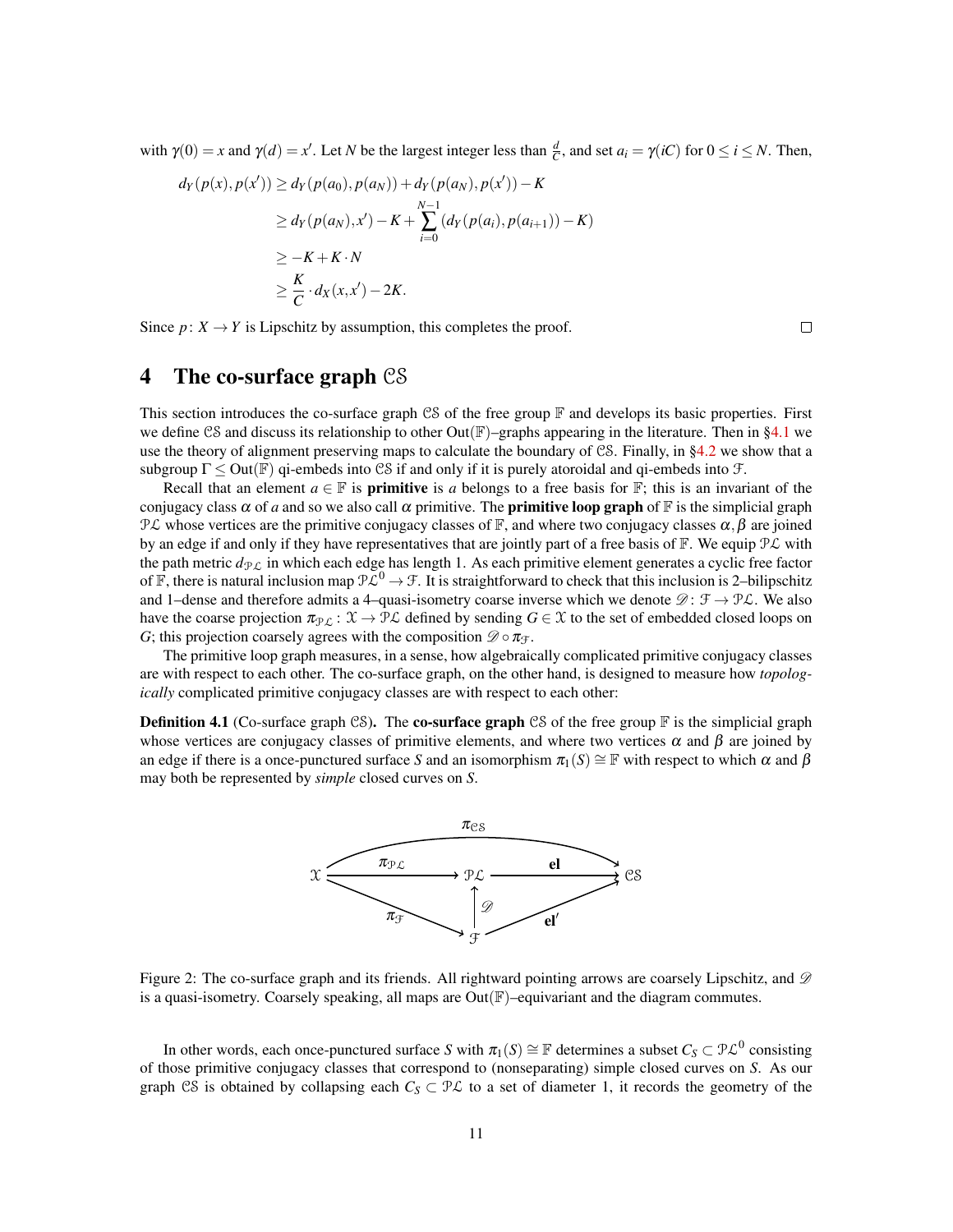primitive conjugacy classes that remains after all the "surface sets"  $C<sub>S</sub>$  have been crushed—hence the name "co-surface" graph. We equip CS with the path metric  $d_{\text{CS}}$  in which each edge has length 1 and note that  $Out(\mathbb{F})$  acts simplicially (and hence isometrically) on  $\mathcal{CS}$ .

From basic topology, we know that if primitive elements  $a, b \in \mathbb{F}$  are jointly part of a free basis of  $\mathbb{F}$ , then one may build a once-punctured surface *S* and an isomorphism  $\pi_1(S) \cong \mathbb{F}$  under which *a* and *b* correspond to disjoint simple closed curves on *S*. Therefore the "identity" map  $\mathcal{PL}^0 \to \mathcal{CS}^0$  extends to a simplicial and hence 1–Lipschitz Out(F)–equivariant "electrification" map  $el: \mathcal{PL} \to \mathcal{CS}$ . Define  $el': \mathcal{F} \to \mathcal{CS}$  to be the composition  $el' = el \circ \mathcal{D}$ . The purpose of this section is to establish the following essential properties of CS. For the statement, recall that  $\phi \in Out(\mathbb{F})$  is **fully irreducible** if no positive power of  $\phi$  fixes any conjugacy class of proper free factors of F.

<span id="page-11-1"></span>Theorem 4.2 (Properties of CS). *For the free group* F *of rank at least* 3*, the co-surface graph* CS *is hyperbolic* and the map  $el: \mathcal{PL} \to \mathcal{CS}$  (and thus also  $el': \mathcal{F} \to \mathcal{CS}$ ) is Lipschitz and alignment preserving. Moreover, φ ∈ Out(F) *acts as a loxodromic isometry of* CS *if and only if* φ *is atoroidal and fully irreducible.*

To establish these properties, we show that CS is quasi-isometric to another Out( $\mathbb{F}$ )–graph that has appeared in several different forms in the literature under the name "intersection graph" (see [Remark 4.5\)](#page-12-1). To define this, say that a conjugacy class of  $\mathbb F$  is **geometric** if it is either primitive or it corresponds to the cusp of a once-punctured surface whose fundamental group is identified with  $\mathbb{F}$ . Define the **intersection graph** to be the bipartite graph  $\mathcal I$  whose vertices are geometric conjugacy classes and very small, simplicial, nonfree trees, and where a conjugacy class  $\alpha$  is joined by an edge to a tree *T* if and only if  $\ell_T(\alpha) = 0$ . Note that there is an obvious action Out( $\mathbb{F}$ )  $\curvearrowright \mathscr{I}$  and that the inclusion  $\mathcal{PL}^0 \to \mathscr{I}^0$  extends to an Out( $\mathbb{F}$ )-equivariant map  $\mathcal{P}\mathcal{L} \to \mathcal{I}$ . Brian Mann and Patrick Reynolds have proven the following:

<span id="page-11-0"></span>Theorem 4.3 (Mann [\[Man\]](#page-32-2), Mann–Reynolds [\[MR1\]](#page-32-1)). *The intersection graph is hyperbolic and the natural map*  $\mathcal{P}\mathcal{L} \to \mathcal{I}$  *is Lipschitz and alignment preserving.* 

The proof of these results can be found in Mann's thesis [\[Man\]](#page-32-2), which is publicly available through ProQuest. The main point of his proof is to show that the map  $\mathcal{PL} \to \mathcal{I}$  fits the parameters of a recent theorem of Kapovich and Rafi [\[KR,](#page-32-8) Proposition 2.5]. Applying the Kapovich–Rafi result shows that hyperbolicity of the primitive loop graph implies hyperbolicity the intersection graph and, moreover, that the map  $\mathcal{PL} \to \mathcal{I}$ is alignment preserving. One could use the same argument from [\[Man\]](#page-32-2) to directly show that the Kapovich– Rafi result applies to the map el:  $\mathcal{PL} \to \mathcal{CS}$ ; rather than carry out this argument in detail, we simply invoke [Theorem 4.3](#page-11-0) and the following quasi-isometry between the co-surface graph and the intersection graph:

#### <span id="page-11-2"></span>**Proposition 4.4.** *The graphs*  $\mathscr I$  *and*  $\mathscr CS$  *are*  $Out(\mathbb F)$ *-equivariantly quasi-isometric.*

*Proof.* In [\[Man,](#page-32-2) §2.4], Mann defined a graph  $\mathscr P$  which he shows is quasi-isometric to  $\mathscr I$ . The vertices of  $\mathscr P$ are marked rk( $\mathbb{F}$ )–petal roses, and roses *R* and *R'* are joined by an edge if they have either a common petal or a common "cusp" (meaning that the given isomorphism  $\pi_1(R) \cong \pi_1(R)$  may be realized by  $\pi_1$ –isomorphically embedding *R* and *R'* into the same once-punctured surface). We show that  $\mathscr P$  and CS are quasi–isometric.

Define an equivariant map  $\Phi$ :  $\mathscr{P} \to \mathscr{CS}$  by sending a rose *R* to the conjugacy class determined by one of its petals (the set of possible choices has diameter 1 by definition). Whenever vertices  $R$  and  $R'$  of  $\mathcal P$ have a common petal we then have  $d_{\text{CS}}(\Phi(R), \Phi(R')) \leq 2$ , and whenever *R* and *R'* have a common cusp we have  $d_{CS}(\Phi(R), \Phi(R')) \le 1$  since in this case the petals of *R* and *R'* all correspond to simple closed curves on the same once-punctured surface *S*. Thus  $\Phi$ :  $\mathcal{P} \to \mathcal{CS}$  is 2–Lipschitz. Similarly, let  $\Psi$ :  $\mathcal{CS} \to \mathcal{P}$  be an equivariant map that sends each primitive conjugacy class  $\alpha$  to any rose in which  $\alpha$  appears as a petal. Since the set of such roses has diameter 1, Ψ is a coarse inverse for Φ. Hence, it suffices to show that Ψ is Lipschitz. For this, if  $\alpha$  and  $\beta$  are adjacent vertices of CS we may choose a once-punctured surface *S* in which  $\alpha$  and  $\beta$  are represented simple closed curves. Extending these curves to  $\pi_1$ -injectively embedded roses *R* and *R'* in *S*, we see that  $d_{\mathscr{P}}(\Psi(\alpha), \Psi(\beta)) \leq 3$  since *R* and *R'* have a common cusp and are respectively adjacent to  $\Psi(\alpha)$  and  $\Psi(\beta)$  by construction. This shows that  $\Psi$  is 3–Lipschitz and completes the proof.  $\Box$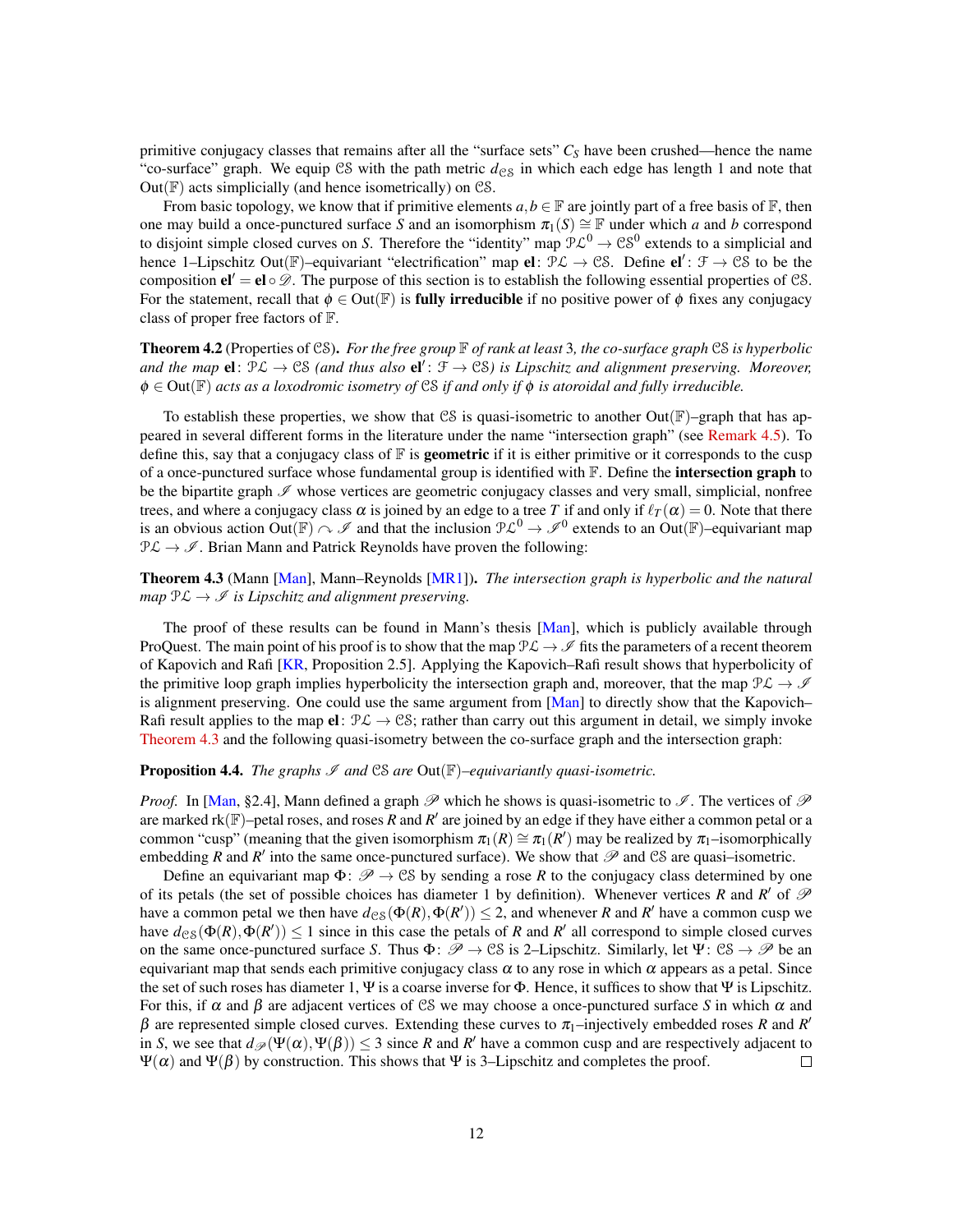*Proof of [Theorem 4.2.](#page-11-1)* By [Theorem 4.3,](#page-11-0)  $\mathcal{I}$  is hyperbolic and the map  $\mathcal{PL} \to \mathcal{I}$  is Lipschitz and coarsely alignment preserving. Since  $\mathscr I$  and CS are Out( $\mathbb F$ )–equivariantly quasi-isometric by [Proposition 4.4,](#page-11-2) the same holds for the map **el**:  $\mathcal{PL} \to \mathcal{CS}$ . The classification of the loxodromic elements of the action Out( $\mathbb{F} \cap \mathcal{CS}$  is proven in [Corollary 4.13](#page-14-1) below.  $\Box$ 

We also note that Bestvina and Feighn show the projection  $\pi_{\mathcal{PL}} : \mathcal{X} \to \mathcal{PL}$  is alignment preserving [\[BF2,](#page-30-1) Theorem 9.3]. By [Lemma 3.1](#page-7-1) it follows that the composition  $\pi_{\mathcal{CS}} := \mathbf{el} \circ \pi_{\mathcal{PL}} : \mathcal{X} \to \mathcal{CS}$  is alignment preserving. As for  $\mathcal{F}$ , for  $G, H \in \mathcal{X}$  we then define

 $d_{\text{CS}}(G,H) = \text{diam}_{\text{CS}}(\pi_{\text{CS}}(G) \cup \pi_{\text{CS}}(H)).$ 

<span id="page-12-1"></span>Remark 4.5 (Historical context). In [\[KL1\]](#page-31-3), Kapovich and Lustig use their intersection form (c.f. [Theo](#page-7-3)[rem 2.7\)](#page-7-3) to show that several free group analogs of the curve complex have infinite diameter. Among their proposed graphs were (up to quasi-isometry) versions of the free factor complex, free splitting complex, and what they call the intersection graph. Their definition of the intersection graph is the following: vertices are *all* conjugacy classes of very small trees and geodesic currents and a tree *T* is joined by and edge to a current  $\mu$  if  $\langle T,\mu \rangle = 0$ . Although this graph is not connected (e.g. a free simplicial tree is isolated), the connected component containing the rational currents corresponding to primitive conjugacy classes is  $Out(\mathbb{F})$  invariant. This version of the intersection graph however is different from the graph  $\mathscr I$  defined above, which is also referred to as the intersection graph in [\[Man\]](#page-32-2). The difference between these graphs lies in exactly *which* geodesic currents are allowed; different restrictions determine which electrification of F one obtains. Using CS avoids this ambiguity as well as having the added benefit of a natural and transparent definition.

### <span id="page-12-0"></span>4.1 Boundary of CS

From [Theorems 3.2](#page-8-0) and [4.2](#page-11-1) we deduce that  $\partial \mathcal{CS} \cong \partial_{\mathcal{CS}} \mathcal{F}$ . Our next lemmas show that  $\partial_{\mathcal{CS}} \mathcal{F}$  is precisely the collection of classes of free arational trees in  $\partial \mathcal{F}$ . The first lemma follows easily from work of Coulbois– Hilion–Reynolds and Bestvina–Reynolds.

<span id="page-12-2"></span>**Lemma 4.6.** Let  $T \in \partial X$  be free and arational and let  $\mu$  be any geodesic current. If  $\langle T, \mu \rangle = 0 = \langle S, \mu \rangle$  for *some tree*  $S \in \mathcal{X} \cup \partial \mathcal{X}$ , then S is also free and arational.

*Proof.* By [Theorem 2.7,](#page-7-3) the hypotheses imply supp( $\mu$ ) ⊂  $L(T)$  and supp( $\mu$ ) ⊂  $L(S)$ . Using that *T* is free and arational, [Theorem 2.8](#page-7-4) moreover gives  $supp(\mu) = L'(T)$ ; thus  $L'(T) \subset L(S)$ . Now apply Proposition 4.2(i) and Corollary 4.3 of [\[BR\]](#page-30-8) to conclude that  $L(S) = L(T)$ .

Recall from [§2.3](#page-4-0) that a tree is free if and only if its dual lamination does not contain  $L(\alpha)$  for any nontrivial conjugacy class  $\alpha$ . Since this necessarily holds for  $L(T) = L(S)$ , we conclude that *S* is free as well. Finally, if *S* were not arational then there would be a free factor *A* of  $\mathbb{F}$  and an *A*–invariant subtree  $S^A \subset S$ on which *A* acts with dense orbits. It would then follow that  $L(T) = L(S)$  contains a leaf in  $\partial^2 A \subset \partial^2 \mathbb{F}$ . However, the fact that *T* is free and arational implies that  $L(T)$  cannot contain a leaf in  $\partial^2 A$  [\[Rey2,](#page-32-7) Lemma 2.1]. This contradiction shows that *S* must be arational and completes the proof of the lemma.  $\Box$ 

The following lemma is an application of a standard argument for showing that graphs which are similar to the curve graph of a surface have infinite diameter. See [\[Kob,](#page-32-9) [MM,](#page-32-10) [BR,](#page-30-8) [KL1\]](#page-31-3). The details are provided for the reader's convenience.

<span id="page-12-3"></span>**Lemma 4.7.** Let  $(G_i)_{i>0}$  be a sequence of graphs in X converging to a tree T in  $\partial X$  which is free and  $a$ rational. Then the projections  $\pi_{\mathcal{CS}}(G_i)$  of  $G_i$  to  $\mathcal{CS}% (G_i)$  are unbounded.

*Proof.* Recall that  $\partial \mathcal{X}$  is realized as the boundary of  $\mathcal{X}$  inside the projective space  $\mathbb{PR}^{\mathbb{F}}$ . Thus the statement  $G_i \to T$  means that there is a sequence of scaling constants  $\lambda_i > 0$  such that  $\langle \lambda_i G_i, c \rangle \to \langle T, c \rangle$  for every conjugacy class *c* in F. Observe that that  $d_X(G_0, G_i)$  is unbounded since  $\pi_f$  is Lipschitz and [Theorem 2.9](#page-7-5)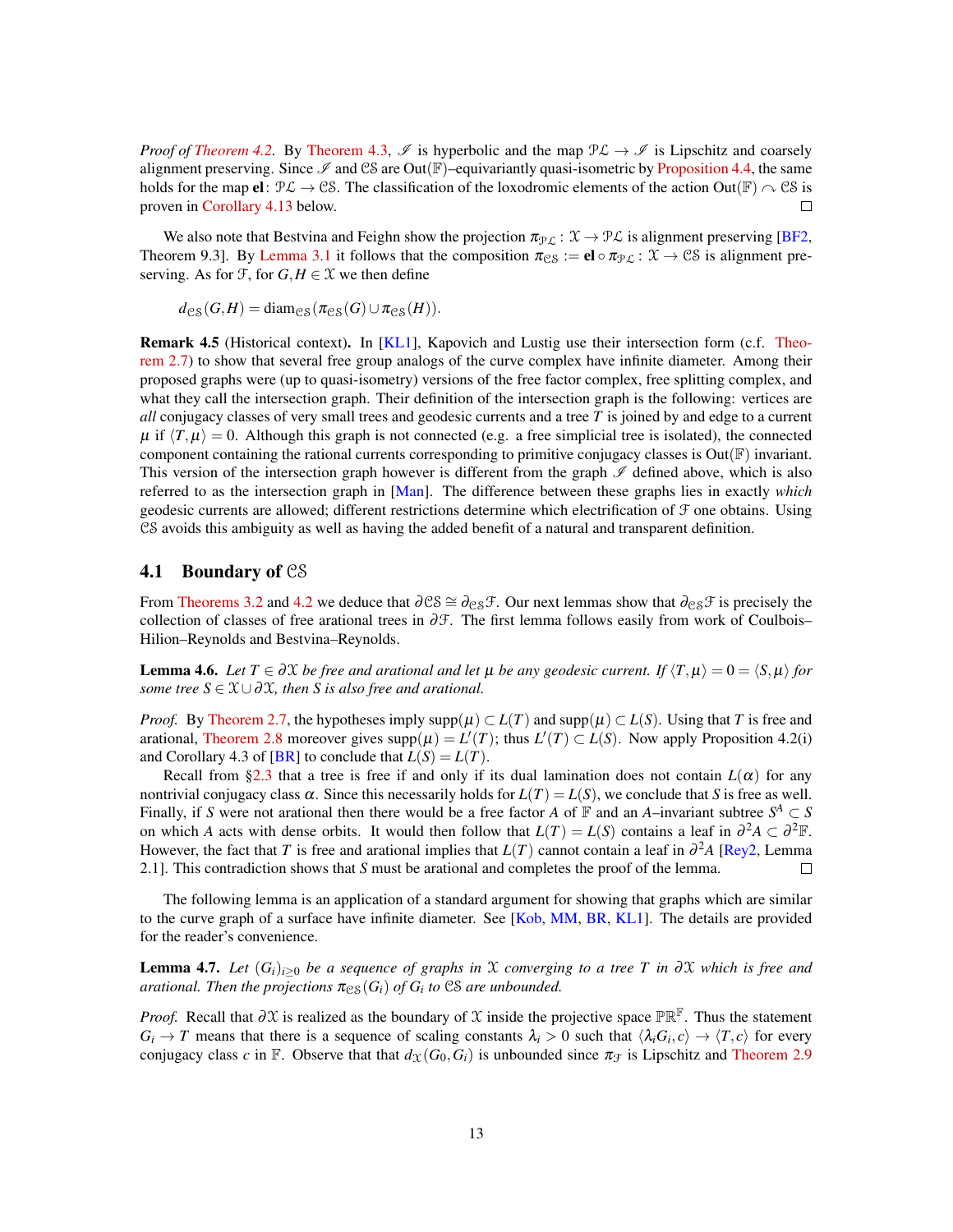implies that  $\pi_{\mathcal{F}}(G_i)$  converges to the boundary of  $\mathcal{F}$ . Therefore, there is a conjugacy class *c* such that  $\langle G_i, c \rangle$ is unbounded. If  $\lambda_i \geq \varepsilon > 0$  for all *i*, this would imply

$$
\langle T, c \rangle = \lim_i \langle \lambda_i G_i, c \rangle = \limsup_i \lambda_i \langle G_i, c \rangle \ge \varepsilon \limsup_i \langle G_i, c \rangle = \infty,
$$

contradicting that  $\langle T, c \rangle = \ell_T(c) < \infty$ . Therefore, after passing to a subsequence, we may assume  $\lambda_i \to 0$ .

Let  $\alpha_i \in \mathbb{C}S^0$  be a primitive loop in the projection  $\pi_{\mathbb{C}S}(G_i)$ ; thus  $\alpha_i$  corresponds to an embedded closed loop on  $G_i$  and so  $\langle G_i, \alpha_i \rangle \leq 1$ . Suppose that these curves do not go to infinity in CS. Then, after passing to a subsequence and fixing some  $x \in \mathbb{C}S^0$ , we may assume that  $d_{\mathbb{C}S}(x, \alpha_i) = M$  for all *i*. Build a geodesic  $x = x_i^0, x_i^1, \dots, x_i^M = \alpha_i$  for each  $i \ge 0$ . By definition of CS, for each  $0 \le k \le M - 1$  there is a once-punctured surface  $S_i^k$  realizing the edge between  $x_i^k$  and  $x_i^{k+1}$ ; let  $c_i^k$  be the conjugacy class corresponding to the cusp (i.e., peripheral curve) of  $S_i^k$ . Further, let  $R_i^k$  be the simplicial tree dual to the simple closed curve representing  $x_i^k$  on  $S_i^k$ , and for  $1 \le k \le M$ , let  $L_i^k$  be the simplicial tree dual to  $x_i^k$  on  $S_i^{k-1}$ . By construction

<span id="page-13-2"></span>
$$
\langle R_i^k, x_i^k \rangle = \langle R_i^k, c_i^k \rangle = 0 \quad \text{and} \quad \langle L_i^k, x_i^k \rangle = \langle L_i^k, c_i^{k-1} \rangle = 0. \tag{4}
$$

Now let  $i \to \infty$  and, after passing to a subsequence, assume that everything converges projectively to either a tree or a geodesic current. Denote the limit by omitting the subscript. Since  $\langle \cdot, \cdot \rangle$  is continuous and  $G_i$ converges projectively to the free arational tree *T*, we necessarily have  $\langle T, \alpha \rangle = 0$ , where  $\alpha$  is a projective limit of  $\alpha_i = x_i^M$  in  $\mathbb{P}(\text{Curr}(\mathbb{F}))$ . To see this, choose scaling constants  $\mu_i > 0$  so that  $\mu_i \alpha_i$  converges to the current  $\alpha$ . Letting  $A > 0$  denote the length of the shortest loop in  $G_0$ , we have

$$
\limsup_{i} \mu_i A \leq \limsup_{i} \mu_i \langle G_0, \alpha_i \rangle = \lim_{i} \langle G_0, \mu_i \alpha_i \rangle \rightarrow \langle G_0, \alpha \rangle < \infty.
$$

Using  $\langle G_i, \alpha_i \rangle \leq 1,$  it follows that

$$
\langle T, \alpha \rangle = \lim_i \langle \lambda_i G_i, \mu_i \alpha_i \rangle = \lim_i \lambda_i \mu_i \langle G_i, \alpha_i \rangle \leq \limsup_i \lambda_i \mu_i \leq (\limsup_i \mu_i) (\lim_i \lambda_i) = 0,
$$

as claimed. By continuity of  $\langle \cdot, \cdot \rangle$ , we additionally have  $\langle L^M, \alpha \rangle = 0$ . Hence,  $L^M$  is free and arational by [Lemma 4.6.](#page-12-2) Similarly we have  $\langle L^M, c^{M-1} \rangle = 0 = \langle R^{M-1}, c^{M-1} \rangle$ ; thus  $R^{M-1}$  is also free and arational by [Lemma 4.6.](#page-12-2) Using continuity and [\(4\)](#page-13-2) again to pair  $R^{M-1}$  and  $L^{M-1}$  with  $x^{M-1}$ , we now see that  $L^{M-1}$  is free and arational as well. Applying this augment inductively, we conclude that  $R^0$  is free and arational. This, however, contradicts the observation that  $\langle R^0, x^0 \rangle = 0$  for the primitive conjugacy class  $x^0 = x$  (recall that the sequence  $x_i^0$  is constant). This shows that  $d_{\text{CS}}(x, \alpha_i) \to \infty$  as  $i \to \infty$  and completes the proof. П

<span id="page-13-0"></span>Theorem 4.8 (Boundary of CS). *The Gromov boundary* ∂CS *of the co-surface graph is* Out(F)*–equivariantly homeomorphic to the subspace of* ∂F *consisting of classes of free arational trees.*

*Proof.* We use the alignment preserving map  $el': \mathcal{F} \to \mathcal{CS}$  and [Theorem 3.2](#page-8-0) to identify  $\partial \mathcal{CS} \cong \partial_{\mathcal{CS}} \mathcal{F}$ . By [Theorem 2.9](#page-7-5) and [Lemma 4.7,](#page-12-3) the set of free arational trees is contained in  $\partial_{\mathcal{CS}}\mathcal{F}$ . Further, if  $T \in \partial \mathcal{F}$  then *T* is arational by [Theorem 2.9.](#page-7-5) If *T* is not free, then by [Theorem 2.2,](#page-4-1) *T* is dual to a measured lamination *L* on a once–punctured surface *S*. Let  $\alpha_i$  be a sequence of nonseparating simple closed curves in *S* converging to the lamination *L*. Then  $\alpha_i$  is also a sequence of rank 1 free factors in  $\mathcal{F}$  converging to  $T \in \partial \mathcal{F}$  with diam<sub>CS</sub> el( $\alpha_i$ ) ≤ 1. Hence,  $T \notin \partial_{\text{CS}} \mathcal{F}$  and we conclude that the set of free arational trees equals  $\partial_{\text{CS}} \mathcal{F}$ .  $\Box$ 

#### <span id="page-13-1"></span>4.2 Quasi–isometric embeddings into CS

We say that a finitely generated subgroup  $\Gamma <$  Out(F) **qi-embeds** into an Out(F) graph *Y* if some (equivalently any) orbit map  $\Gamma \to Y$  is a quasi-isometric embedding. In this section, we prove that  $\Gamma \leq Out(\mathbb{F})$  qi-embeds into CS if and only if it is purely atoroidal and qi-embeds into F. This answers [Question 1.2](#page-1-0) of I. Kapovich and clarifies the connection between the factor complex, the co-surface graph, and hyperbolic extensions of free groups.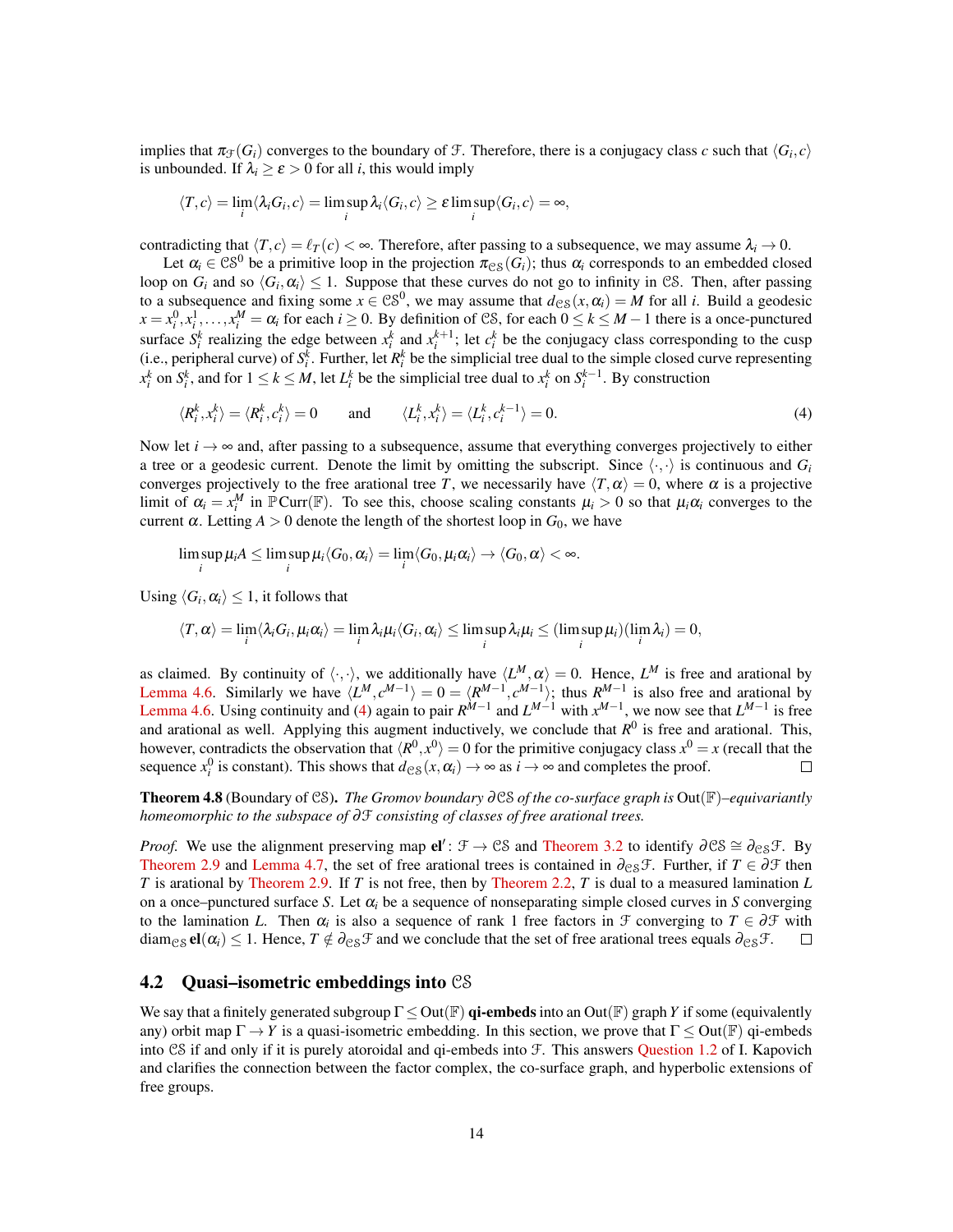Fix a rose  $R \in \mathcal{X}$  and a primitive conjugacy class  $\alpha$  represented by a petal of R. Fix a finitely generated subgroup  $\Gamma \leq Out(\mathbb{F})$  such that the orbit map  $\Gamma \to \mathcal{F}$  given by  $g \mapsto g \cdot \alpha$  is a quasi-isometric embedding. In [\[DT\]](#page-31-0), we show that this implies that the orbit Γ · *R* has strong quasiconvexity properties in X (e.g. [Theo](#page-6-0)[rem 2.6\)](#page-6-0). For the application needed here, the following proposition from [\[DKT\]](#page-31-6) is most convenient.

<span id="page-14-2"></span>Proposition 4.9 (Folding rays to infinity [\[DKT,](#page-31-6) Proposition 5.6]). *Suppose that* Γ ≤ Out(F)*is purely atoroidal and qi-embeds into*  $\mathcal{F}$ *. For any*  $k \geq 0$  *there is a*  $K \geq 0$  *such that if*  $(g_i)_{i \geq 0}$  *is a k–quasigeodesic ray in*  $\Gamma$ *, then there is an infinite length folding ray*  $\gamma: I \to \mathcal{X}$  *parameterized at unit speed with the following properties:* 

- *1. The sets*  $\gamma(I)$  *and*  $\{g_iR : i \geq 0\}$  *have symmetric Hausdorff distance at most K.*
- *2. The rescaled folding path*  $G_t = e^{-t} \cdot \gamma(t) \in cv$  converges to the arational tree  $T \in \partial cv$  with the property *that*  $\lim_{i\to\infty} g_i\cdot\alpha=\partial\pi_{\mathcal{F}}(T)$  *in*  $\mathcal{F}\cup\partial\mathcal{F}$ *, where*  $\partial\pi_{\mathcal{F}}(T)$  *is the projection of the projective class of* T *to the boundary of*  $\mathcal{F}$  *(c.f. [Theorem 2.9\)](#page-7-5). Moreover, the action*  $\mathbb{F} \cap T$  *is free.*

Given [Proposition 4.9,](#page-14-2) we show that the orbit map from Γ to the co-surface graph is metrically proper.

<span id="page-14-4"></span>**Proposition 4.10.** *Suppose that*  $\Gamma \leq Out(\mathbb{F})$  *is purely atoroidal and qi-embeds into the factor complex*  $\mathcal{F}$ *. Then for every*  $D \geq 0$  *there is an*  $N \geq 0$  *so that* 

 $d_{\mathcal{CS}}(R, g \cdot R) \geq D$ 

*for all*  $g \in \Gamma$  *with*  $|g| \geq N$ .

*Proof.* Suppose not. Then there is a  $D \ge 0$  and a sequence  $h_i \in \Gamma$  with  $d_{\text{CS}}(R, h_i \cdot R) \le D$  and  $|h_i| \to \infty$  as *i* → ∞. After passing to a subsequence, we may assume that  $h_i \to q \in \partial \Gamma$ . Since  $\Gamma \to \mathcal{F}$  is a quasi-isometric embedding, there is a unique  $\lambda \in \partial \mathcal{F}$  such that  $h_i \cdot \alpha \to \lambda$  in  $\mathcal{F} \cup \partial \mathcal{F}$ . (Recall that  $\alpha \in \pi_{\mathcal{F}}(R)$ .)

<span id="page-14-3"></span>**Claim 4.11.** *The sequence*  $(h_i)_{i>0}$  *can be replaced by a geodesic*  $(g_i)_{i>0}$  *in*  $\Gamma$  *such that*  $g_i \to q \in \partial \Gamma$  *and*  $d_{\text{CS}}(\alpha, g_i \cdot \alpha) \leq \overline{D}$ , where  $\overline{D} \geq 0$  depends only on the constant D and the orbit map  $\Gamma \to \mathfrak{F}$ .

*Proof of claim.* Let  $(g_i)_{i>0}$  be any geodesic sequence in Γ with  $g_0 = 1$  and  $g_i \to q$  in Γ∪∂Γ. Then for each  $i \ge 0$  there is a  $j \ge 0$  such that any geodesic  $[0, h_j]$  passes within 2 $\delta$  from  $g_i$ ; thus the triple  $(1, g_i, h_j)$  is  $4\delta$ aligned in Γ. Since  $\Gamma \to \mathcal{F}$  is a quasi-isometric embedding and  $\mathcal{F}$  is hyperbolic, the stability of quasigeodesics [\(Proposition 2.1\)](#page-3-0) implies that  $\Gamma \to \mathcal{F}$  is alignment preserving. Therefore  $\Gamma \to \mathcal{C}$  is alignment preserving by [Lemma 3.1](#page-7-1) and so there is some  $C \ge 0$  (depending only on the quasi-isometry constant of  $\Gamma \to \mathcal{F}$ ) so that

$$
d_{\text{CS}}(\alpha, g_i \cdot \alpha) \leq d_{\text{CS}}(\alpha, g_i \cdot \alpha) + d_{\text{CS}}(g_i \cdot \alpha, h_j \cdot \alpha) \leq d_{\text{CS}}(\alpha, h_j \cdot \alpha) + C \leq D + C =: \overline{D}.
$$

Now let  $(g_i)_{i\geq 0}$  be as in [Claim 4.11](#page-14-3) and apply [Proposition 4.9](#page-14-2) to obtain a folding ray  $\gamma: I \to \mathcal{X}$ . By [Proposition 4.9,](#page-14-2) the graphs  $g_i \cdot R$  and  $\gamma(t)$  both limit to the same free arational tree  $T \in \partial \mathcal{X}$ . Since  $g_i \cdot R$ converges to *T* in  $\overline{X}$ , [Lemma 4.7](#page-12-3) implies that  $d_{\text{CS}}(R, g_i \cdot R) \to \infty$ , contradicting the construction of  $(g_i)_{i \geq 0}$ .

<span id="page-14-0"></span>Theorem 4.12 (Qi-embedding into CS). *Let* Γ *be a finitely generated subgroup of* Out(F)*. Then* Γ *qi-embeds into the co-surface graph* CS *if and only if* Γ *is purely atoroidal and convex cocompact.*

*Proof.* First, if  $\Gamma$  qi-embeds into CS, then any orbit map  $\Gamma \to \mathcal{F}$  is a quasi-isometric embedding since the Out(F)–equivariant map  $el' : \mathcal{F} \to \mathcal{CS}$  is Lipschitz. Let  $g \in \Gamma$  be infinite order. Since no power of *g* fixes a vertex of F, *g* is fully irreducible. If *g* were not atoroidal, then Bestvina–Handel [\[BH1\]](#page-30-0) proved that *g* is induced by a pseudo–Anosov homeomorphism on a once-punctured surface. However, if this were the case, then *g* would have bounded orbits in CS, a contradiction.

<span id="page-14-1"></span>Now suppose that Γ is purely atoroidal and that the orbit map  $\Gamma \to \mathcal{F}$  given by  $g \mapsto g \cdot \alpha$ , for some rank 1 free factor  $\alpha$ , is a quasi-isometric embedding. Since  $el' : \mathcal{F} \to \mathcal{CS}$  is alignment preserving, it follows that the map  $g \mapsto g \cdot \mathbf{el}'(\alpha) \in \mathcal{CS}$  is alignment preserving. [Proposition 4.10](#page-14-4) shows that this orbit map  $\Gamma \to \mathcal{CS}$  is also metrically proper. We thus conclude that  $\Gamma \rightarrow \mathcal{CS}$  is a quasi-isometric embedding by [Lemma 3.4](#page-9-1)  $\Box$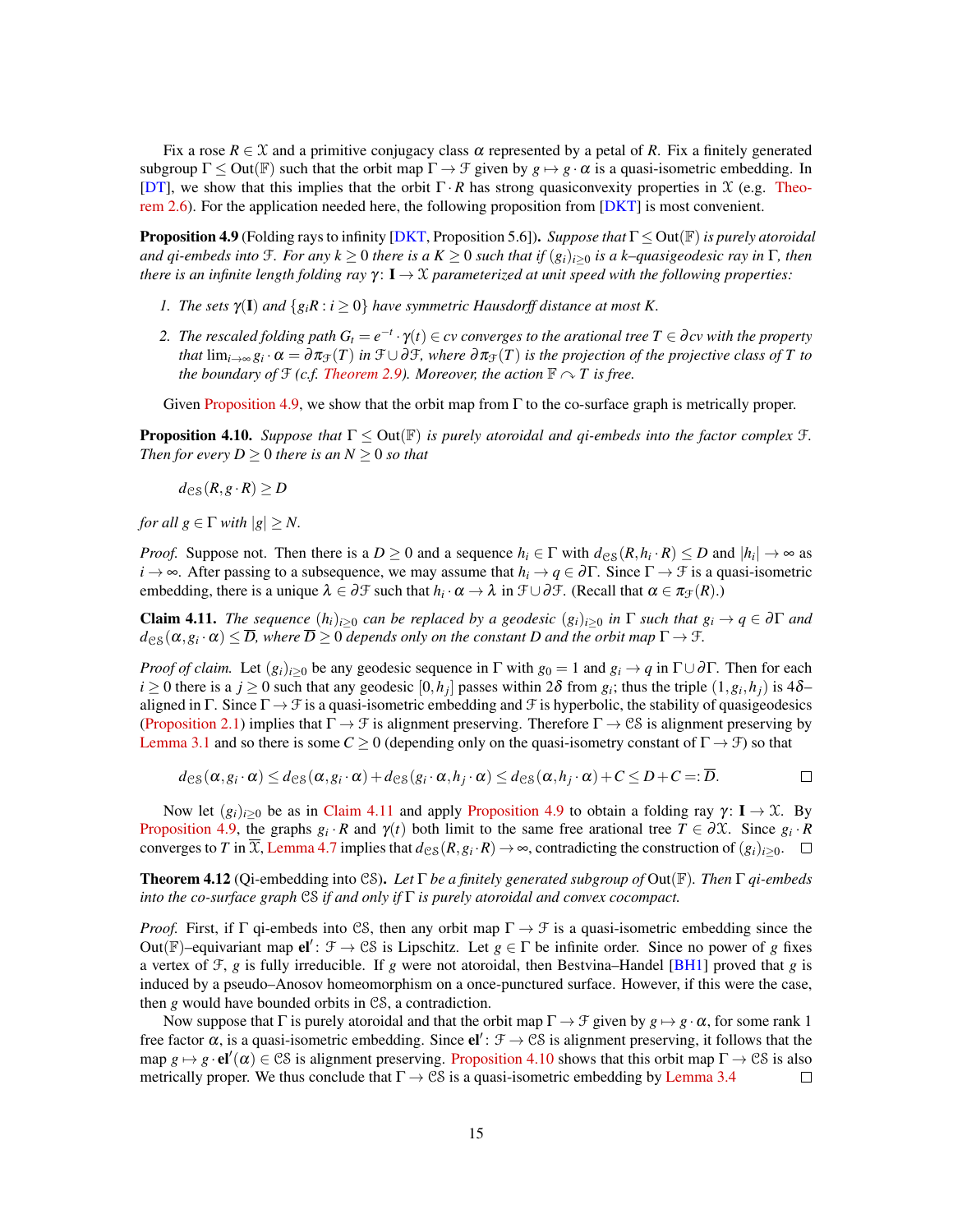Corollary 4.13. *An element of* Out(F) *acts loxodromically on* CS *if and only if it is fully irreducible and atoroidal.*

*Proof.* An element *g* of Out(F) acts loxodromically on CS if and only if  $\langle g \rangle$  qi-embeds into CS. By [Theo](#page-14-0)[rem 4.12,](#page-14-0) this is the case if and only if *g* is atoroidal and acts loxodromically on F. Since the loxodromic elements for the action Out( $\mathbb{F}$ )  $\sim$   $\mathcal F$  are precisely the fully irreducible elements [\[BF2,](#page-30-1) Theorem 9.3], the corollary follows.  $\Box$ 

## 5 Lifting to covers

In this section we show that orbits in the co-surface graph are well-behaved when passing to finite index subgroups of  $\mathbb F$ . Specifically, we show that if  $\Gamma \leq Out(\mathbb F)$  qi-embeds into CS, then for any finite index  $H \leq \mathbb F$ , the induced subgroup  $\Gamma^H$  of Out(*H*) qi-embeds into the co-surface graph of *H*. This proposition will be necessary in [§7,](#page-22-0) but it may also be of independent interest.

Fix a finite index subgroup *H* of  $\mathbb F$  and let  $\Gamma \leq Out(\mathbb F)$  be finitely generated. Denote by  $\Gamma_H$  the subgroup of Γ consisting of outer automorphisms which fix the conjugacy class of *H*, and let Γ *<sup>H</sup>* be the induced subgroup of Out(*H*). That is,  $f \in \Gamma^H$  if there is an automorphism  $\phi$  of F whose outer class is in  $\Gamma$  such that  $\phi|_H$  is in the outer class  $f$ . These groups fit into a short exact sequence:

**Lemma 5.1.** *For any*  $\Gamma \leq Out(\mathbb{F})$  *and*  $H \leq \mathbb{F}$  *finite index, there is a short exact sequence* 

$$
1 \longrightarrow N(H)/H \longrightarrow \Gamma^H \longrightarrow \Gamma_H \longrightarrow 1,
$$

*where*  $N(H) \leq \mathbb{F}$  *is the normalizer of H and*  $N(H)/H$  *is finite.* 

*Proof.* Let  $Aut_H(\mathbb{F})$  be the subgroup of  $Aut(\mathbb{F})$  fixing *H*, and let  $Aut^{\mathbb{F}}(H)$  be the image of  $Aut_H(\mathbb{F})$  under the restriction map res:  $\text{Aut}_H(\mathbb{F}) \to \text{Aut}(H)$ . Let  $\text{Out}_H(\mathbb{F})$  and  $\text{Out}_F^{\mathbb{F}}(H)$  denote the images of these subgroups under the projection homomorphisms  $p_F$ : Aut( $F$ )  $\to$  Out( $F$ ) and  $p_H$ : Aut( $H$ )  $\to$  Out( $H$ ), respectively. These fit into the following diagram:



The restriction map res:  $Aut_H(\mathbb{F}) \to Aut^{\mathbb{F}}(H)$  is surjective by definition of  $Aut^{\mathbb{F}}(H)$ . It is also injectve. To see this, suppose  $\phi_1, \phi_2 \in \text{Aut}_H(\mathbb{F})$  are automorphisms fixing *H* that have the same restriction to *H*, and let  $a \in \mathbb{F}$  be arbitrary. We may choose  $k > 0$  so that  $a^k \in H$  and consequently  $\phi_1(a)^k = \phi_2(a)^k$ . As elements of F have unique roots, it follows that  $\phi_1(a) = \phi_2(a)$ , proving the claim.

Identify  $\mathbb F$  with is image in Aut( $\mathbb F$ ) under the map sending each  $a \in \mathbb F$  to the conjugation automorphism  $g \mapsto aga^{-1}$ . With respect to this identificaion, the normalizer of *H* in F is exactly

$$
N(H) = \mathbb{F} \cap \text{Aut}_H(\mathbb{F}) = \text{ker}(p_{\mathbb{F}}: \text{Aut}_H(\mathbb{F}) \to \text{Out}_H(\mathbb{F})).
$$

Thus the kernel of the composition  $\hat{\pi} := p_{\mathbb{F}} \circ \text{res}^{-1}$ :  $\text{Aut}^{\mathbb{F}}(H) \to \text{Out}_H(\mathbb{F})$  may be naturally identified with *N*(*H*). Observe that every inner automorphism of *H* lifts to an inner automophism of F via the map res<sup>-1</sup>. Since the resulting inner automorphism of F clearly normalizes *H*, we furthermore see that  $H \cong \text{Inn}(H)$  =  $ker(p_H)$  is contained in  $N(H) = ker(\hat{\pi})$ . It follows that the homomorphism  $\hat{\pi}$  descends to a well-defined epimorphism  $\pi$ : Out<sup>IF</sup>(*H*)  $\rightarrow$  Out<sub>*H*</sub>(**F**) with kernel ker( $\pi$ ) = ker( $\hat{\pi}$ )/ker( $p$ <sub>*H*</sub>)  $\cong$  *N*(*H*)/*N*. The lemma now follows by observing that for any subgroup  $\Gamma \leq Out(\mathbb{F})$ , we have  $\Gamma_H = \Gamma \cap Out_H(\mathbb{F})$  and  $\Gamma^H = \pi^{-1}(\Gamma_H)$ .

<span id="page-15-0"></span>The main result of this section is the following: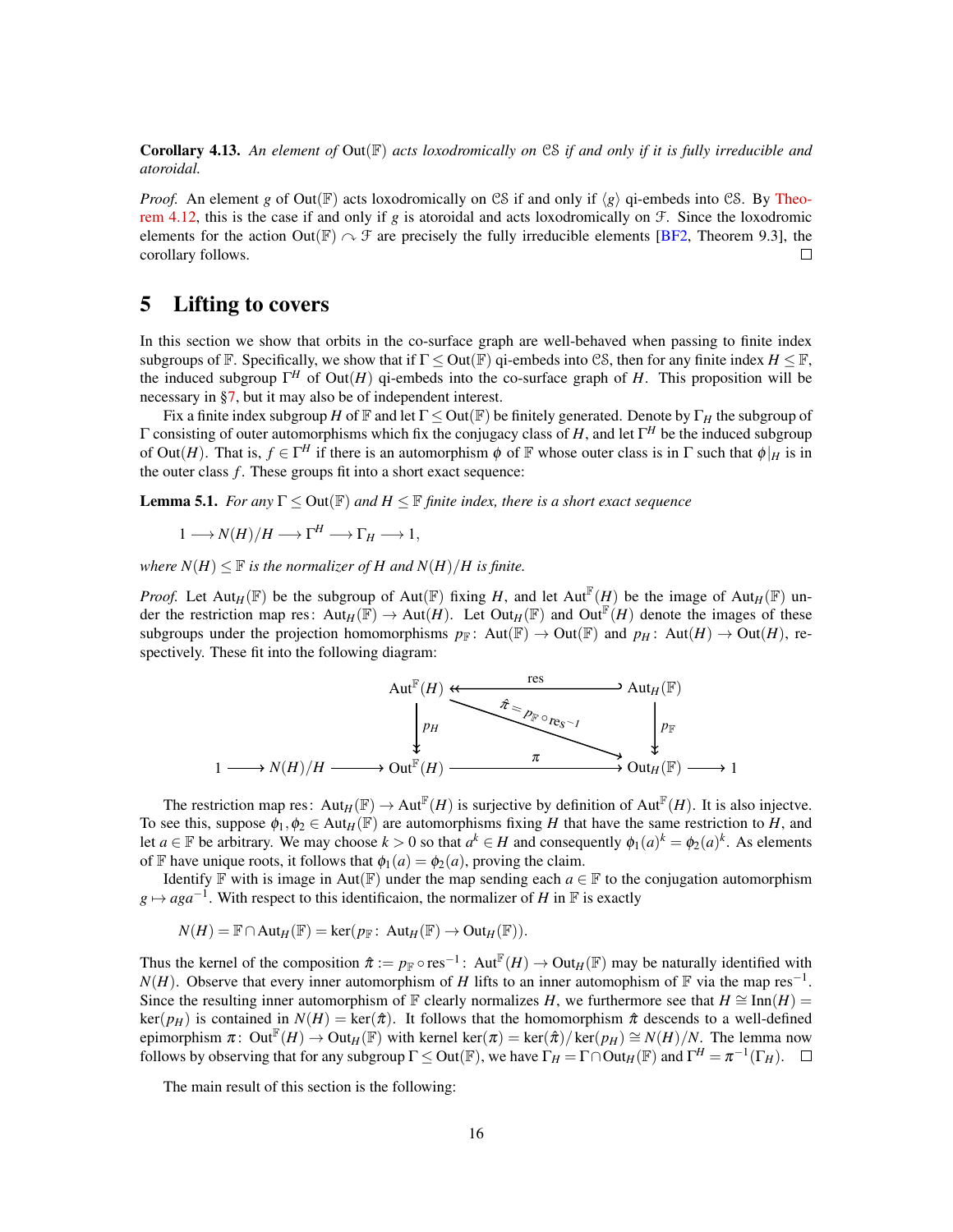Proposition 5.2. *Let H be a finite index subgroup of* F *and let* Γ *<sup>H</sup> denote the subgroup of* Out(*H*) *induced by elements of* Γ ≤ Out(F) *that stabilize the conjugacy class of H. If* Γ *is finitely generated and qi-embeds into* CS, then  $\Gamma^H$  also qi-embeds into  $\mathcal{CS}(H)$ .

Let us briefly remark on the use of the co-surface graph in the statement of [Proposition 5.2.](#page-15-0) In particular, the corresponding statement for the factor graph  $\mathcal F$  is false. For example, let  $\phi \in Out(\mathbb F)$  be an automorphism that can be represented by a pseudo-Anosov on a once–punctured surface *S*. Let *H* be a subgroup of  $\mathbb{F} \cong$  $\pi_1(S)$  corresponding to a cover  $\tilde{S} \to S$  with at least 2 punctures. The cyclic subgroup  $\Gamma = \langle \phi \rangle$  then quasiisometrically embeds into  $\mathcal{F}(\mathbb{F})$  since  $\phi$  is fully irreducible. However,  $\Gamma^H$  does not qi-embed into  $\mathcal{F}(H)$ . Indeed,  $\Gamma^H$  is a virtually cyclic group whose infinite order elements are represented by lifts of powers of  $\phi$ ; since each such lift permutes the punctures of  $\tilde{S}$  and each puncture represents a rank 1 free factor of *H*,  $\Gamma^H$ has bounded orbits in  $\mathcal{F}(H)$ . This suggests that CS is a better tool for studying finite index subgroups of  $\mathbb{F}$ .

The proof of [Proposition 5.2](#page-15-0) requires the following result of Reynolds whose proof uses ideas of Guirardel.

<span id="page-16-0"></span>**Lemma 5.3** (Reynolds [\[Rey1,](#page-32-11) Lemma 4.2]). *Suppose that*  $G \cap T$  *is an indecomposable action and that H*  $\le$  *G* is finitely generated and finite index. Then the action  $H \sim T^H$  is indecomposable.

We will use the lemma in the following form.

<span id="page-16-2"></span>**Corollary 5.4.** *Suppose that*  $T \in \partial \mathcal{X}$  *is free and arational and that*  $H \leq \mathbb{F}$  *is finite index. Then the minimal*  $H$ –subtree  $T^H$  *is also free and arational.* 

*Proof.* Clearly,  $T^H$  is free because *T* is free. Since *T* is arational, it is indecomposable [\(Theorem 2.2\)](#page-4-1); thus  $T^H$  is also indecomposable by [Lemma 5.3.](#page-16-0) Using [Theorem 2.2](#page-4-1) again, we conclude that  $T^H$  is arational.

### 5.1 The Outer space of a subgroup

Fix  $H \leq \mathbb{F}$  a subgroup of finite index  $[\mathbb{F} : H] = n$ . Then *H* is a free group of rank  $1 - n(1 - \text{rk}(\mathbb{F}))$  and we denote its Outer space by  $\mathfrak{X}(H)$ . Recalling that  $\mathfrak{R}$  is our fixed rk( $\mathbb{F}$ )–petal rose used to mark graphs of  $\mathfrak{X}$ , we let  $H|\mathcal{R}$  denote the corresponding *H*–cover and fix a homotopy equivalence between  $H|\mathcal{R}$  and a rose  $\mathcal{R}_H$ .

There is a natural inclusion  $i^*$ :  $\mathfrak{X} \to \mathfrak{X}(H)$  defined by taking *H*–covers and lifting markings. In details, if  $\phi$ :  $\mathcal{R} \to G$  is a marked metric  $\mathbb{F}$ –graph, then the *H*–cover *H*|*G* is a metric *H*–graph of volume *n* and we may choose a lift  $\phi_H: H|\mathcal{R} \to H|G$ . Any other lift  $\tilde{\phi}: H|\mathcal{R} \to H|G$  is then obtained by precomposing  $\phi_H$ with an element of the deck group of  $H|\mathcal{R} \to \mathcal{R}$ , which is isomorphic to  $N(H)/H$ . Since for each such deck transformation  $d \in N(H)/H$ , there is a graph isometry  $\rho_d$  of  $H/G$  such that  $\rho_d \circ \phi_H \circ \phi_H \circ d$ , we see that the equivalence class of  $(H|G, \phi_H)$  in  $\mathfrak{X}(H)$  is well-defined. Using the homotopy lifting property, we additionally see that this induces a well-defined map

$$
i^* \colon \mathfrak{X} \to \mathfrak{X}(H)
$$

given by  $[G, \phi] \mapsto [H|G, \phi_H]$ . Also note that if  $\tilde{g} \in \Gamma^H$  projects to  $g \in \Gamma_H$ , then  $\tilde{g} \cdot i^*(G) = i^*(g \cdot G)$ . Even better, this map is an isometry with respect to the Lipschitz metric:

<span id="page-16-1"></span>**Proposition 5.5.** Let  $H \leq \mathbb{F}$  be a finite index subgroup. Then the induced map  $i^* \colon \mathcal{X} \to \mathcal{X}(H)$  is an isometry *with respect to the Lipschitz metric. Moreover, i*<sup>\*</sup> *maps folding paths in*  $\mathcal X$  *to folding paths in*  $\mathcal X(H)$ *.* 

*Proof.* Fix  $G_1$  and  $G_2$  in X. If  $f: G_1 \to G_2$  is an optimal change of marking, then choosing a lift  $f_H: H|G_1 \to$  $H|G_2$  we see that since  $Lip(f_H) = Lip(f)$ ,

$$
d_{\mathcal{X}(H)}(i^*(G_1), i^*(G_2)) = d_{\mathcal{X}(H)}(H|G_1, H|G_2) \leq d_{\mathcal{X}}(G_1, G_2).
$$

Further,

$$
e^{d_{\mathcal{X}(H)}(H|G_1,H|G_2)} = \sup_{h \in H} \frac{\ell(h|(H|G_2))}{\ell(h|(H|G_1))} = \sup_{h \in H} \frac{\ell(h|G_2)}{\ell(h|G_1)}.
$$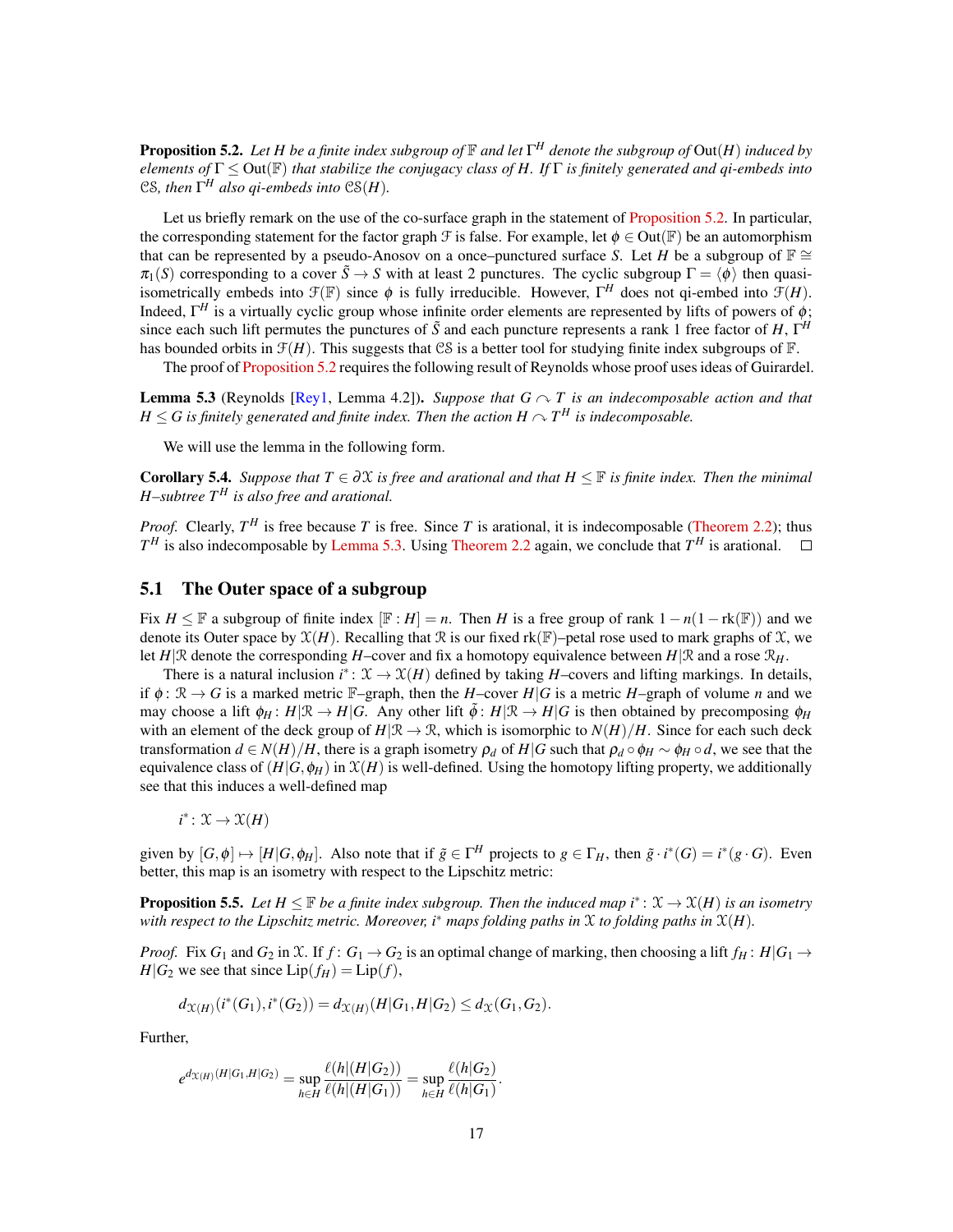Let  $a \in \mathbb{F}$  be such that *a* is optimally stretched by  $f: G_1 \to G_2$ , i.e.  $\ell(a|G_2) = \text{Lip}(f)\ell(a|G_1)$ , and let  $k > 0$ be the smallest positive integer such that  $a^k \in H$ . Then using our observation above

$$
e^{d_{\mathcal{X}}(G_1,G_2)} = \frac{\ell(a|G_2)}{\ell(a|G_1)} = \frac{\ell(a^k|G_2)}{\ell(a^k|G_1)} \le \sup_{h \in H} \frac{\ell(h|G_2)}{\ell(h|G_1)} = e^{d_{\mathcal{X}(H)}(H|G_1,H|G_2)}.
$$

Hence, we also have  $d_{\mathfrak{X}}(G_1, G_2) \leq d_{\mathfrak{X}(H)}(i^*(G_1), i^*(G_2))$  showing that  $i^*: \mathfrak{X} \to \mathfrak{X}(H)$  is an isometry.

To show that *i*<sup>\*</sup> maps folding paths to folding paths, let  ${G_t}_{t \in [0,L]}$  be a folding path in X with corresponding folding maps  $\{\phi_{st}: G_s \to G_t\}_{s < t}$  (see [§2.5](#page-6-1) for the definitions of folding maps and folding paths). Set  $\tilde{G}_t = H | G_t = i^*(G_t)$  with covering map  $p_t : \tilde{G}_t \to G_t$ . We claim that  $\{\tilde{G}_t\}$  is a folding path in  $\mathfrak{X}(H)$ with corresponding lifted folding maps  $\{\tilde{\phi}_s : H | G_s \to H | G_t\}_{s \leq t}$ . Indeed, that each of these lifts is a local  $\text{Lip}(\tilde{\phi}_{st})$ –homothety with  $\text{Lip}(\tilde{\phi}_{st}) = d_{\mathcal{X}(H)}(\tilde{G}_s, \tilde{G}_t)$  follows from what we have already shown. What's more, the equality  $p_t\circ \tilde{\phi}_{st}=\phi_{st}\circ p_s$  implies that the illegal turn structure that  $\tilde{\phi}_{st}$  induces on  $\tilde{G}_s$  is exactly the lift (via  $p_s$ ) of the illegal turn structure that  $\phi_{st}$  induces on  $G_s$ . From this it follows that each  $\tilde{\phi}_{st}$  is a folding map and, by the uniqueness of folding paths [\[BF2,](#page-30-1) §2], that  $\{\tilde{G}_t\}$  is the folding path determined by  $\tilde{\phi}_{0L}\colon \tilde{G}_0\to \tilde{G}_L.$ 

### 5.2 Proof of [Proposition 5.2](#page-15-0)

Combining our work in the previous sections, we now turn to the proof of [Proposition 5.2.](#page-15-0) Let  $R \in \mathcal{X}$  be a rose with a petal representing  $\alpha \in \mathcal{CS}^0$ . Let  $\tilde{\alpha} \in \mathcal{CS}^0(H)$  be primitive conjugacy class of H represented by an embedded loop of  $H|R$  covering this petal of R. Note that  $\alpha \in \pi_{\mathcal{CS}}(R)$  and  $\tilde{\alpha} \in \pi_{\mathcal{CS}}(H|R)$ , where  $\pi_{\mathcal{CS}}$  is the projection from outer space to the corresponding co-surface graph.

Fix a finite generating set  $\tilde{S}$  of  $\Gamma^H$  with projection  $S \subset \Gamma_H$ . By abuse of notation, we identify  $\Gamma^H$  and  $\Gamma_H$ with the corresponding Cayley graphs  $Cay(\Gamma^H, S)$  and  $Cay(\Gamma_H, \overline{S})$ , which are geodesic metric spaces. The orbits maps  $\tilde{g} \mapsto \tilde{g} \cdot \tilde{\alpha}$  and  $\tilde{g} \mapsto \tilde{g} \cdot H|R$  then extend equivariantly to continuous maps  $\psi \colon \Gamma^H \to \mathcal{CS}(H)$  and  $\Psi: \Gamma^H \to \mathfrak{X}(H)$ , and similarly for  $\Gamma_H$ . Note also that the projection  $\Gamma^H \to \Gamma_H$  is a quasi-isometry.

*Proof of [Proposition 5.2.](#page-15-0)* By [Lemma 3.4,](#page-9-1) it suffices to show that the orbit map  $\psi: \Gamma^H \to \mathcal{CS}(H)$  is alignment preserving and metrically proper. The strategy is to relate the corresponding orbit in  $\mathcal X$  with folding paths via [Theorem 2.6](#page-6-0) and to use that these folding paths lift to  $\mathfrak{X}(H)$  by [Proposition 5.5.](#page-16-1) Note that since  $\Gamma$  qi-embeds into CS, Γ is hyperbolic. Further, as  $\Gamma_H$  is finite index in  $\Gamma$ ,  $\Gamma_H$ , and hence  $\Gamma^H$ , is also hyperbolic.

In details, let  $(\tilde{g}_-, \tilde{g}_0, \tilde{g}_+)$  be an aligned triple in  $\Gamma^H$  and let  $\tilde{\gamma}$ : **I** →  $\Gamma^H$  be a geodesic passing through  $\tilde{g}_0$ with  $\tilde{\gamma}(\mathbf{I}_{\pm}) = \tilde{g}_{\pm}$ . The projection  $\gamma: \mathbf{I} \to \Gamma_H \leq \Gamma$  is then a uniform quasigeodesic and so maps to a uniform quasigeodesic in CS by assumption. Hence [Theorem 2.6](#page-6-0) provides a folding path  $\{G_t\}_{t\in[0,L]}$  in X that has uniformly bounded symmetric Hausdorff distance from the image of the composition  $I \to \Gamma_H \to \mathfrak{X}$ . Since  $i^*: \mathfrak{X} \to \mathfrak{X}(H)$  is a  $\Gamma^H$ –equivariant isometric embedding [\(Proposition 5.5\)](#page-16-1), the same holds for the image of  $I \to \Gamma^H \to \mathfrak{X}(H)$  and the folding path  $i^*(G_t) = H|G_t$ . In particular, the three points  $\tilde{g}_- \cdot H|R$ ,  $\tilde{g}_0 \cdot H|R$ , and  $\tilde{g}_+ \cdot H|G_t$ *H*|*R* all lie within uniformly bounded symmetric Hausdorff distance of the geodesic  $\{H|G_t\}$  in  $\mathfrak{X}(H)$ . Since the projection  $\pi_{\mathcal{CS}}: \mathcal{X}(H) \to \mathcal{CS}(H)$  is alignment preserving, it follows that the triple  $(\tilde{g}_-\cdot \tilde{\alpha}, \tilde{g}_0 \cdot \tilde{\alpha}, \tilde{g}_+ \cdot \tilde{\alpha})$ is uniformly aligned in  $\mathfrak{CS}(H)$ . Therefore the orbit map  $\Gamma^H \to \mathfrak{CS}(H)$  is alignment preserving.

It remains to show that  $\Gamma^H \to \mathcal{CS}(H)$  is metrically proper. If this were not the case, then there is a sequence of  $x_i \in \Gamma^H$  with  $|x_i| \to \infty$  but  $d_{\mathfrak{CS}(H)}(\tilde{\alpha},x_i\cdot\tilde{\alpha})\leq D$  for some  $D\geq 0.$  By compactness of  $\Gamma^H\cup \partial\Gamma^H,$ after passing to a subsequence we may assume that  $x_i\to q\in\partial\Gamma^H=\partial\Gamma_H=\partial\Gamma.$  Since we have already shown that  $\Gamma^H \to \mathcal{CS}(H)$  is coarsely alignment preserving, use [Claim 4.11](#page-14-3) to obtain a geodesic  $(\tilde{g}_i)_{i\geq 0}$  in  $\Gamma^H$  such that  $\tilde{g}_i \to q$  in  $\Gamma^H \cup \partial \Gamma^H$  but  $d_{\mathcal{CS}(H)}(\tilde{\alpha}, \tilde{g}_i \cdot \tilde{\alpha})$  is uniformly bounded.

Now pass to a subsequence such that  $g_i \cdot R$  converges to *T* in *X*. Since  $(g_i \cdot \alpha)_{i \geq 0}$  is a quasigeodesic in CS, we see combining [Theorem 2.9](#page-7-5) and [Theorem 4.8](#page-13-0) that the tree *T* is free and arational and that  $g_i \cdot \alpha$  converges to the equivalence class of *T* in CS∪∂CS. Hence,  $(H|g_i \cdot R = \tilde{g}_i \cdot H|R)_{i≥0}$  converges in  $\overline{\mathcal{X}}(H)$  to the tree  $T^H$ . By [Corollary 5.4,](#page-16-2)  $T^H$  is free and arational. Hence, by [Lemma 4.7,](#page-12-3)  $\pi_{\mathcal{CS}(H)}(\tilde{g}_i \cdot H | R) = \tilde{g}_i \cdot \tilde{\alpha}$  is unbounded in CS(*H*). In particular,  $d_{CS(H)}(\tilde{\alpha}, \tilde{g}_i \cdot \tilde{\alpha}) \to \infty$  contradicting the conclusion of the previous paragraph. This shows that  $\Gamma^H \to \mathcal{CS}(H)$  is metrically proper and completes the proof.  $\Box$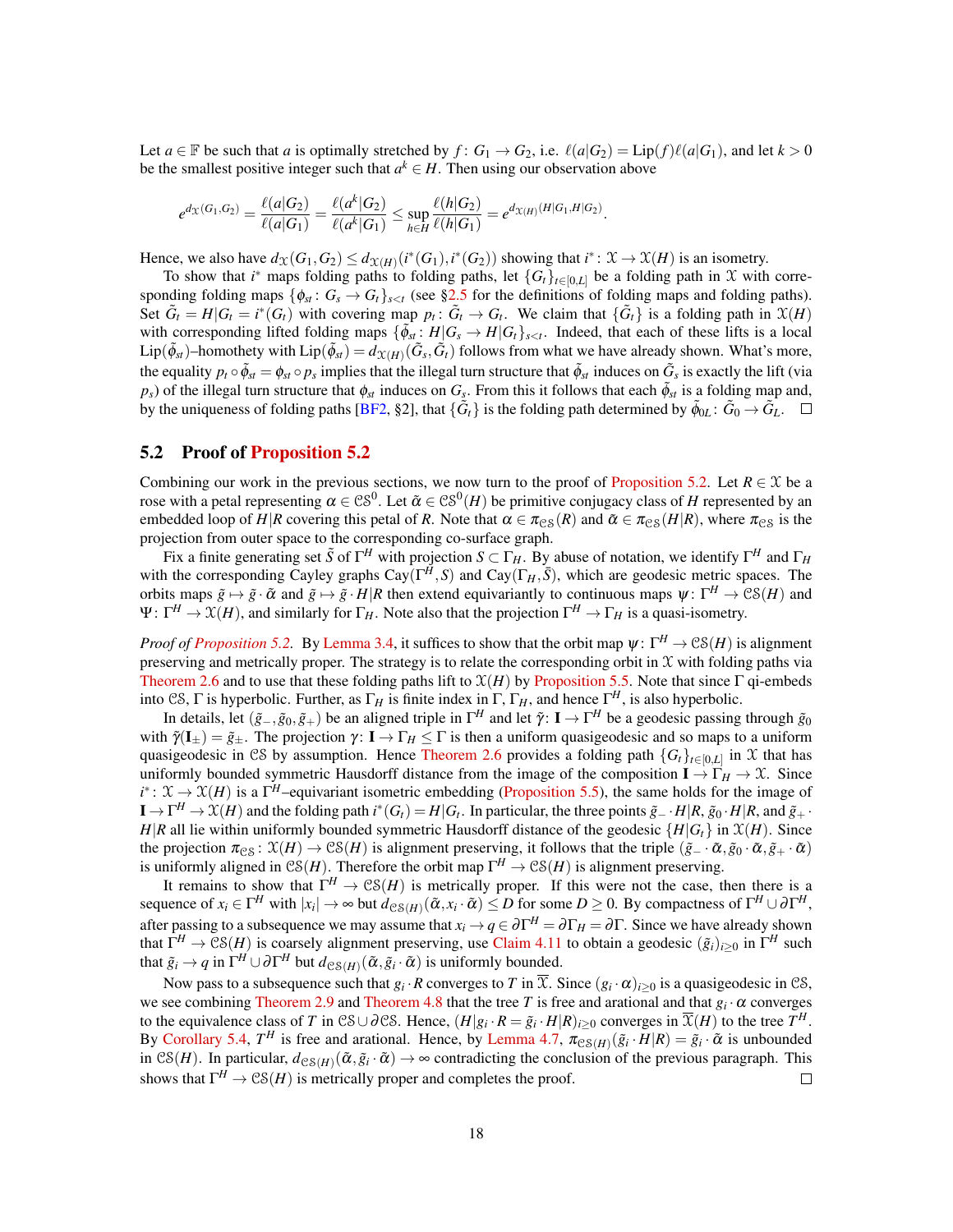### <span id="page-18-3"></span>6 Flaring of simple conjugacy classes in Outer space orbits

In this section, we use the geometry of Outer space and the nature of folding paths to analyze how the lengths of conjugacy classes behave along the orbit  $\Gamma \cdot R \subset \mathfrak{X}$  of certain subgroups  $\Gamma \leq Out(\mathbb{F})$ . When  $\Gamma$  qi-embeds into the factor complex  $\mathcal{F}$ , we will find that for simple conjugacy classes  $\alpha \in \mathbb{F}$ , the length  $\ell(\alpha|g \cdot R)$  grows roughly exponentially in the distance from a certain uniformly bounded-diameter subset  $ρ_F^R(α) \subset Γ$ . Our analysis culminates in the rather technical [Lemma 6.10](#page-21-0) which establishes this exponential flaring not only for simple classes  $\alpha$ , but also for all conjugacy classes  $\beta$  that are, in a sense, "well-aligned" with  $\alpha$  at the points of  $\rho_{\Gamma}^R(\alpha) \cdot R$  (see [Definition 6.6\)](#page-19-0). [Lemma 6.10](#page-21-0) moreover shows that this exponential growth is *uniform* in all such  $\alpha$  and  $\beta$ .

### 6.1 Uniform bounded backtracking

It is well known that any map  $f: G \to H$  of metric core graphs has **bounded backtracking**, meaning that there is a constant  $\text{BBT}(f) \geq 0$  such that for any two points  $p, q \in \tilde{G}$  in the universal cover and any lift  $\tilde{f}$ :  $\tilde{G} \rightarrow \tilde{H}$  of f one has that the path  $\tilde{f}([p,q])$  is contained in the BBT(f)–neighborhood of the geodesic segment  $[\tilde{f}(p), \tilde{f}(q)]$ ; see, e.g., [\[GJLL\]](#page-31-18) or [\[CHL\]](#page-30-4). We will need a uniform bound on the constant BBT(*f*) over a broad family of graph maps. While bounds of this type are certainly well known to experts (see, e.g., [\[BFH,](#page-30-2) Lemma 3.1]), we include a short proof here for completeness.

<span id="page-18-1"></span>**Lemma 6.1** (Backtracking bound). *For every D* > 0 *there exists a constant C* > 0 *so that if*  $G, H \in \mathcal{X}$  *satisfy*  $d_{\Upsilon}^{\rm sym}$  $\chi^{\text{sym}}(G,H) \leq D$ , then there exists a change of marking map  $\phi : G \to H$  with  $\text{BBT}(\phi) \leq C$ .

*Proof.* The hypothesis ensures there are maps  $\phi : G \to H$  and  $\phi : H \to G$  so that  $\phi \circ \phi \simeq \text{Id}_H$ ,  $\phi \circ \phi \simeq \text{Id}_G$ , and  $\text{Lip}(\phi)$ ,  $\text{Lip}(\phi) \leq e^D$ . Set  $K = e^D$ . Choose any lifts  $\tilde{\phi}$ :  $\tilde{G} \to \tilde{H}$  and  $\tilde{\phi}_0$ :  $\tilde{H} \to \tilde{G}$  of these maps to the universal covers, and note that  $\tilde{\phi}$  and  $\tilde{\phi}_0$  are both equivariant with respect to the F actions on the trees  $\tilde{G}$  and  $\tilde{H}$ . Note also that  $Lip(\tilde{\phi})$ ,  $Lip(\tilde{\phi}_0) \leq K$ .

Choose a basepoint  $v \in \tilde{G}$  and let  $w = \tilde{\phi}(v) \in \tilde{H}$ . Since the orbit  $\mathbb{F} \cdot v$  is 1–dense in  $\tilde{G}$ , we may choose  $a \in \mathbb{F}$  so that  $d_{\tilde{G}}(v, a \cdot \tilde{\varphi}_0(w)) \leq 1$ . Define a new map  $\tilde{\varphi} : \tilde{H} \to \tilde{G}$  by the rule  $\tilde{\varphi}(q) = a \cdot \tilde{\varphi}_0(q)$  and note that we still have Lip( $\tilde{\varphi}$ )  $\leq K$ . We now have that  $d_{\tilde{G}}(v, \tilde{\varphi} \circ \tilde{\varphi}(v)) \leq 1$ . By equivariance and the fact that  $\tilde{\varphi}$  and  $\tilde{\varphi}$  are *K*–Lipschitz, it easily follows that  $\tilde{\varphi} \circ \tilde{\varphi}$  moves points at most distance  $K^2 + 2$ . From this, and the inequalities Lip( $\tilde{\phi}$ ), Lip( $\tilde{\phi}$ )  $\leq K$ , one may conclude that  $\tilde{\phi}$  is a  $(2K^2+4)$ -quasi-isometry. Thus for any geodesic segment  $[p,q] \subset \tilde{G}$ , the image  $\tilde{\phi}([p,q])$  is a  $(2K^2+4)$ –quasigeodesic in  $\tilde{H}$ . It now follows from [Proposition 2.1](#page-3-0) that  $\tilde{\phi}([p,q])$  is contained in the  $R_0(2e^{2D}+4,0)$ –neighborhood of  $[\tilde{\phi}(p), \tilde{\phi}(q)]$ , as required.  $\Box$ 

If  $\varphi: T_0 \to T$  is an F–equivariant map between free simplicial trees, we also write BBT( $\varphi$ ) for the bounded backtracking constant of the induced map  $T_0/\mathbb{F} \to T/\mathbb{F}$  of the quotient graphs.

#### <span id="page-18-0"></span>6.2 Bestvina–Feighn folding

Here, we recall some additional facts about folding paths that we will need in the proof of [Lemma 6.10.](#page-21-0) Recalling the notation from [§2.5,](#page-6-1) we see that the folding maps  $\{\phi_{st}: G_s \to G_t\}_{s \leq t}$  associated to a folding path  $\gamma: \mathbf{I} \to \mathcal{X}$  give rise to a well-defined illegal turn structure on each graph  $G_s = \gamma(s)$  in the image (except for the right endpoint  $\gamma(\mathbf{I}_{+})$  when  $\mathbf{I}_{+}<\infty$ ). We then say that an immersed path (i.e., segment) in  $G_s$  is **legal** if it only takes legal turns; notice that for any legal path  $\beta: J \to G_s$ , the composition  $\phi_{st} \circ \beta$  is a legal path in  $G_t$ . An immersed path in *G<sup>s</sup>* will be called illegal if it does not contain a legal subpath of length 3.

<span id="page-18-2"></span>If  $G_t \in \mathcal{X}$  is equipped with an illegal turn structure, then for every conjugacy class  $\alpha$  of  $\mathbb F$  the immersed loop  $\alpha|G_t \to G_t$  breaks into maximal legal segments separated by illegal turns. Following our convention from [\[DT,](#page-31-0) §6], the legal length of  $\alpha|G_t$  is defined to be the sum leg( $\alpha|G_t$ ) of the lengths of those maximal legal segments that have length at least 3. The following basic fact appears as Lemma 6.10 of [\[DT\]](#page-31-0) and follows directly from work in [\[BF2\]](#page-30-1):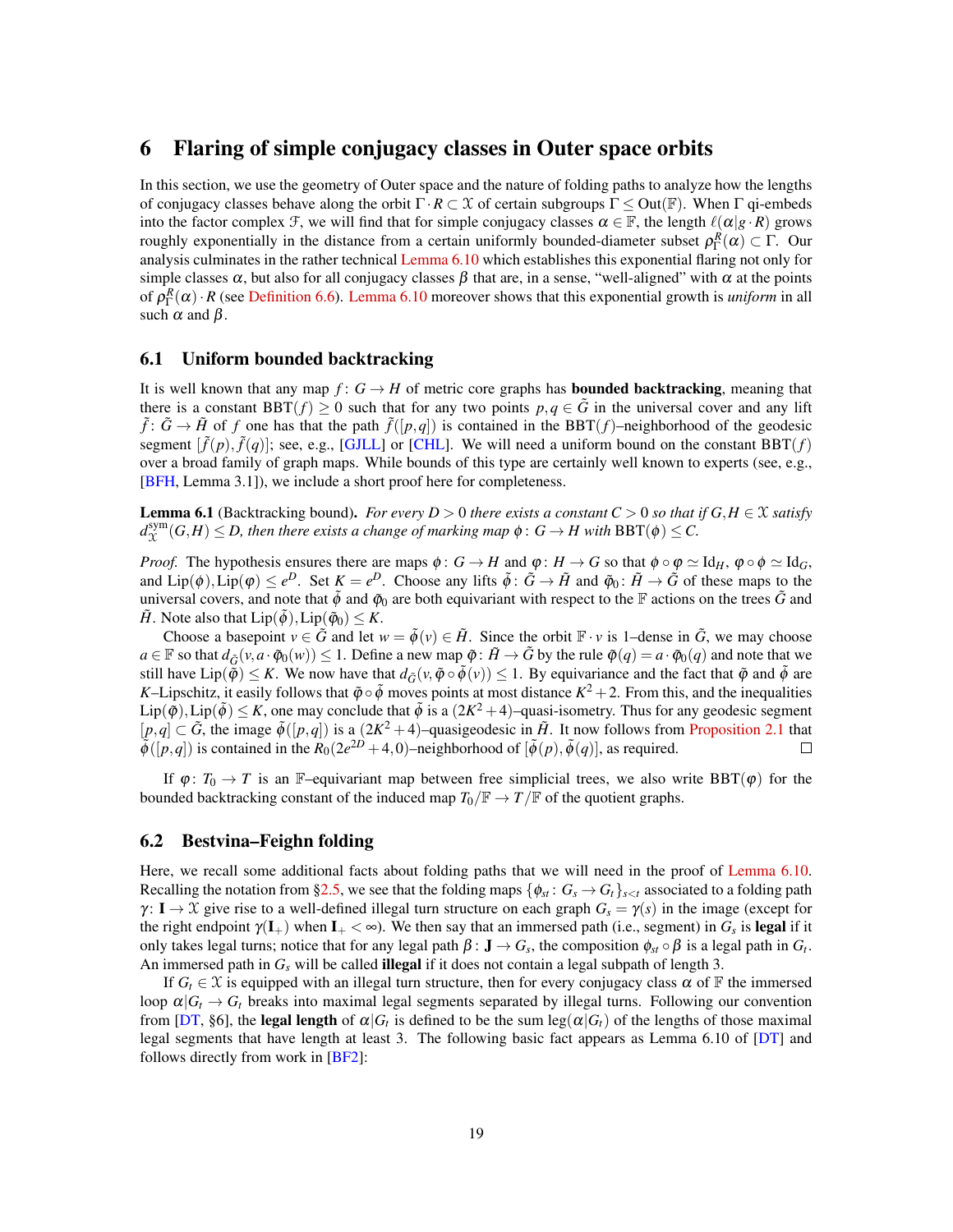**Lemma 6.2** ([\[DT\]](#page-31-0)). For any folding path  $G_t$ ,  $t \in [a,b]$ , every nontrivial conjugacy class  $\alpha \in \mathbb{F}$  satisfies

$$
\operatorname{leg}(\alpha|G_b) \ge \operatorname{leg}(\alpha|G_a) \left(\frac{1}{3}\right) e^{b-a}.
$$

We also have the following technical result of Bestvina–Feighn; for the statement, recall that a nontrivial element  $a \in \mathbb{F}$  (or the conjugacy class  $\alpha$  thereof) is **simple** if a is contained in a proper free factor of  $\mathbb{F}$ .

<span id="page-19-1"></span>Lemma 6.3 (Bestvina–Feighn [\[BF2,](#page-30-1) Lemma 5.8]). *There exists a constant B*<sup>1</sup> *depending only on* rk(F) *with the following property.* If  $G_t$ ,  $t \in [a,b]$  *is a folding path and*  $\alpha$  *is simple with*  $\alpha|G_t$  *illegal for all*  $t \in [a,b]$ *, then either*  $\ell(\alpha | G_a) > 2\ell(\alpha | G_b)$  *or else*  $d_f(G_a, G_b) \leq B_1$ *.* 

For any subgroup  $A \leq \mathbb{F}$  (or conjugacy class  $\alpha$ ) the illegal turn structure on  $G_t$  pulls back to give an illegal turn structure on  $A|G_t$  (or  $\alpha|G_t$ ). This gives a notion of legal and illegal paths in  $A|G_t$ : an immersed path in  $A|G_t$  is (il)legal if and only if it is mapped to an (il)legal path in  $G_t$ . Define now the **illegality constant** 

 $\mathcal{I} := (2 \text{rk}(\mathbb{F}) - 1)(18 \tilde{m}(3 \text{rk}(\mathbb{F}) - 3) + 6),$ 

where  $\breve{m}$  is the maximal possible number of illegal turns in any illegal turn structure on any graph  $G \in \mathcal{X}$  (so  $\tilde{m}$  is linear in rk(F)). In [\[BF2\]](#page-30-1), Bestvina and Feighn introduced the following projections to folding paths.

<span id="page-19-3"></span>**Definition 6.4.** Given a folding path  $\gamma: I \to \mathcal{X}$  and a free factor *A* of  $\mathbb{F}$ , set

left<sub>γ</sub>(A) = inf{ $t \in I : A|\gamma(t)$  has an immersed legal segment of length 3} and

right<sub>γ</sub>(*A*) = sup{*t* ∈ **I** : *A*|γ(*t*) has an immersed illegal segment of length J}.

We similarly define left $_{\gamma}(\alpha)$  and right $_{\gamma}(\alpha)$  for every nontrivial conjugacy class  $\alpha$  of  $\mathbb{F}$ . Note that these definitions agree when  $\alpha$  is a primitive conjugacy class.

The following technical result played a key roll in Bestvina and Feighn's proof of [Theorem 2.3.](#page-4-2)

<span id="page-19-2"></span>Proposition 6.5 (Bestvina–Feighn [\[BF2,](#page-30-1) Proposition 6.10]). *There exists a universal constant B*<sup>2</sup> *depending only on*  $rk(\mathbb{F})$  *such that for every folding path*  $\gamma: I \to \mathcal{X}$  *and free factor A of*  $\mathbb{F}$  *we have* 

 $d_{\mathcal{F}}(\gamma(\text{left}_{\gamma}(A)), \gamma(\text{right}_{\gamma}(A))) \leq B_2.$ 

We henceforth write B for the universal constant  $\max\{B_1, B_2\}$ , where  $B_1, B_2$  are the constants provided by [Lemma 6.3](#page-19-1) and [Proposition 6.5.](#page-19-2)

### 6.3 Flaring and almost containment

The following notion will help us relate distances in the metric graph bundle  $\mathscr E$  (see [§7.1\)](#page-23-0) to conjugacy lengths along folding paths.

<span id="page-19-0"></span>**Definition 6.6.** Suppose that  $\alpha, \beta$  are nontrivial conjugacy classes of F and that  $G \in \mathcal{X}$  is a point in Outer space with corresponding  $\mathbb{R}$ –tree  $\tilde{G}$ . We say that  $\beta$  is *k*–almost contained in  $\alpha$  at  $G$ , for  $k \geq 0$ , if there exists an axis  $\mathscr{A} \subset \tilde{G}$  for (an element of)  $\alpha$  and a fundamental domain *B* of an axis for (an element of)  $\beta$  in  $\tilde{G}$  so that  $B \setminus \mathscr{A}$  is a (possibly degenerate) connected segment of length at most *k*. This is to say that *B* is contained in  $\mathscr A$  except for a subsegment of length at most  $k$ .

Equivalently, β is *k*–almost contained in  $\alpha$  at G if and only if there exist axes  $\mathscr{A}, \mathscr{B} \subset \tilde{G}$  for elements of the classes  $\alpha$  and  $\beta$ , respectively, so that  $\ell(\mathscr{A} \cap \mathscr{B}) \geq \ell(\beta|G) - k$ . We also observe that  $\alpha$  is always 0–contained in itself.

<span id="page-19-4"></span>**Lemma 6.7.** *For any*  $k \ge 0$  *and*  $D \ge 0$  *there exists a constant*  $k' \ge 0$  *so that if*  $\beta$  *is k–almost contained in*  $\alpha$  $a \in G \in \mathfrak{X}$ , then  $\beta$  *is k*<sup> $j$ </sup>–almost contained in  $\alpha$  at *H* for any  $H \in \mathfrak{X}$  with  $d_{\mathfrak{X}}^{sym}(G,H) \leq D$ .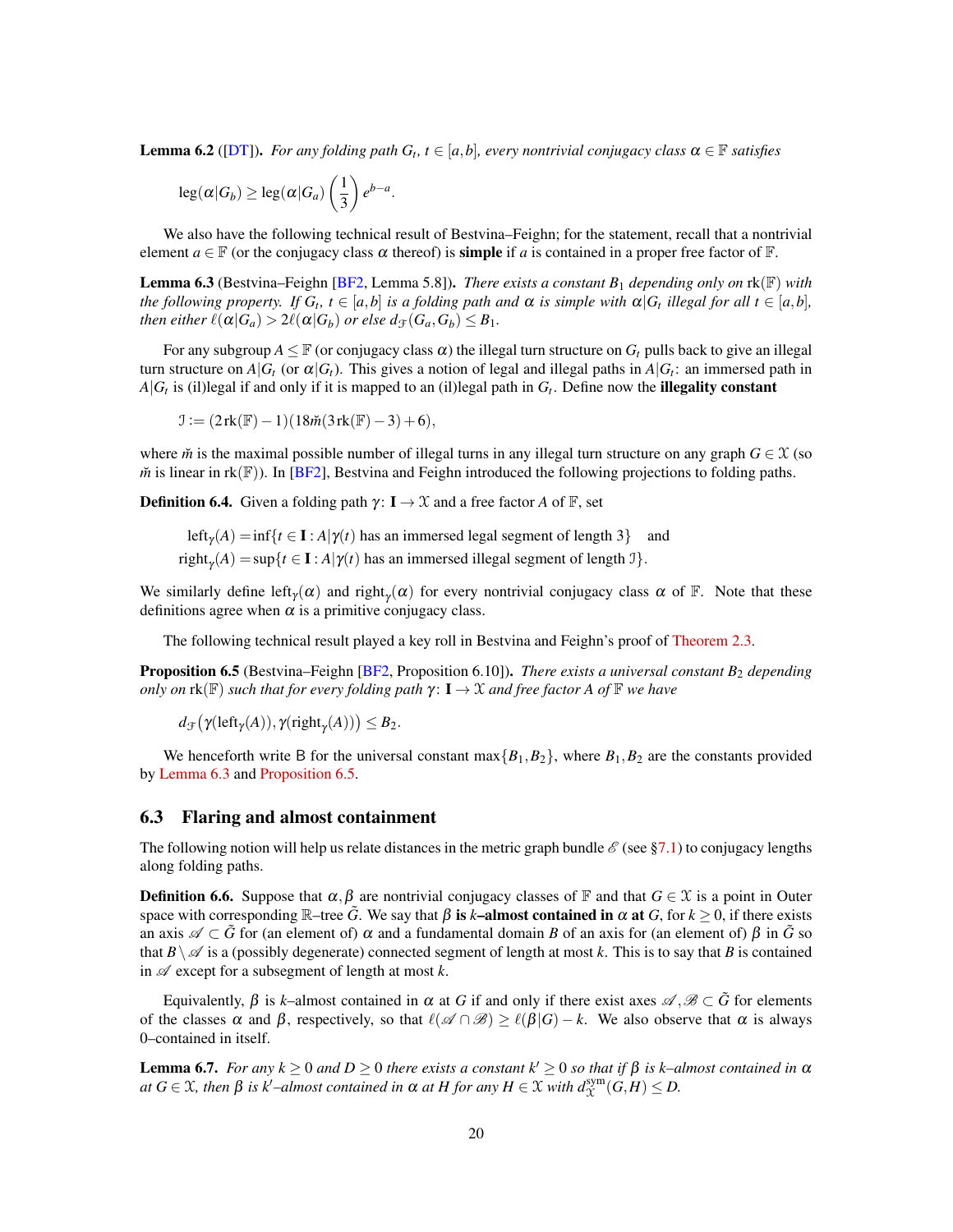*Proof.* By assumption, we may may choose elements  $a \in \alpha$  and  $b \in \beta$  whose respective axes  $\mathscr{A}, \mathscr{B} \subset \tilde{G}$ satisfy  $\ell(\mathscr{A} \cap \mathscr{B}) \geq \ell(\beta|G) - k$ . Orient  $\mathscr{B}$  so that *b* translates in the forward direction, and let *p* and *q* be the initial and terminal endpoints of the segment  $\mathscr{A} \cap \mathscr{B} \subset \mathscr{B}$ . Also let  $x = b \cdot p \in \mathscr{B}$ . By *k*–almost containment, we have that either  $d_{\tilde{G}}(x,q) \leq k$  or else  $x \in \mathcal{A} \cap \mathcal{B}$ .

By [Lemma 6.1,](#page-18-1) there is an  $e^D$ –Lipschitz change of marking map  $\varphi: G \to H$  with BBT $(\varphi) \leq C$  for some  $C > 0$  depending only on *D*. Choose a lift  $\tilde{\varphi}$  :  $\tilde{G} \rightarrow \tilde{H}$  and let  $\mu$  be the (possibly empty) geodesic segment obtained by removing the length–*C* initial and terminal segments of  $[\phi(p), \phi(q)]$ . Let  $\mathscr{A}', \mathscr{B}' \subset \tilde{H}$  be the axes for  $a \sim \tilde{H}$  and  $b \sim \tilde{H}$ . By definition of bounded backtracking,  $\tilde{\varphi}(\mathscr{A})$  is contained in the *C*–neighborhood of  $\mathscr{A}'$ ; in particular  $\tilde{\varphi}(p)$  and  $\tilde{\varphi}(q)$  are both within *C* of  $\mathscr{A}'$ . It follows that  $\mu \subset \mathscr{A}'$ . Similarly  $\mu \subset \mathscr{B}'$ . Thus

$$
\ell(\mathscr{A}'\cap\mathscr{B}')\geq \ell(\mu)\geq d_{\tilde{H}}(\tilde{\varphi}(p),\tilde{\varphi}(q))-2C.
$$

Now if  $x = b \cdot p \in \mathcal{A} \cap \mathcal{B}$ , then the same reasoning gives

$$
2C+\ell(\mathscr{A}'\cap\mathscr{B}')\geq d_{\tilde{H}}(\tilde{\varphi}(p),\tilde{\varphi}(x))=d_{\tilde{H}}(\tilde{\varphi}(p),b\cdot\tilde{\varphi}(p))\geq\ell(\beta|H).
$$

Otherwise we have  $d_{\tilde{G}}(q, x) \leq k$ , so that

$$
\ell(\beta|H) \le d_{\tilde{H}}(\tilde{\varphi}(p), b \cdot \tilde{\varphi}(p)) \le d_{\tilde{H}}(\tilde{\varphi}(p), \tilde{\varphi}(q)) + d_{\tilde{H}}(\tilde{\varphi}(q), \tilde{\varphi}(x)) \le (\ell(\mathscr{A}' \cap \mathscr{B}') + 2C) + e^D k,
$$

since  $\tilde{\varphi}$  is  $e^{D}$ –Lipschitz. Thus  $\beta$  is  $(2C + e^{D}k)$ –almost contained in  $\alpha$  at *H*.

We now make a simple observation. Recall from [Definition 6.4](#page-19-3) that right $_{\gamma}(\alpha)$  denotes the supremum of times along a folding path  $\gamma$  for which  $\alpha|\gamma(t)$  contains an immersed illegal segment of length J.

<span id="page-20-0"></span>**Lemma 6.8.** Let  $\gamma: I \to X$  be a folding path and suppose that  $t \in I$  satisfies  $t \geq \text{right}_{\gamma}(\alpha)$  for some conjugacy *class*  $\alpha$  *of*  $\mathbb{F}$ *. If*  $\beta$  *is k–almost contained in*  $\alpha$  *at*  $G_t = \gamma(t)$  *and*  $\ell(\beta|G_t) \geq 3k + 3\pi$ *, then* 

$$
\operatorname{leg}(\beta|G_t) \geq \frac{2}{\mathfrak{I}} \ell(\beta|G_t).
$$

*Proof.* The loop  $\beta | G_t$  subdivides into two immersed subsegments  $\beta'_0$  and  $\beta'_1$ , where  $\beta'_0$  has length at most *k* and  $\beta'_1$  is an immersed path into  $\alpha|G_t$ . By choosing the maximal length legal subsegments containing the two endpoints of these segments, we may alternately subdivide  $\beta | G_t$  into 4 subsegments  $\beta_0 p \beta_1 q$  separated at illegal turns, where  $\beta_1$  is an immersed path into  $\alpha|G_t$ ,  $\beta_0$  has length at most *k*, and *p* and *q* are both legal. (Up to 3 of these segments may be degenerate, as happens in the case that  $\beta | G_t$  is itself legal).

Since the endpoints of  $\beta_1$  are at illegal turns, we may unambiguously talk about the legal length leg( $\beta_1$ ) of  $\beta_1$  (defined in the same way as for conjugacy classes). Since  $\beta_1$  is an immersed subpath in  $\alpha|G_t$  and  $t \geq$  right<sub> $\gamma$ </sub>( $\alpha$ ) we see that every subpath of  $\beta_1$  of length at least J contains a legal segment of length at least 3. Therefore, if we subdivide  $\beta_1$  into  $n = |\ell(\beta_1)/\mathcal{I}|$  subsegments of equal length  $\ell(\beta_1)/n \geq 1$ , we see that each subsegment contains a legal segment of length 3. Therefore

$$
\operatorname{leg}(\beta_1) \geq 3n \geq 3\left(\frac{\ell(\beta_1)}{J}-1\right) = \frac{3}{J}\ell(\beta_1) - 3.
$$

Hence it follows that

$$
\begin{aligned} \log(\beta|G_t) &\geq \log(\beta_1) + \ell(p) + \ell(q) \geq \frac{3}{J}\ell(\beta_1) + \ell(p) + \ell(q) - 3 \\ &\geq \frac{3}{J}(\ell(\beta_1) + \ell(p) + \ell(q)) - 3 \geq \frac{3}{J}(\ell(\beta|G_t) - k) - 3. \end{aligned}
$$

Since  $\ell(\beta|G_t) \geq 3k + 3\mathbb{J}$  by hypothesis, we may conclude

<span id="page-20-1"></span>
$$
\operatorname{leg}(\beta|G_t) \geq \frac{3}{\mathcal{I}}\ell(\beta|G_t) - \left(\frac{3k}{\mathcal{I}} + 3\right) \geq \frac{3}{\mathcal{I}}\ell(\beta|G_t) - \frac{1}{\mathcal{I}}\ell(\beta|G_t) = \frac{2}{\mathcal{I}}\ell(\beta|G_t).
$$

 $\Box$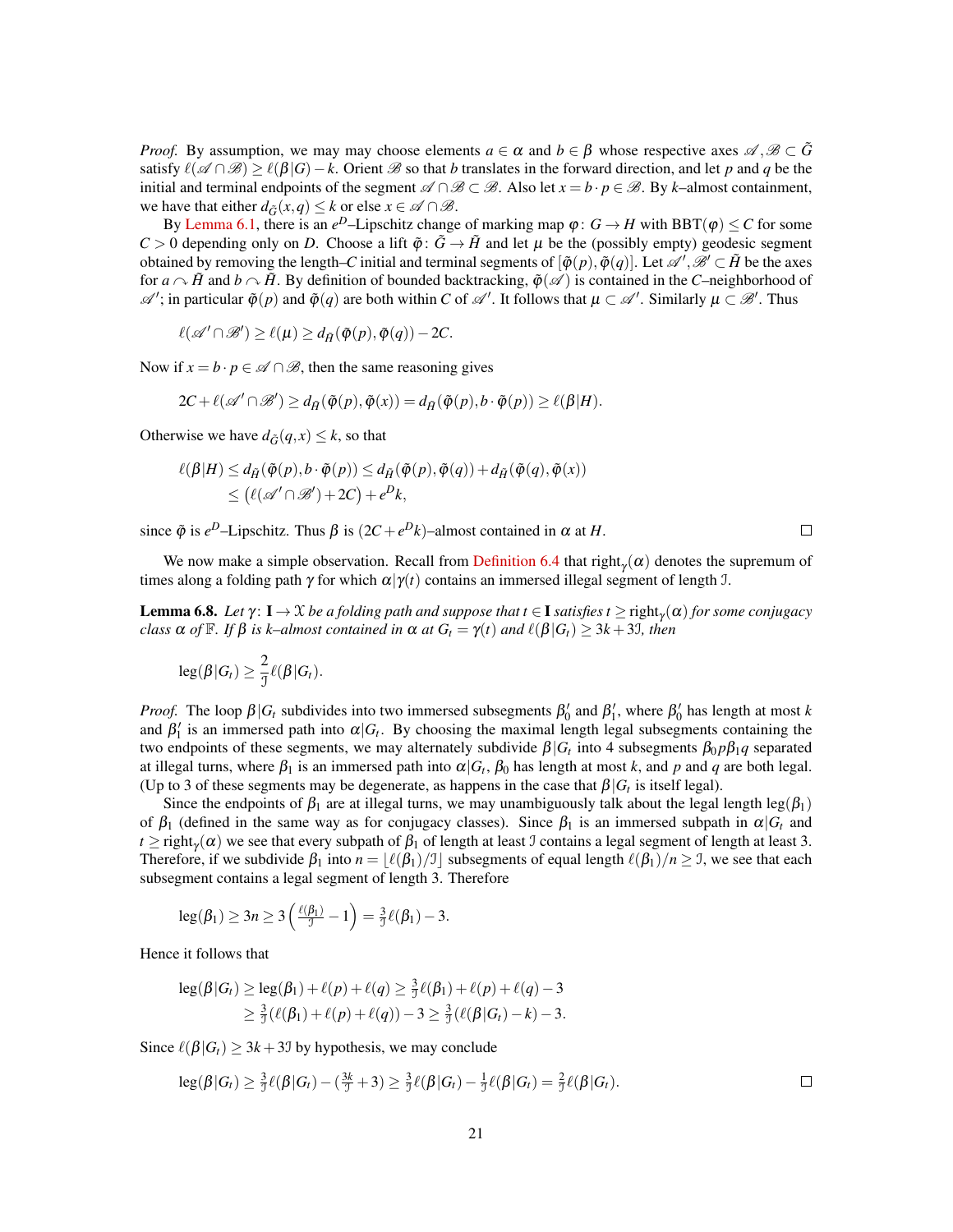**Corollary 6.9.** *Let*  $\gamma: I \to \mathcal{X}$  *be a folding path, and suppose that*  $\beta$  *is k–almost contained in*  $\alpha$  *at*  $G_s = \gamma(s)$ *. If*  $\ell(\beta) \geq 3k + 3J$  *and*  $s \geq \text{right}_{\gamma}(\alpha)$ *, then for all*  $t \in I$  *with*  $t \geq s$  *we have* 

$$
\ell(\boldsymbol{\beta}|G_t) \geq \frac{2}{3\mathcal{I}} \ell(\boldsymbol{\beta}|G_s)e^{t-s}.
$$

*Proof.* By [Lemma 6.2](#page-18-2) and [Lemma 6.8](#page-20-0) we immediately see that

$$
\ell(\beta|G_t) \geq \log(\beta|G_t) \geq \frac{1}{3}\log(\beta|G_s)e^{t-s} \geq \frac{2}{3J}\ell(\beta|G_s)e^{t-s}.
$$

#### <span id="page-21-2"></span>6.4 Flaring away from length minimizers

Given a subgroup  $\Gamma \leq Out(\mathbb{F})$ , a point  $R \in \mathcal{X}$ , and a conjugacy class  $\alpha$  of  $\mathbb{F}$ , we write

$$
\mathsf{m}_{\Gamma}^R(\alpha) := \inf \{ \ell(\alpha | g \cdot R) : g \in \Gamma \}
$$

for the infimal length of the conjugacy class  $\alpha$  on the orbit  $\Gamma \cdot R$ . Observe that  $m_{\Gamma}^R(\alpha)$  is positive since it is bounded below by the injectivity radius of *R*. While this infimal length in principle need not be attained at any orbit point, we may nevertheless be assured that the set

$$
\rho^R_\Gamma(\alpha) := \{ g \in \Gamma : \ell(\alpha | g \cdot R) \leq 2\mathsf{m}^R_\Gamma(\alpha) \}
$$

is nonempty.

We now come to the main technical lemma of [§6,](#page-18-3) showing that if  $\Gamma$  is convex cocompact and  $\beta$  is long and almost contained in  $\alpha$  at a point of  $\rho_{\Gamma}^{R}(\alpha)$ , then the length of  $\beta$  in the orbit  $\Gamma \cdot R$  grows uniformly exponentially with the distance from  $\rho_{\Gamma}^{R}(\alpha)$ . In fact we show something slightly stronger than this:

<span id="page-21-0"></span>**Lemma 6.10.** *Suppose that*  $\Gamma \leq Out(\mathbb{F})$  *is finitely generated with word metric d*<sub> $\Gamma$ </sub> *and that*  $\Gamma$  *qi-embeds into* F. For every  $R \in \mathcal{X}$  there exist constants  $\lambda > 1$  and  $C > 0$  such that for every  $k > 0$  there is some  $L_0 > 0$  with *the following property: Let*  $\alpha$  *be a simple conjugacy class of*  $\mathbb F$  *and let*  $g_0 \in \Gamma$  *lie in*  $\rho_{\Gamma}^R(\alpha)$ *. Suppose further that*  $g \in \Gamma$  *lies on a geodesic from*  $g_0$  *to*  $h \in \Gamma$ *, i.e.*  $d_{\Gamma}(g_0, h) = d_{\Gamma}(g_0, g) + d_{\Gamma}(g, h)$ *. If*  $\beta \in \mathbb{F}$  *is k–almost contained in*  $\alpha$  *at*  $g \cdot R$  *and*  $\ell(\beta | g \cdot R) \ge L_0$ *, then* 

$$
\ell(\beta|h\cdot R)\geq C\lambda^{d_{\Gamma}(g,h)}\ell(\beta|g\cdot R).
$$

*Proof.* Choose a free factor *A* in  $\pi_{\mathcal{F}}(R)$ . By assumption, the assignment  $\varphi \mapsto \varphi \cdot A$  gives a quasi-isometric embedding  $\Gamma \to \mathcal{F}$ . Since  $\pi_{\mathcal{F}}$  is coarsely Lipschitz [\(Lemma 2.5\)](#page-6-2), it follows from  $\Gamma$ –equivariance that there is some *K* so that the assignment  $\varphi \mapsto \varphi \cdot R$  gives a *K*–quasi-isometric embedding  $\Gamma \to \mathcal{X}$ . Recall this means that

<span id="page-21-1"></span>
$$
\frac{1}{K}d_{\Gamma}(\varphi,\psi) - K \leq d_{\mathcal{X}}(\varphi \cdot R, \psi \cdot R) \leq K d_{\Gamma}(\varphi,\psi) + K \tag{5}
$$

for all  $φ, ψ ∈ Γ$ . Since  $dΓ(g0, h) = dΓ(g0, g) + dΓ(g, h)$ , we may choose a geodesic ( $φ_0, ..., φ_N$ ) in (Γ,  $dΓ$ ) from  $g_0 = \varphi_0$  to  $h = \varphi_N$  with  $g = \varphi_j$  for some  $0 \le j \le N$ . It then follows from [\(5\)](#page-21-1) that the map  $\gamma_0 : [0, N] \to \mathcal{X}$ defined by  $\gamma_0(s) = \varphi_i \cdot R$  for  $s \in [i, i+1) \cap [0, N]$  is a (directed) 3*K*–quasigeodesic. As described in [\[BF2,](#page-30-1) Proposition 2.11] and [\[FM,](#page-31-13) Theorem 5.6], we may build a geodesic  $\hat{\gamma}$ :  $\hat{\mathbf{I}} \to \mathcal{X}$  from  $g_0 \cdot R$  to  $h \cdot R$  which is a concatenation of a *rescaling path* followed by a folding path. By [Theorem 2.6,](#page-6-0) it follows that there exists constants  $A, \varepsilon > 0$  and  $K' \ge 1$  depending only on *K* and the injectivity radius of *R* such that  $\gamma_0([0,N])$  and  $\hat{\gamma}(1)$ have Hausdorff distance at most *A*, that  $\hat{\gamma}(I) \subset \mathcal{X}_{\varepsilon}$ , and that  $\pi_{\mathcal{F}} \circ \hat{\gamma} \colon I \to \mathcal{F}$  is a *K'*-quasigeodesic. Furthermore, the rescaling portion of  $\hat{\gamma}$  has length at most  $\log(2/\epsilon)$  by [\[DT,](#page-31-0) Lemma 2.6]. If  $\gamma: I \to \mathcal{X}$  denotes the folding path portion of  $\hat{\gamma}$ , then after replacing *A* by  $A + M_{\epsilon} \log(2/\epsilon)$  (where  $M_{\epsilon}$  is as in [Lemma 2.4\)](#page-5-0) we may conclude that  $d_{\text{Haus}}(\gamma(\mathbf{I}), \{\varphi_0 \cdot R, \dots, \varphi_N \cdot R\}) \leq A$ , that  $d_{\mathcal{X}}^{\text{sym}}$  $\chi^{\text{sym}}(\gamma(\mathbf{I}_{-}), g_0 \cdot R) \leq A$ , that  $\gamma(\mathbf{I}_{+}) = h \cdot R$ , and that  $\pi_{\mathcal{F}} \circ \gamma \colon \mathbf{I} \to \mathcal{F}$ is a *K*'-quasigeodesic. In particular, since  $g = \phi_j$ , there is some  $I_0 \in I$  for which  $d_{\chi}^{\text{sym}}$  $\chi^{\text{sym}}(\gamma(\mathbf{I}_0),g\cdot R)\leq A.$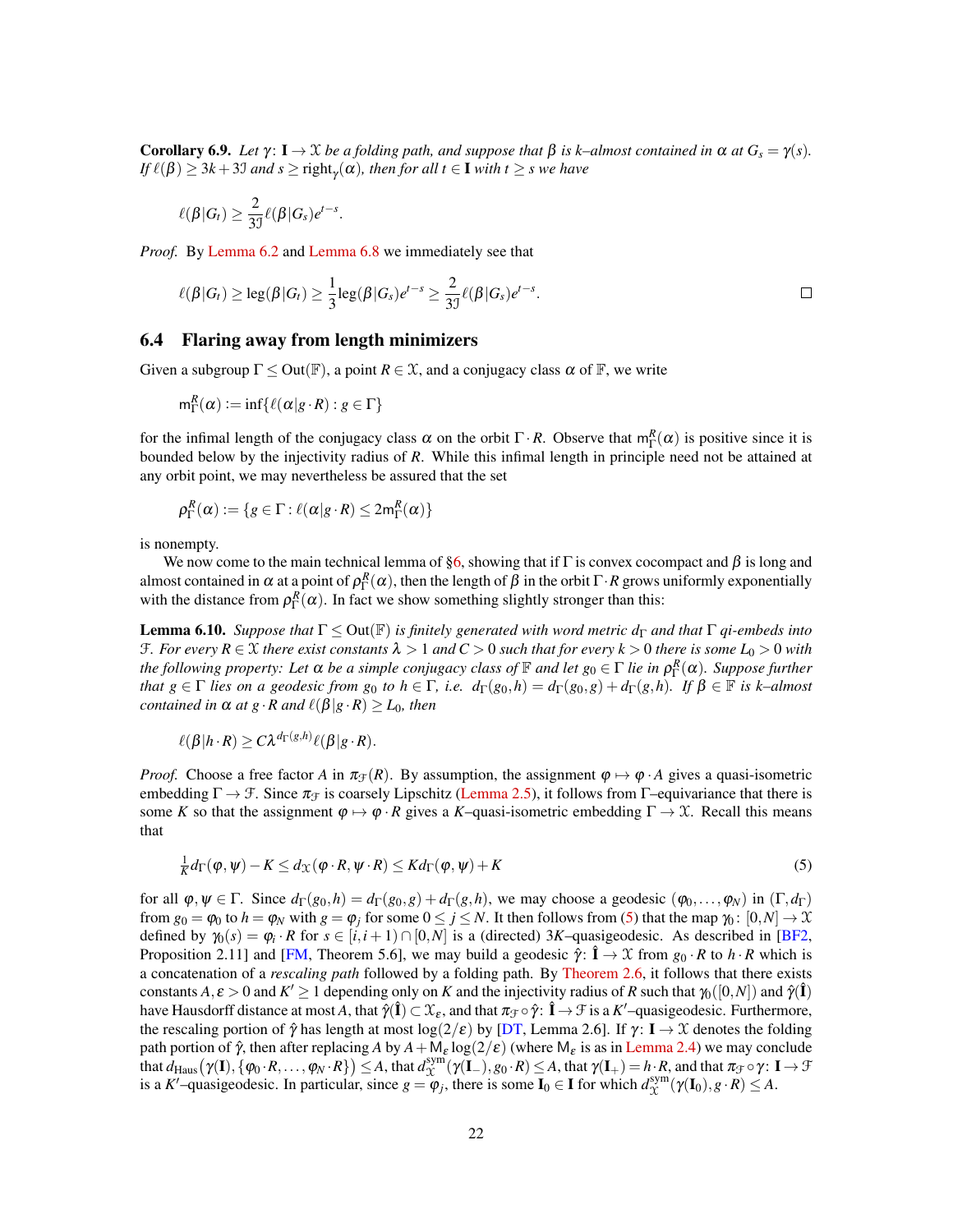Conversely, for each  $t \in I$  there is some *i* so that  $d_{\Upsilon}^{sym}$  $\chi^{\text{sym}}(\gamma(t), \varphi_i \cdot R) \leq A$  and consequently  $\ell(\alpha | \varphi_i \cdot R) \leq$  $e^{A}\ell(\alpha|\gamma(t))$ . Similarly  $\ell(\alpha|\gamma(I_{-})) \leq e^{A}\ell(\alpha|g_0 \cdot R)$ . Furthermore, since  $g_0 \in \rho_{\Gamma}^{R}(\alpha)$ , the definition of  $\rho_{\Gamma}^{R}(\alpha)$ gives  $\ell(\alpha|g_0 \cdot R) \leq 2\ell(\alpha|\varphi_i \cdot R)$ . Hence, for every  $t \in I$  we find that

<span id="page-22-1"></span>
$$
\ell(\alpha|\gamma(\mathbf{I}_{-})) \le 2e^{2A}\ell(\alpha|\gamma(t)).\tag{6}
$$

Let us analyze the location of right<sub> $\gamma$ </sub>( $\alpha$ ) in **I**. Set  $D' = K'(B + K')$ , where B is the constant defined after [Proposition 6.5.](#page-19-2) Then all  $s, t \in I$  with  $|s - t| \ge D'$  satisfy  $d_{\mathcal{F}}(\gamma(s), \gamma(t)) \ge B$ . We claim that

$$
\text{left}_{\gamma}(\alpha) \leq I_- + D' \left( \tfrac{2A}{\log 2} + 2 \right).
$$

Indeed, if this is false, then  $\alpha|\gamma(t)$  is illegal for all  $t \in [\mathbf{I}_-, \mathbf{I}_- + D'm]$ , where  $m = \left[\frac{2A}{\log 2} + 1\right] \le \frac{2A}{\log 2} + 2$ . But then [Lemma 6.3](#page-19-1) would imply that  $\ell(\alpha|\gamma(I_-)) > 2^m \ell(\alpha|\gamma(I_- + D'm))$ , contradicting [\(6\)](#page-22-1) since  $2^m \ge 2e^{2A}$ . We also know that  $\text{right}_{\gamma}(\alpha) \leq \text{left}_{\gamma}(\alpha) + D'$  by [Proposition 6.5](#page-19-2) and our choice of *D'*. Therefore we conclude

$$
right_{\gamma}(\alpha) \leq \mathbf{I}_{-} + D' \left( \frac{2A}{\log 2} + 3 \right) \leq \mathbf{I}_{0} + D' \left( \frac{2A}{\log 2} + 3 \right). \tag{7}
$$

Set  $r_0 := \max\{\mathbf{I}_0, \text{right}_{\gamma}(\alpha)\}\)$ , so that  $\text{right}_{\gamma}(\alpha) \le r_0 \le \mathbf{I}_+$ . Thus  $d_{\chi}^{\text{sym}}$  $\chi^{\text{sym}}(\gamma(\mathbf{I}_0), \gamma(r_0)) \leq M_{\varepsilon} D'(\frac{2A}{\log 2} + 3).$ Combining this with  $d_{\Upsilon}^{\text{sym}}$  $X^{\text{sym}}_{\mathcal{X}}(\gamma(\mathbf{I}_0), g \cdot R) \leq A$  then gives  $d_{\mathcal{X}}^{\text{sym}}$  $\chi^{\text{sym}}_{\mathcal{X}}(\gamma(r_0), g \cdot R) \leq E$ , where  $E := \mathsf{M}_{\varepsilon} D'(\frac{2A}{\log 2} + 3) + A$ .

Suppose now that  $\beta$  is *k*–almost contained in  $\alpha$  at  $g \cdot R$  for the given constant *k*. By [Lemma 6.7,](#page-19-4) we know that  $\beta$  is *k*'-almost contained  $\alpha$  at  $\gamma(r_0)$  for some constant *k*' depending only on *k* and *E*. Define  $L_0 := (3k' + 3\mathbb{J})e^E$  so that the additional assumption  $\ell(\beta | g \cdot R) \ge L_0$  will moreover imply

$$
\ell(\beta|\gamma(r_0)) \ge \ell(\beta|g \cdot R)e^{-E} \ge 3k' + 3\mathfrak{I}.
$$

Thus if  $\beta$  is *k*–almost contained in  $\alpha$  at  $g \cdot R$  and  $\ell(\beta | g \cdot R) \ge L_0$ , we may apply [Corollary 6.9](#page-20-1) to conclude

$$
\ell(\beta|\gamma(t)) \ge \frac{2}{3\Im} \ell(\beta|\gamma(r_0))e^{(t-r_0)} \ge \frac{2}{3\Im e^E} \ell(\beta|g \cdot R)e^{(t-r_0)} \tag{8}
$$

for all  $t \ge r_0$  (this is valid because  $r_0 \ge \text{right}_{\gamma}(\alpha)$ ).

We now use [\(8\)](#page-22-2) to prove the proposition. Since  $I_+ \ge r_0$  by construction, (8) immediately gives

$$
\ell(\beta|h \cdot R) = \ell(\beta|\gamma(\mathbf{I}_{+})) \ge \frac{2}{3\Im e^{E}} \ell(\beta|g \cdot R) e^{(\mathbf{I}_{+} - r_{0})}
$$

Since  $d_{\Upsilon}^{\text{sym}}$  $\chi^{\text{sym}}(g \cdot R, \gamma(r_0)) \leq E$  and  $\gamma$  is a directed geodesic, we have that  $d_{\mathcal{X}}(g \cdot R, h \cdot R) \leq E + (\mathbf{I}_{+} - r_0)$ . We also know  $d_{\mathcal{X}}(g \cdot R, h \cdot R) \geq \frac{1}{K}d_{\Gamma}(g, h) - K$  by Equation [\(5\)](#page-21-1). Therefore  $(I_{+} - r_0) \geq \frac{1}{K}d_{\Gamma}(g, h) - K - E$  and so

<span id="page-22-2"></span>.

$$
\ell(\beta | h \cdot R) \ge \frac{2}{3J e^{2E + K}} \ell(\beta | g \cdot R) \left(e^{1/K}\right)^{d_{\Gamma}(g,h)}
$$

as desired. Thus the conclusion of the proposition holds with  $\lambda = e^{1/K}$  and  $C = \frac{2}{3Je^{2E+K}}$ .  $\Box$ 

# <span id="page-22-0"></span>7 Distortion within fibers of *E*<sup>Γ</sup> → Γ

Fix a finitely generated subgroup  $\Gamma \leq Out(\mathbb{F})$  for which the orbit map  $\Gamma \to \mathcal{CS}$  is a quasi-isometric embedding. Then by [Theorem 1.1](#page-0-1) and [Theorem 4.12,](#page-14-0) the corresponding extension *E*<sup>Γ</sup> is hyperbolic. In this section, we establish [Theorem 7.9](#page-28-1) which shows that if  $H \leq \mathbb{F}$  is finitely generated and of infinite index, then *H* is quasiconvex (and hence undistorted) as a subgroup of  $E_{\Gamma}$ . This will follow from the structural result [Theorem 7.2,](#page-24-0) which will be used in [§8](#page-29-1) to characterize which hyperbolic extensions of  $\mathbb F$  induce convex cocompact subgroups of  $Out(\mathbb{F})$ .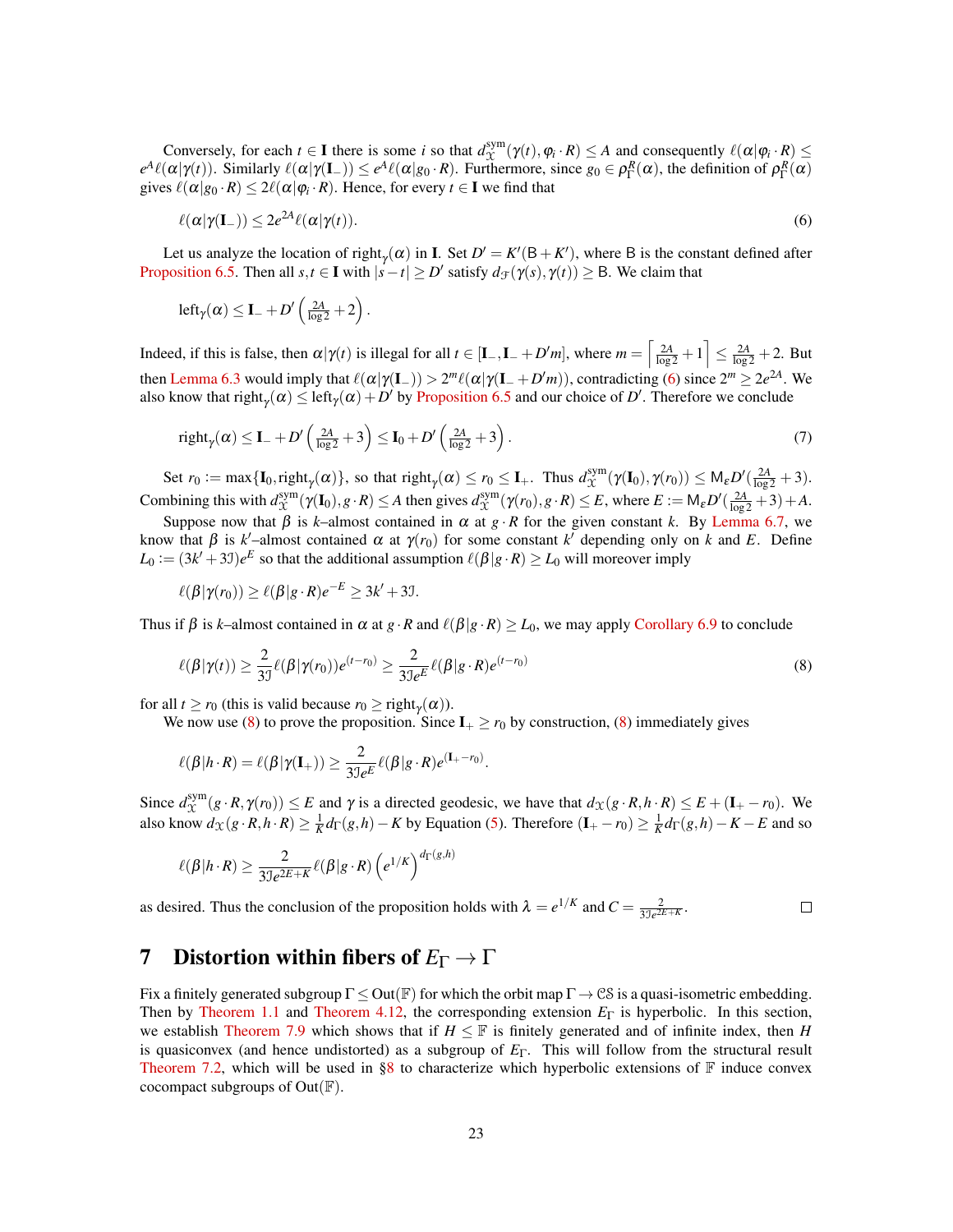### <span id="page-23-0"></span>7.1 The Cayley graph bundle

To this end, we first recall some notation and results from [\[DT,](#page-31-0) §§7–8] describing the structure of *E*Γ. Fix a finite generating set  $S = \{s_1, \ldots, s_n\}$  of  $\Gamma$  and a free basis  $X = \{x_1, \ldots, x_r\}$  for  $\mathbb F$ . Recalling that  $E_{\Gamma}$  is the preimage of  $\Gamma$  under the quotient map Aut( $\mathbb{F}$ )  $\to$  Out( $\mathbb{F}$ ), we choose a lift  $t_i \in$  Aut( $\mathbb{F}$ ) of  $s_i$  for each  $1 \le i \le n$ . In general, we will use the notation  $\tilde{g} \in Aut(\mathbb{F})$  to denote a lift of  $g \in \Gamma$  to  $E_{\Gamma}$ . We also write  $i_x \in Aut(\mathbb{F})$  for the inner automorphism given by conjugation by  $x \in \mathbb{F}$ , i.e.,  $i_x(a) = x a x^{-1}$  for  $a \in \mathbb{F}$ . Note that  $\varphi i_x \varphi^{-1} = i_{\varphi(x)}$ for each  $x \in \mathbb{F}$  and  $\varphi \in Aut(\mathbb{F})$ .

As a subgroup of Aut $(\mathbb{F})$ ,  $E_{\Gamma}$  is thus generated by the set  $W = \{i_{x_1}, \ldots, i_{x_r}, t_1, \ldots, t_n\}$ . That is

$$
E_{\Gamma} = \langle i_{x_1}, \ldots i_{x_r}, t_1, \ldots, t_n \rangle \leq \text{Aut}(\mathbb{F}).
$$

For convenience, set  $\hat{X} = \{i_{x_1},...,i_{x_r}\}$  and  $\hat{F} = \langle \hat{X} \rangle$ , so that  $\hat{F}$  is the isomorphic image of  $F$  in Aut( $F$ ). Note that  $\hat{\mathbb{F}}$  is also the kernel of the homomorphism  $E_{\Gamma} \to \Gamma$ . We also set  $\tilde{S} = \{t_1, \ldots, t_n\}$ .

Let  $T = \text{Cay}(\mathbb{F}, X)$ ,  $\mathcal{E} = \text{Cay}(E_{\Gamma}, W)$ , and  $\mathcal{B} = \text{Cay}(\Gamma, S)$ , where  $\text{Cay}(\cdot, \cdot)$  denotes the Cayley graph with the specified generating set equipped with the path metric in which each edge has length one. We respectively view  $\mathbb{F} \cong \mathbb{F}$ ,  $E_{\Gamma}$ , and  $\Gamma$  as the 0–skeletons of the simplicial complexes *T*,  $\mathscr{E}$ , and  $\mathscr{B}$ . Set R to be the standard rose on the generating set *X* so that  $\mathcal{R} = T/\mathbb{F}$ . There is then an obvious equivariant simplicial map

$$
p\colon\mathscr{E}\to\mathscr{B}
$$

extending the surjective homomorphism  $E_{\Gamma} \to \Gamma$ ; note that *p* sends edges of  $\mathscr E$  to either vertices or edges of B depending on whether the edge corresponds to a generator in  $\hat{X}$  or  $\tilde{S}$ , respectively. For each  $b \in \Gamma$ , we see that the preimage  $T_b = p^{-1}(b)$  is the simplicial tree (isomorphic to *T*) with vertices labeled by the coset  $\tilde{b}$   $\tilde{F}$  ( $\tilde{b}$  any lift of *b*) and edges labeled by  $\hat{X}$ . We write  $d_b$  for the induced path metric on the fiber  $T_b$ over  $b \in \Gamma$ . By a *k*–q**i section** of  $p: \mathscr{E} \to \mathscr{B}$ , we simply mean a *k*–quasi-isometric embedding  $\sigma: \mathscr{B} \to \mathscr{E}$ such that  $(p \circ \sigma)(g) = g$  for every  $g \in \Gamma$  (i.e., for every vertex of  $\mathcal{B}$ ). By Mosher's "quasi-isometric section lemma" [\[Mos\]](#page-32-12), there exists a constant  $\mathfrak{K} \geq 1$  (depending only on the bundle  $p: \mathscr{E} \to \mathscr{B}$ ) such that for every  $b \in \Gamma$  and vertex  $v \in T_b$  one may build a  $\mathfrak{K}$ -qi section  $\sigma : \mathcal{B} \to \mathcal{E}$  with  $\sigma(b) = v$ .

As discussed in [\[DT,](#page-31-0) §7] (see also [\[MS,](#page-32-13) Example 1.8]),  $p: \mathscr{E} \to \mathscr{B}$  is an example of the *metric graph bundle* construction developed by Mj and Sardar in [\[MS\]](#page-32-13). In particular, there is a **metric properness function** *f* :  $\mathbb{N} \to \mathbb{N}$  such that  $d_b(u, v) \leq f(d_{\mathcal{E}}(u, v))$  for all  $b \in \Gamma$  and all vertices  $u, v \in T_b$  [\[DT,](#page-31-0) Lemma 7.2]. We moreover observe that if group elements  $u, v \in E_{\Gamma}$  lie in the same fiber  $T_b$ , then  $u^{-1}v \in \mathbb{F}$  and the fiberwise distance satisfies  $d_b(u, v) = |u^{-1}v|_{\hat{X}}$  [\[DT,](#page-31-0) Lemma 7.1]. Writing  $u^{-1}v = i_a$  for the appropriate  $a \in \mathbb{F}$  and defining  $\mathfrak{L} \geq 1$  to be the maximal bilipschitz constant of the automorphisms in  $\tilde{S}$ , we deduce the inequality

<span id="page-23-2"></span>
$$
d_{bs_i}(ut_i, vt_i) = |t_i^{-1}u^{-1}vt_i|_{\hat{X}} = |t_i^{-1}i_at_i|_{\hat{X}} = |i_{t_i^{-1}(a)}|_{\hat{X}} \leq \mathfrak{L}|i_a|_{\hat{X}} = \mathfrak{L}d_b(u, v)
$$
\n(9)

for every generator  $s_i \in S$  with corresponding lift  $t_i \in \tilde{S}$ .

#### <span id="page-23-3"></span>7.2 The Width Theorem

Suppose that  $a$  is an *element* (rather than a conjugacy class) of  $\mathbb{F}$ . Then left multiplication by the inner automorphism  $i_a \in \mathbb{F}$  gives an isometry of  $\mathscr{E}$  that preserves each fiber  $T_b$  of  $p: \mathscr{E} \to \mathscr{B}$ . In particular,  $i_a$  acts as a hyperbolic isometry of  $(T_b, d_b)$  translating along a unique invariant axis. We write  $\mathscr{A}_b(a)$  for the axis of *i*<sub>*a*</sub> in the fiber *T<sub>b</sub>* and then define the **axis bundle of** *a* to be the union  $\mathcal{A}(a) := \cup_{b \in \Gamma} \mathcal{A}_b(a)$ .

Note that while  $\mathscr{A}_{g}(a)$  is a geodesic in the path metric space  $(T_g, d_g)$ , it will generally be far from being a geodesic in the whole space  $\mathscr E$ . However, our next result shows that when *a* is simple and  $g \in \Gamma$  lies in the minimizing set  $\rho_{\Gamma}^{R}([a])$  for the conjugacy class of *a* (see [§6.4\)](#page-21-2), then  $\mathscr{A}_{g}(a)$  is a uniform quasigeodesic in  $\mathscr{E}$ .

<span id="page-23-1"></span>**Proposition 7.1.** *Suppose that*  $\Gamma \leq$  Out( $\mathbb{F}$ ) *qi-embeds into* CS *and let*  $p: \mathscr{E} \to \mathscr{B}$  *be as in* [§7.1.](#page-23-0) *Then for every*  $R \in \mathcal{X}$  *there exists a constant*  $Q \geq 1$  *such that for any simple element*  $a \in \mathbb{F}$  *and any*  $g \in \rho_{\Gamma}^{R}([a])$ *, the axis*  $\mathscr{A}_{g}(a)$  *(viewed as a map*  $\mathbb{R} \to T_{g} \subset \mathscr{E}$ *) is a Q–quasigeodesic in*  $\mathscr{E}$ *.*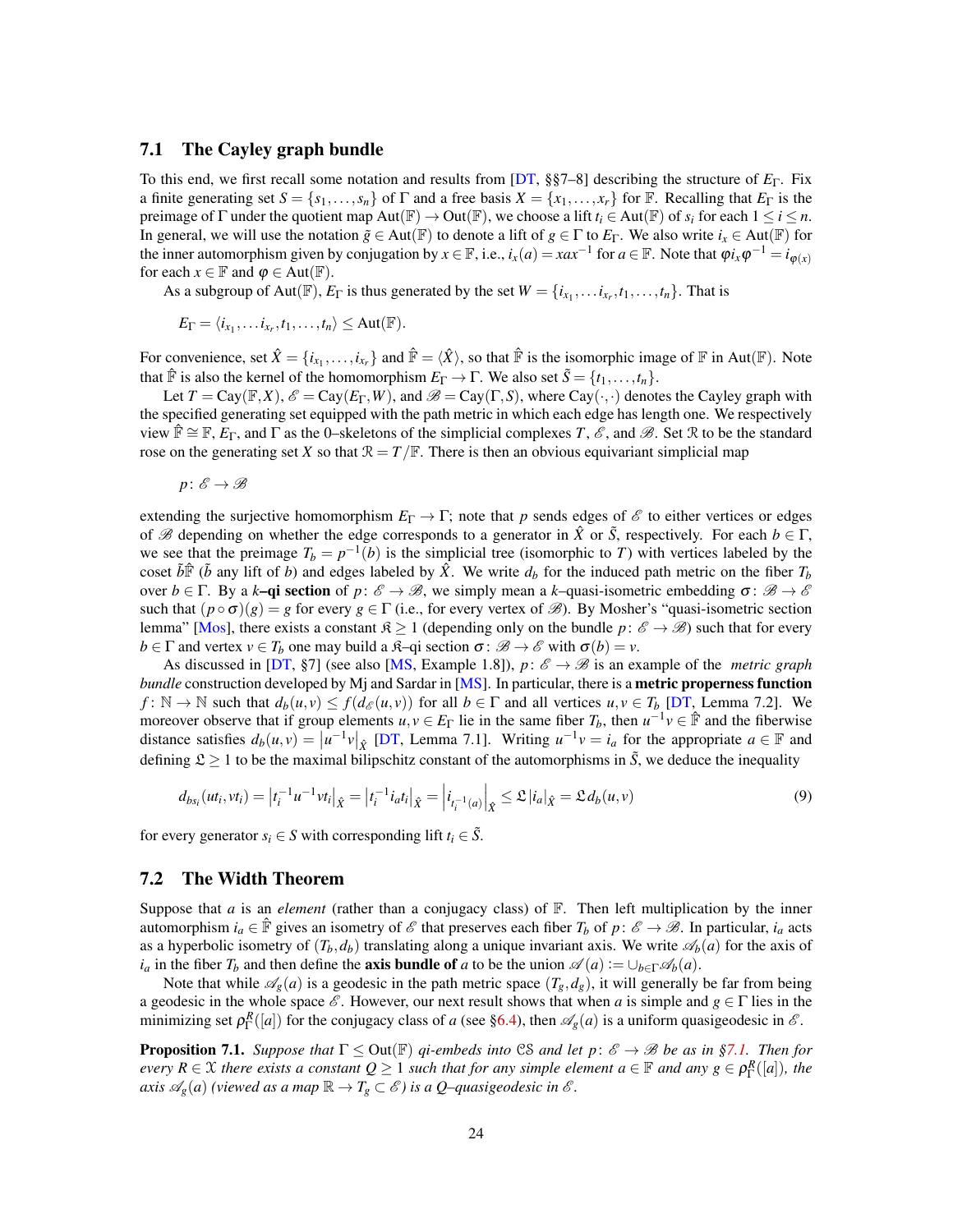The proof of [Proposition 7.1](#page-23-1) is fairly technical and will be deferred to the next section. Meanwhile, we use it to uniformly bound the "width" of all simple conjugacy classes of  $\mathbb F$ . Suppose now that  $\Gamma \leq Out(\mathbb F)$ qi-embeds into CS so that the corresponding bundle  $\mathscr E$  is a hyperbolic metric space. Every element  $a \in \mathbb F$ then acts (via left multiplication by  $i_a \in \hat{F}$ ) as a hyperbolic isometry of  $\mathscr{E}$ , and we let  $a^*$  denote a biinfinite geodesic of  $\mathscr E$  joining the two fixed points  $a^\infty, a^{-\infty}$  of *a* in  $\partial \mathscr E$ . Define the **width** of  $a \in \mathbb F$  (or its conjugacy class  $\alpha$ ) by

width $(\alpha)$  = width $(a)$  := diam<sub>*<sub><i>n*</sub></sub> p(*a*<sup>\*</sup>).</sub>

<span id="page-24-0"></span>Theorem 7.2 (Width Theorem). *Suppose that* Γ ≤ Out(F) *qi-embeds into* CS *and consider the hyperbolic extension p*:  $E_{\Gamma} \to \Gamma$  *of*  $\mathbb F$ *. Then the simple conjugacy classes of*  $\mathbb F$  *have uniformly bounded width. That is,* 

sup up diam<sub> $\Gamma$ </sub>  $p(\alpha^*) < \infty$ 

*where the supremum is over simple conjugacy classes of* F*.*

*Proof.* Let *a* be a simple element of F and  $\alpha$  is conjugacy class. Suppose that the length of  $\alpha$  is minimized over the fiber  $T_g$  for  $g \in \Gamma$ . Then by [Proposition 7.1,](#page-23-1) the axis  $\mathscr{A}_g(a)$  of *a* in  $T_g$  is a *Q*–quasigeodesic for  $Q \ge 0$ not depending on *a*. As  $E_{\Gamma}$  is hyperbolic, [Proposition 2.1](#page-3-0) provides a constant  $R = R(Q) \ge 0$  so that the axis of *a* in *E*<sup>Γ</sup> has Hausdorff distance at most *R* from any *Q*–quasigeodesic joining its endpoints in ∂*E*Γ. Hence,  $d_{\text{Haus}}(a^*, \mathscr{A}_g(a)) \leq R$  and so the diameter of the image of  $a^*$  in  $\Gamma$  is at most *R*. Since this is independent of the conjugacy class  $\alpha$ , the theorem follows.  $\Box$ 

In [§8,](#page-29-1) we will show that any hyperbolic extension of  $\mathbb F$  in which simple elements have uniformly bounded width is an extension by a convex cocompact subgroup  $\Gamma \leq Out(\mathbb{F})$ .

#### 7.3 Axis bundles and the proof of [Proposition 7.1](#page-23-1)

We now embark on the proof of [Proposition 7.1.](#page-23-1) Our approach is modeled on that of Kent–Leininger in [\[KL4\]](#page-32-6), where they prove an analogous result in order to establish their width theorem for hyperbolic extensions of surface groups. The main idea is to use the axis bundle  $\mathscr{A}(a)$  to construct a Lipschitz retract from  $\mathscr{E}$  to  $\mathscr{A}_g(a)$ .

The first step of the construction utilizes the techniques that Mitra [\[Mit2\]](#page-32-14) has developed and used extensively to study hyperbolic group extensions. Let  $p: \mathscr{E} \to \mathscr{B}$  be as in [§7.1](#page-23-0) and let  $a \in \mathbb{F}$  be a nontrivial element with corresponding axis bundle  $\mathscr{A}(a) \subset \mathscr{E}$ . Define  $\mathfrak{p}_a : E_\Gamma \to \mathscr{A}(a)$  to be the fiber-wise closest point projection to  $\mathscr{A}(a)$ , that is, for each vertex *x* in the fiber  $T_g$  we define  $\mathfrak{p}_a(x)$  to be the unique point in  $\mathscr{A}_g(a)$ minimizing the distance  $d_g(x, \mathfrak{p}_a(x))$ .

<span id="page-24-1"></span>**Lemma 7.3** (Mitra [\[Mit2,](#page-32-14) Lemma 3.2]). *There is a constant*  $\mathfrak{C} \geq 1$  *depending only on the bundle*  $\mathscr{E} \to \mathscr{B}$ *such that*  $\mathfrak{p}_a : E_\Gamma \to \mathscr{A}(a)$  *is*  $\mathfrak{C}-Lipschitz$  *for each element*  $a \in \mathbb{F}$ *. That is, for for all*  $u, v \in E_\Gamma$  *we have* 

$$
d_{\mathscr{E}}(\mathfrak{p}_a(u),\mathfrak{p}_a(v)) \leq \mathfrak{C}d_{\mathscr{E}}(u,v).
$$

*Proof.* Mitra's proof of [Lemma 7.3](#page-24-1) follows from basic hyperbolic geometry; for completeness we give a brief sketch here: By the triangle inequality it suffices to suppose  $d_{\mathscr{E}}(u, v) = 1$ . Then if  $u, v$  lie in the same fiber  $T_g$ , we immediately have  $d_{\mathscr{E}}(\mathfrak{p}_a(u),\mathfrak{p}_a(v)) \leq d_{\mathscr{E}}(\mathfrak{p}_a(u),\mathfrak{p}_a(v)) \leq 1$  by the nature of closest-point-projection in the tree  $T_g$ . Otherwise *u* and *v* lie in neighboring fibers so that  $v = ut_i$  for some  $t_i \in \tilde{S}$ . But then one may use the uniform bilipschitz equivalence of neighboring fibers (Equation [\(9\)](#page-23-2)) to prove that  $\mathfrak{p}_a(u)t_i$  is uniformly close to  $\mathfrak{p}_a(v)$  (which is the content of [\[Mit2,](#page-32-14) Lemma 3.6]).  $\Box$ 

<span id="page-24-2"></span>[Lemma 7.3](#page-24-1) allows us to extend  $\mathfrak{p}_a$  to a map  $\mathfrak{p}_a$ :  $\mathcal{E} \to \mathcal{A}(a)$  that is coarsely  $\mathfrak{C}-$ Lipschitz. For  $a \in \mathbb{F}$ nontrivial, let us use the terminology  $k$ –qi section through  $\mathscr{A}(a)$  to mean a  $k$ –quasi-isometric embedding  $\sigma: (\mathscr{B}, d_{\mathscr{B}}) \to (\mathscr{E}, d_{\mathscr{E}})$  such that  $\sigma(g) \in \mathscr{A}_{g}(a)$  for all  $g \in \Gamma$ .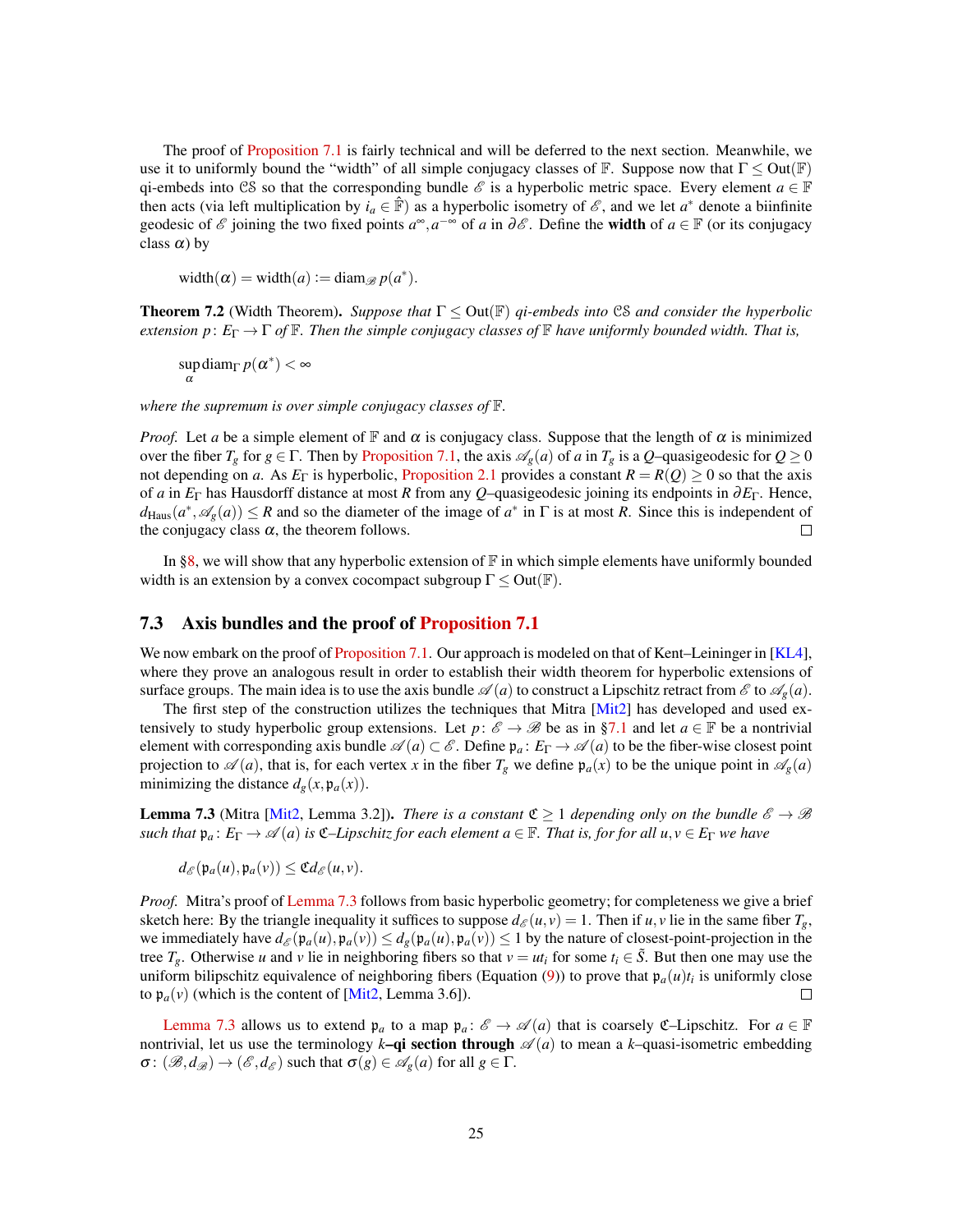**Corollary 7.4.** *For any nontrivial*  $a \in \mathbb{F}$  *and any vertex*  $v \in \mathcal{A}_{\varrho}(a)$ *, there exists a* CR–qi section  $\sigma$  *through*  $\mathscr{A}(a)$  *with*  $\sigma(g) = v$ .

*Proof.* Let  $\sigma_0$ :  $\mathscr{B} \to \mathscr{E}$  be the  $\mathscr{R}$ -qi section with  $\sigma_0(g) = v$  provided by Mosher [\[Mos\]](#page-32-12). Composing  $\sigma_0$  with  $\mathfrak{p}_a: \mathscr{E} \to \mathscr{A}(a)$  then gives the desired  $\mathfrak{CE}$ –quasi-isometric embedding  $\mathfrak{p}_a \circ \sigma_0: \mathscr{B} \to \mathscr{E}$ .  $\Box$ 

We now make a basic observation about "well-separated"  $k$ -qi sections through axis bundles.

<span id="page-25-0"></span>**Lemma 7.5.** *There exists a constant*  $\mathfrak{D} > 0$  *depending only on*  $\mathscr{E} \to \mathscr{B}$  *with the following property. Suppose*  $a \in \mathbb{F}$  *is nontrivial, that*  $\sigma_1, \sigma_2$  *are*  $\mathfrak{C} \mathfrak{K}$ *-qi sections through*  $\mathcal{A}(a)$ *, and that*  $g, h \in \Gamma$  *satisfy*  $d_{\mathcal{B}}(g, h) \leq 1$ *. If*  $u \in \mathscr{A}_g(a)$  lies between  $\sigma_1(g)$  and  $\sigma_2(g)$  on  $\mathscr{A}_g(a)$  with  $d_g(u, \sigma_i(g)) \geq \mathfrak{D}$  for  $i = 1, 2$  and  $v \in \mathscr{A}_h(a)$  is a vertex *with*  $d_{\mathscr{E}}(u, v) \leq \mathfrak{CR}$ , then *v* also lies between  $\sigma_1(h)$  and  $\sigma_2(h)$  on  $\mathscr{A}_h(a)$ .

*Proof.* Define  $\mathfrak{D} := 4E^2$ , where  $E = \mathfrak{L} + 2R_0(\mathfrak{L}, 0) + f(2\mathfrak{C}\mathfrak{K} + 1 + R_0(\mathfrak{L}, 0))$ , and suppose that *g*, *h*, *u*, *v*,  $\sigma_1$ ,  $\sigma_2$ are as in the statement of the lemma. Here  $R_0$  is as in [Proposition 2.1.](#page-3-0) If  $d_{\mathscr{B}}(g,h) = 0$  then *v* is a point on the geodesic  $\mathscr{A}_{g}(a)$  within  $d_g$ –distance  $f(\mathfrak{CR})$  of *u*. Thus the result is immediate since  $\mathfrak{D} > f(\mathfrak{CR})$ . Otherwise  $d_{\mathscr{B}}(g,h) = 1$  so that  $h = gs_i$  for some generator  $s_i \in S$ . Let  $t_i$  be the chosen lift in *S*<sup> $\tilde{S}$ </sup>. Define a map Ψ from  $\tilde{g}$ <sup> $\hat{F}$ </sup> (the vertex set of *T<sub>g</sub>*) to  $\tilde{h}$  (the vertex set of *T<sub>h</sub>*) by declaring  $\Psi(x)$  to be the *d<sub>h</sub>*–closest-point-projection of  $x_i \in T_h$  to  $\mathscr{A}_h(a)$ . Since the assignment  $x \mapsto xt_i$  is  $\mathfrak{L}$ –bilipschitz by Equation [\(9\)](#page-23-2) and  $T_h$  is 0–hyperbolic, it follows from [Proposition 2.1](#page-3-0) and the definition of  $E > \mathcal{L} + 2R_0(\mathcal{L},0)$  that Ψ restricts to an *E*–quasi-isometric embedding from (the vertices of)  $\mathscr{A}_g(a)$  to  $\mathscr{A}_h(a)$ . Observe also that  $d_{\mathscr{E}}(\Psi(x),x) \leq 1 + R_0(\mathfrak{L},0)$  for each vertex  $x \in \mathscr{A}_{g}(a)$ .

The hypotheses on  $\sigma_1(g)$ ,  $u, \sigma_2(g)$  now imply that  $\Psi(u)$  appears between  $\Psi(\sigma_1(g))$  and  $\Psi(\sigma_2(g))$  on  $\mathscr{A}_h(a)$  with  $d_h(\Psi(u), \Psi(\sigma_i(g)) \geq 3E$  for  $i = 1, 2$ . Using the triangle inequality, the hypotheses on  $\sigma_1, \sigma_2, \nu$ with the above observation about  $\Psi|_{\mathscr{A}_g(a)}$  together give

$$
d_{\mathscr{E}}(\Psi(\sigma_1(g)), \sigma_1(h)), d_{\mathscr{E}}(\Psi(\sigma_2(g)), \sigma_2(h)), d_{\mathscr{E}}(\Psi(u), v) \leq 2\mathfrak{C}\mathfrak{K} + 1 + R_0(\mathfrak{L}, 0).
$$

In particular, the first inequality follows from the estimate

$$
d_{\mathscr{E}}(\Psi(\sigma_1(g)), \sigma_1(h)) \leq d_{\mathscr{E}}(\Psi(\sigma_1(g)), \sigma_1(g)) + d_{\mathscr{E}}(\sigma_1(g), \sigma_1(h))
$$
  
\n
$$
\leq 1 + R_0(\mathfrak{L}, 0) + \mathfrak{C}\mathfrak{K} \cdot d_{\mathscr{B}}(g, h) + \mathfrak{C}\mathfrak{K}
$$
  
\n
$$
\leq 2\mathfrak{C}\mathfrak{K} + 1 + R_0(\mathfrak{L}, 0),
$$

and the other two are similar. By metric properness, we may thus conclude that

$$
d_h(\Psi(\sigma_1(g)), \sigma_1(h)), d_h(\Psi(\sigma_2(g)), \sigma_2(h)), d_h(\Psi(u), v) \leq f(2\mathfrak{CR} + 1 + R_0(\mathfrak{L}, 0)) \leq E.
$$

Therefore the triangle inequality shows that *v* lies between  $\sigma_1(h)$  and  $\sigma_2(h)$  on  $\mathscr{A}_h(a)$ , as desired.

 $\Box$ 

Next, when  $a \in \mathbb{F}$  is simple the flaring property established in [§6.4](#page-21-2) translates into the following estimate for well-separated qi-sections through  $\mathscr{A}(a)$ . Let  $\mathcal{R} \in \mathcal{X}$  denotes the marked graph Cay( $\mathbb{F}, X$ )/ $\mathbb{F}$  equipped with the metric in which each edge has length  $1/\text{rk}(\mathbb{F})$ 

<span id="page-25-1"></span>**Proposition 7.6.** *Suppose that*  $\Gamma \leq$  Out( $\mathbb{F}$ ) *qi-embeds into*  $\mathcal{F}$  *and let*  $p: \mathcal{E} \rightarrow \mathcal{B}$  *be as in* [§7.1.](#page-23-0) *For every*  $\bar{K} \geq 1$  *there exist*  $D, D_0 > 0$  *and*  $\eta > 1$  *so that the following holds. Suppose that*  $a \in \mathbb{F}$  *is simple and that*  $\sigma$ , $\sigma'$  are  $\bar{K}$ -qi-sections through  $\mathscr{A}(a)$  with  $d_g(\sigma(g), \sigma'(g)) \geq D_0$  for some element  $g \in \rho_{\Gamma}^{\mathcal{R}}([a])$ . Then for all  $h \in \Gamma$  *we have:* 

$$
d_h(\sigma(h), \sigma'(h)) \ge D\eta^{d_{\Gamma}(g,h)} d_g(\sigma(g), \sigma'(g)).
$$

*Proof.* Le *C*,  $\lambda$ , and  $L_0$  be the constants obtained by applying [Lemma 6.10](#page-21-0) to the orbit Γ·R with  $k = 1$ , and let *f* be the metric properness function for the graph bundle  $\mathscr{E} \to \mathscr{B}$ . Fix  $N \ge 1$  large enough so that  $C\lambda^N > 4$ and define

$$
D_0 := \max\left\{2, 2\operatorname{rk}(\mathbb{F})L_0, 8C^{-1}f(6\bar{K}N)\right\}.
$$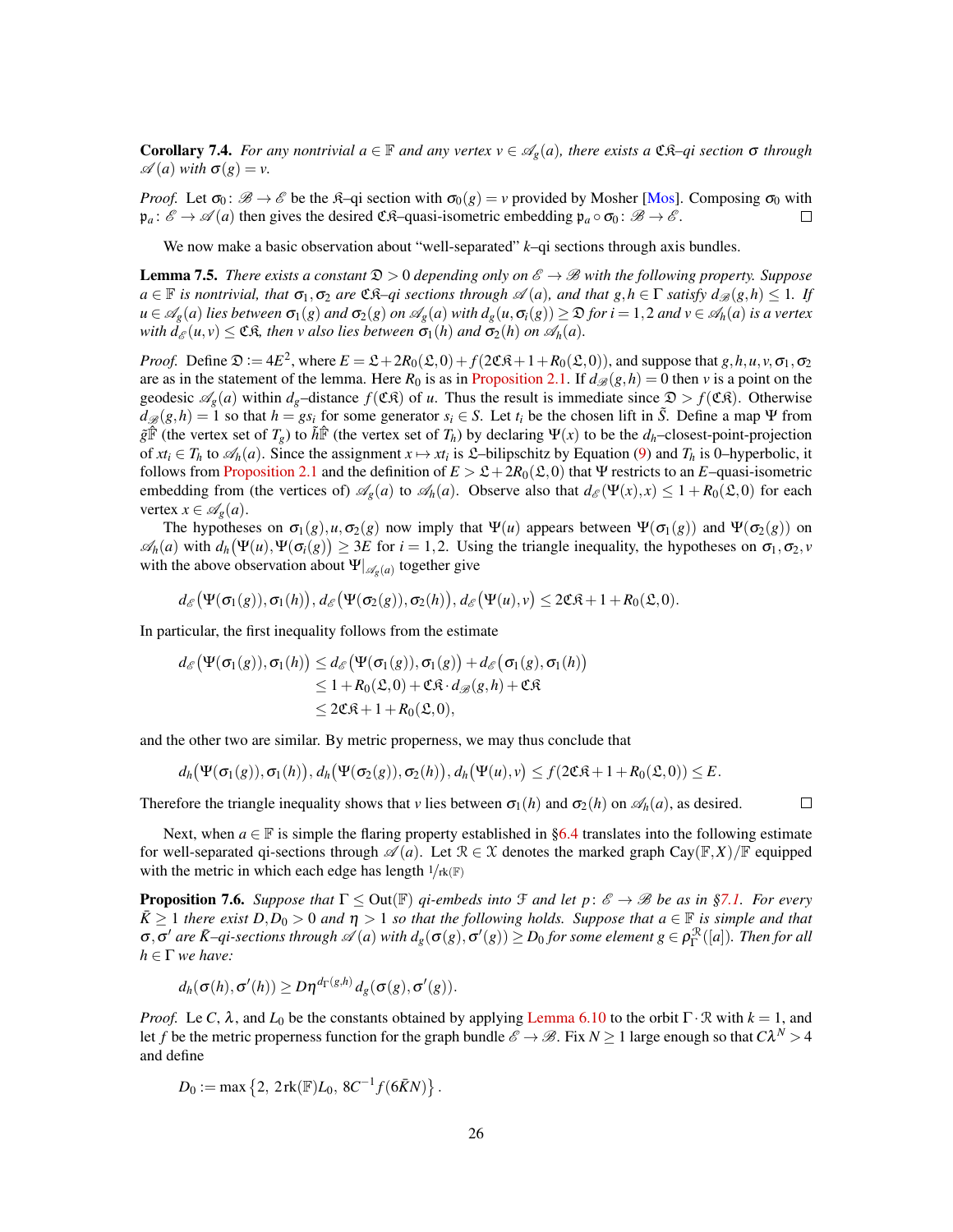Choose  $h \in \Gamma$  arbitrarily, and let  $g = g_0, \ldots, g_m = h$  be a geodesic from *g* to *h* in  $\Gamma$ . Let us write  $\sigma_i :=$  $\sigma(g_i) \in T_{g_i}$  and  $\sigma'_i := \sigma'(g_i) \in T_{g_i}$  for the value of the two  $\overline{K}$ -qi-sections in the fiber  $T_{g_i}$  of  $p: \mathscr{E} \to \mathscr{B}$ over  $g_i$ . Choose any vertices  $g_i, g_j$  along our geodesic with  $i \leq j \leq i + 2N$ , and suppose temporarily that  $d_{g_i}(\sigma_i, \sigma'_i) \ge D_0$ . Recall from [§7.1](#page-23-0) that  $T_{g_i} = p^{-1}(g_i)$  is a simplicial tree whose edges are labeled by the free basis  $\hat{X}$  of  $\hat{\mathbb{F}}$ . With respect to this basis, the element  $i_c = \sigma_i^{-1} \sigma_i' \in \hat{\mathbb{F}}$  may not by cyclically reduced. However, there is some  $x \in \hat{X}$  so that  $i_b = \sigma_i^{-1} \sigma_i' x \in \hat{\mathbb{F}}$  is cyclically reduced. Set  $z_i = \sigma_i$  and  $z_i' = \sigma_i' x$ , so that the geodesic edge path  $[z_i, z'_i]$  in  $T_{g_i}$  is labeled by the cyclically reduced word  $i_b$  of  $\hat{F}$  with the properties that  $||i_b||_{\hat{X}} = |i_b|_{\hat{X}}$  and that  $|i_b|_{\hat{X}}$  differs from  $d_{g_i}(\sigma_i, \sigma'_i) = |\sigma_i^{-1}, \sigma'_i|_{\hat{X}}$  by at most 1.

Choosing a lift  $\tilde{g}_i \in Aut(\mathbb{F})$  of  $g_i \in Out(\mathbb{F})$ , the action  $\tilde{g}_i$  on  $\mathscr{E}$  restricts to a simplicial automorphism from  $T_1$  to  $T_{g_i}$  that respects the edge labeling and thus gives an identification of  $T_1 = \text{Cay}(\hat{F}, \hat{X})$  with  $T_{g_i}$ . With respect to this identification, the element  $\tilde{g}_i(b) \in \mathbb{F}$  acts on  $T_{g_i}$  the same way that  $i_b$  acts on  $\text{Cay}(\hat{\mathbb{F}}, \hat{X})$ . Therefore, since the labeled edge path  $[z_i, z'_i]$  is a fundamental domain of the axis of  $i_b$  in Cay( $\hat{F}, \hat{X}$ ), it follows that  $[z_i, z'_i] \subset T_{g_i}$  is a fundamental domain of the axis for  $\tilde{g}_i(b)$  acting on  $T_{g_i}$ . Letting  $\beta$  and  $\alpha$  denote the conjugacy classes of *b* and *a*, respectively, it follows that  $\tilde{g}_i(\beta) = g_i(\beta)$  is 1–almost contained in  $\alpha$  at  $g_i \cdot \mathcal{R}$ (since  $\sigma_i, \sigma'_i \in \mathcal{A}_{g_i}(a)$  by construction and all edges in the universal cover of  $g_i \cdot \mathcal{R}$  have length  $1/\text{rk}(\mathbb{F}) \leq 1$ ). Since

$$
\ell(g_i(\beta)|g_i \cdot \mathcal{R}) = \ell(\beta|\mathcal{R}) = \frac{1}{\mathrm{rk}(\mathbb{F})} \|i_b\|_{\hat{X}} \ge \frac{1}{\mathrm{rk}(\mathbb{F})} (d_{g_i}(\sigma_i, \sigma'_i) - 1) \ge \frac{1}{2\mathrm{rk}(\mathbb{F})} d_{g_i}(\sigma_i, \sigma'_i) \ge L_0
$$

by the assumption  $d_{gi}(\sigma_i, \sigma'_i) \ge D_0$ , we may apply [Lemma 6.10](#page-21-0) to conclude

$$
\ell(g_i(\beta)|g_j \cdot \mathcal{R}) \geq C \lambda^{j-i} \ell(g_i(\beta)|g_i \cdot \mathcal{R}) \geq \frac{C}{2\mathrm{rk}(\mathbb{F})} \lambda^{j-i} d_{g_i}(\sigma_i, \sigma'_i).
$$

For each  $i < p \leq j$ , set  $s_p = g_{p-1}^{-1}g_p \in S$  and let  $t_p \in \tilde{S}$  be the chosen lift of  $s_p$  in the generating set *W* of  $E_{\Gamma}$ . For  $i \le p \le j$  let us also define  $z_p = z_i t_{i+1} \cdots t_p$  and  $z'_p = z'_i t_{i+1} \cdots t_p$ , both of which are points over  $g_p = g_i s_{i+1} \cdots s_p$ . Since  $g_i, g_{i+1}, \ldots, g_j$  is a geodesic in  $\Gamma$ , it follows that  $z_i, \ldots, z_j$  and  $z'_i, \ldots, z'_j$  are both geodesics in  $E_{\Gamma}$  and thus that  $d_{\mathscr{E}}(z_i, z_j) = d_{\mathscr{E}}(z'_i, z'_j) = j - i \leq 2N$ . Observe now that

$$
z_j^{-1}z_j' = (z_it_{i+1}\cdots t_j)^{-1} (z_i't_{i+1}\cdots t_j) = (t_j^{-1}\cdots t_{i+1}^{-1}) z_i^{-1}z_i' (t_{i+1}\cdots t_j) = \varphi i_b \varphi^{-1} = i_{\varphi(b)} \in \hat{\mathbb{F}},
$$

where  $\varphi$  is the specific lift  $\varphi = t_j^{-1} \cdots t_{i+1}^{-1} \in Aut(\mathbb{F})$  of  $g_j^{-1}g_i = s_j^{-1} \cdots s_{i+1}^{-1}$ . In particular, we see that the distance between  $z_j$  and  $z'_j$  in the fiber  $T_{g_j}$  satisfies

<span id="page-26-0"></span>
$$
d_{g_j}(z_j, z'_j) = |i_{\varphi(b)}|_{\hat{X}} \ge ||i_{\varphi(b)}||_{\hat{X}} = \text{rk}(\mathbb{F})\ell(\varphi(\beta)|\mathcal{R}) = \text{rk}(\mathbb{F})\ell(g_i(\beta)|g_j \cdot \mathcal{R}) \ge \frac{C}{2}\lambda^{j-i}d_{g_i}(\sigma_i, \sigma'_i). \tag{10}
$$

Let us now compare this distance to  $d_{g_j}(\sigma_j, \sigma'_j)$ . Since  $\sigma, \sigma'$  are  $\bar{K}$ –qi-sections, the quantities  $d_{\mathscr{E}}(\sigma_i, \sigma_j)$ and  $d_{\mathscr{E}}(\sigma'_i, \sigma'_j)$  are bounded by  $\bar{K}(j-i) + \bar{K} \le 2\bar{K}N + \bar{K}$ . Since we also have  $d_{\mathscr{E}}(\sigma_i, z_i), d_{\mathscr{E}}(\sigma'_i, z'_i) \le 1$  by construction, the triangle inequality thus gives

$$
d_{\mathscr{E}}(z_j, \sigma_j) \leq d_{\mathscr{E}}(z_j, z_i) + d_{\mathscr{E}}(z_i, \sigma_i) + d_{\mathscr{E}}(\sigma_i, \sigma_j)
$$
  

$$
\leq 2N + 1 + 2\bar{K}N + \bar{K} \leq 6\bar{K}N,
$$

and similarly,  $d_{\mathscr{E}}(z_j', \sigma'_j) \leq 6\bar{K}N$ . By metric properness of the graph bundle  $\mathscr{E} \to \mathscr{B}$ , it follows that  $d_{g_i}(z_j,\sigma_j), d_{g_j}(z'_j,\sigma'_j) \leq f(6\bar{K}N)$ . Combining with [\(10\)](#page-26-0) and using  $d_{g_i}(\sigma_i,\sigma'_i) \geq D_0 \geq 8C^{-1}f(6\bar{K}N)$  and  $\lambda^{j-i} \geq 1$ , we conclude that

$$
d_{g_j}(\sigma_j, \sigma'_j) \geq d_{g_j}(z_j, z'_j) - d_{g_j}(z_j, \sigma_j) - d_{g_j}(z'_j, \sigma'_j)
$$
  
\n
$$
\geq \frac{C}{2}\lambda^{j-i}d_{g_i}(\sigma_i, \sigma'_i) - 2f(6\bar{K}N)
$$
  
\n
$$
\geq (\lambda^{j-i} - \frac{1}{2})\frac{C}{2}d_{g_i}(\sigma_i, \sigma'_i) \geq \frac{C}{4}\lambda^{j-i}d_{g_i}(\sigma_i, \sigma'_i).
$$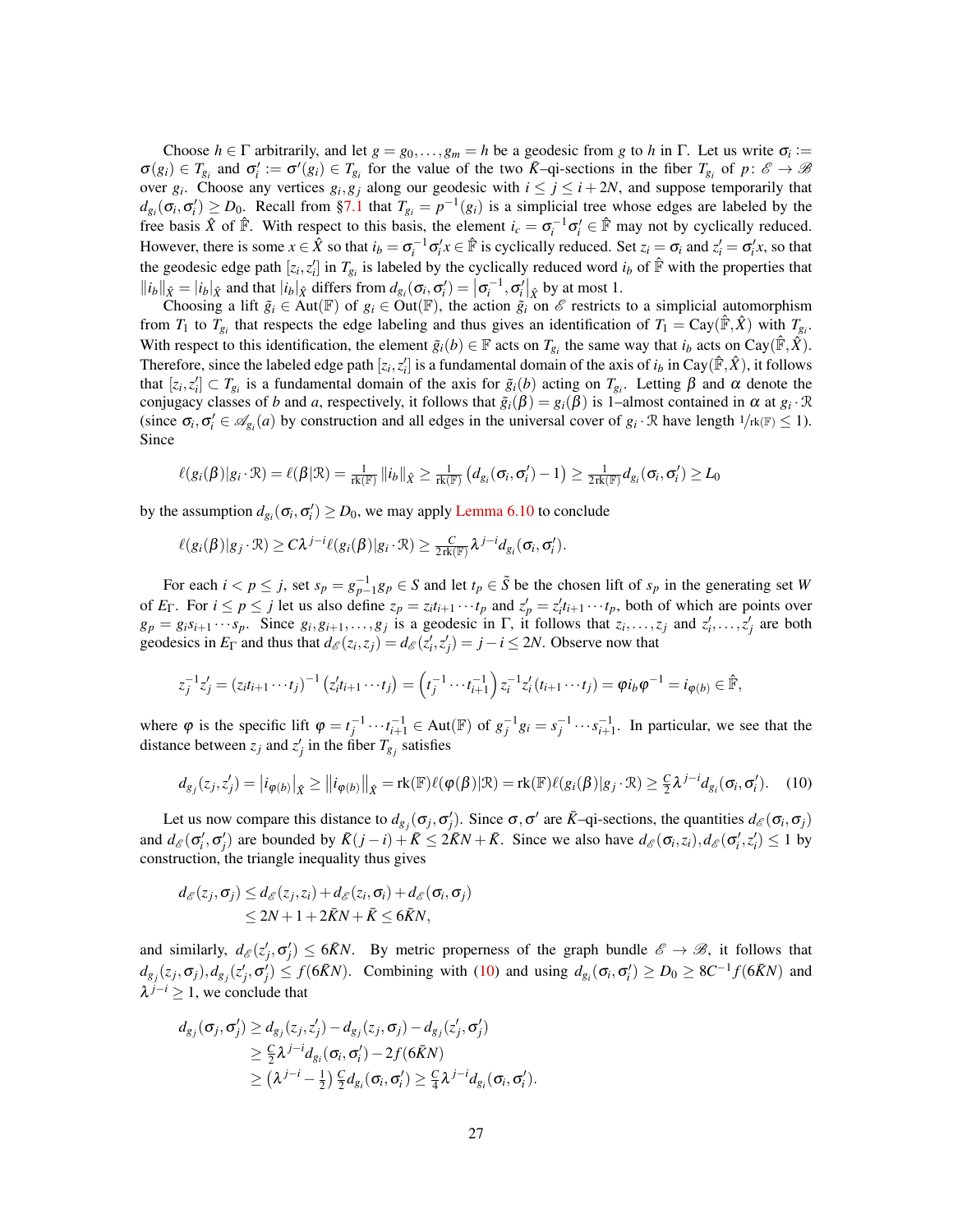To summarize, we have now shown that the implication

<span id="page-27-0"></span>
$$
d_{g_i}(\sigma_i, \sigma'_i) \ge D_0 \implies d_{g_j}(\sigma_j, \sigma'_j) \ge \frac{C}{4} \lambda^{j-i} d_{g_i}(\sigma_i, \sigma'_i)
$$
\n(11)

holds for any pair of vertices  $g_i, g_j$  on the geodesic  $g = g_0, \ldots, g_m = h$  with  $i \le j \le i + 2N$ . Suppose now that  $d_g(\sigma(g), \sigma'(g)) \ge D_0$ . If  $d_\Gamma(g, h) > N$ , we may then break the geodesic  $g_0, \ldots, g_m$  into  $\lfloor d_\Gamma(g, h)/N \rfloor \ge$  $\frac{1}{2N}d_{\Gamma}(g,h)$  pieces that each have length between *N* and 2*N* and inductively apply the estimate [\(11\)](#page-27-0) to conclude

$$
d_h(\sigma(h), \sigma'(h)) \geq \left(\frac{C}{4}\lambda^N\right)^{\lfloor d_{\Gamma}(g,h)/N \rfloor} d_g(\sigma(g), \sigma'(g)) \geq \eta^{d_{\Gamma}(g,h)} d_g(\sigma(g), \sigma'(g)),
$$

where  $\eta := \left(\frac{C\lambda^N}{4}\right)$  $\left(\frac{\lambda^N}{4}\right)^{1/2N} > 1$ . Otherwise,  $d_{\Gamma}(g, h) \leq N$  and [\(11\)](#page-27-0) immediately gives the desired bound

$$
d_h(\sigma(h), \sigma'(h)) \geq \left(\frac{C}{4\eta^N}\right) \eta^{d_{\Gamma}(g,h)} d_g(\sigma(g), \sigma'(g)).
$$

Setting  $D = \frac{C}{4\eta^N}$  completes the proof.

With these tools in hand, we are now prepared to give the

*Proof of [Proposition 7.1.](#page-23-1)* Let  $\mathfrak{K}$ ,  $\mathfrak{C}$ , and  $\mathfrak{D}$  be the constants provided by Mosher's quasi-isometric section lemma, [Lemma 7.3,](#page-24-1) and [Lemma 7.5](#page-25-0) (all which depend only on the bundle  $\mathscr{E} \to \mathscr{B}$ ). Let  $D, D_0 > 0$  be the constants obtained by applying [Proposition 7.6](#page-25-1) with  $\bar{K} = \mathfrak{CR}$ , and fix a constant  $M > D_0 + (f(\mathfrak{C}) + \mathfrak{D})/D$ .

Let  $a \in \mathbb{F}$  and  $g \in \rho_{\Gamma}^{R}([a])$  be as in the statement of the proposition. We may use [Corollary 7.4](#page-24-2) to construct an infinite family  $\{\Sigma_i\}_{i\in\mathbb{Z}}$  of  $\mathfrak{CR}$ -qi sections through  $\mathscr{A}(a)$  with the property that and  $d_g(\Sigma_i(g), \Sigma_j(g))$  =  $M|i-j|$  for all  $i, j \in \mathbb{Z}$ . Notice that this forces the points  $\dots$ ,  $\Sigma_{-1}(g)$ ,  $\Sigma_0(g)$ ,  $\Sigma_1(g)$ ,... to be linearly ordered along the axis  $\mathscr{A}_{g}(a)$ . Furthermore, for all  $i \neq j$  we have  $d_{g}(\Sigma_{i}(g), \Sigma_{j}(g)) \geq D_{0}$  so that we may apply [Propo](#page-25-1)[sition 7.6](#page-25-1) to conclude  $d_h(\Sigma_i(h), \Sigma_i(h)) \geq DM > \mathfrak{D} + f(\mathfrak{C})$  for all  $h \in \Gamma$ .

From this we claim that the sections  $\{\Sigma_i\}$  are *consistently ordered* in each fiber, meaning that if  $\Sigma_i(h)$ appears between  $\Sigma_i(h)$  and  $\Sigma_k(h)$  in the axis  $\mathscr{A}_h(a)$  for some  $h \in \Gamma$ , then the same holds for every  $h' \in \Gamma$ . Indeed, if  $\Sigma_j(h)$  appears between  $\Sigma_i(h)$  and  $\Sigma_k(h)$  in  $\mathscr{A}_h(a)$ , then applying [Lemma 7.5](#page-25-0) with  $\sigma_1 = \Sigma_i$ ,  $\sigma_2 = \Sigma_k$ ,  $u = \sum_j(h)$  shows that  $v = \sum_j(h')$  appears between  $\sum_i(h')$  and  $\sum_k(h)$  in any neighboring fiber *h*<sup>'</sup>; thus the consistently ordered conclusion follows by induction.

We now use the sections  $\{\Sigma_i\}_{i\in\mathbb{Z}}$  to define a map  $\mathfrak{q}_a: \mathcal{A}(a) \to \mathcal{A}_g(a)$ , as follows. For each  $h \in \Gamma$ , the sections  $\Sigma_i$  partition the geodesic  $\mathscr{A}_h(a) \cong \mathbb{R}$  into infinitely many, disjoint, half open intervals  $Z_j^h :=$  $[\Sigma_j(h), \Sigma_{j+1}(h))$ . Define the map  $\mathfrak{q}_a$  by sending the interval  $Z_j^h = [\Sigma_j(h), \Sigma_{j+1}(h))$  to the point  $\Sigma_j(g) \in \mathcal{A}_g(a)$ (so the image of  $\mathfrak{q}_a$  is the set  $\{\Sigma_j(g)\}_{j\in\mathbb{Z}}$ ). Next define  $\Pi_a: E_\Gamma \to \mathscr{A}_g(a)$  to be the composition  $\Pi_a = \mathfrak{q}_a \circ \mathfrak{p}_a$ .

**Claim.** *The map*  $\Pi_a: E_\Gamma \to (\mathscr{A}_g(a), d_g)$  *is a coarse* 3*M–Lipschitz retraction onto*  $\mathscr{A}_g(a)$ *, meaning that for all*  $u, v \in E_{\Gamma}$  *and each vertex*  $x \in \mathcal{A}_{g}(a)$  *we have* 

$$
d_g(\Pi_a(u), \Pi_a(v)) \leq 3Md_{\mathscr{E}}(u, v)
$$
 and  $d_g(x, \Pi_a(x)) \leq 3M$ .

Indeed, for any vertex  $x \in \mathcal{A}_{g}(a)$  we have  $\mathfrak{p}_{a}(x) = x$ , by definition, so that  $\Pi_{a}(x) = \Sigma_{j}(g)$  where  $j \in \mathbb{Z}$  is the unique integer such that  $x \in \mathbb{Z}_j^g = [\Sigma_j(g), \Sigma_{j+1}(g))$ . Thus  $d_g(x, \Pi_a(x)) \leq M$  since  $d_g(\Sigma_j(g), \Sigma_{j+1}(g)) = M$ by construction of the family  $\{\Sigma_i\}$ . To complete the proof of the claim, it thus suffices to prove the bound  $d_g(\Pi_a(u), \Pi_a(v)) \leq 3M$  for all  $u, v \in E_\Gamma$  with  $d_g(u, v) = 1$ . First suppose  $u, v \in T_h$  for some  $h \in \Gamma$ . Then  $\mathfrak{p}_a(u), \mathfrak{p}_a(v) \in \mathscr{A}_h(a)$  satisfy

$$
d_h(\mathfrak{p}_a(u), \mathfrak{p}_a(v)) \le f\big(d_{\mathscr{E}}(\mathfrak{p}_a(u), \mathfrak{p}_a(v))\big) \le f(\mathfrak{C})
$$

by [Lemma 7.3.](#page-24-1) Since  $d_h(\Sigma_m(h), \Sigma_n(h)) \geq \mathfrak{D} + f(\mathfrak{C})$  for all  $m \neq n$ , it follows that if  $\mathfrak{p}_a(u)$  lies in  $Z_i^h$  and  $\mathfrak{p}_a(v)$  lies in  $Z_j^h$ , then  $|i-j| \leq 1$ . Thus  $d_g(\Pi_a(u), \Pi_a(v)) = d_g(\Sigma_i(g), \Sigma_j(g)) = M|i-j| \leq M$ . Next suppose that *u* and *v* lie in different fibers. Then, since  $d_{\mathscr{E}}(u, v) = 1$ , we have  $u \in T_h$  and  $v \in T_{h'}$  for some  $h, h' \in \Gamma$ 

 $\Box$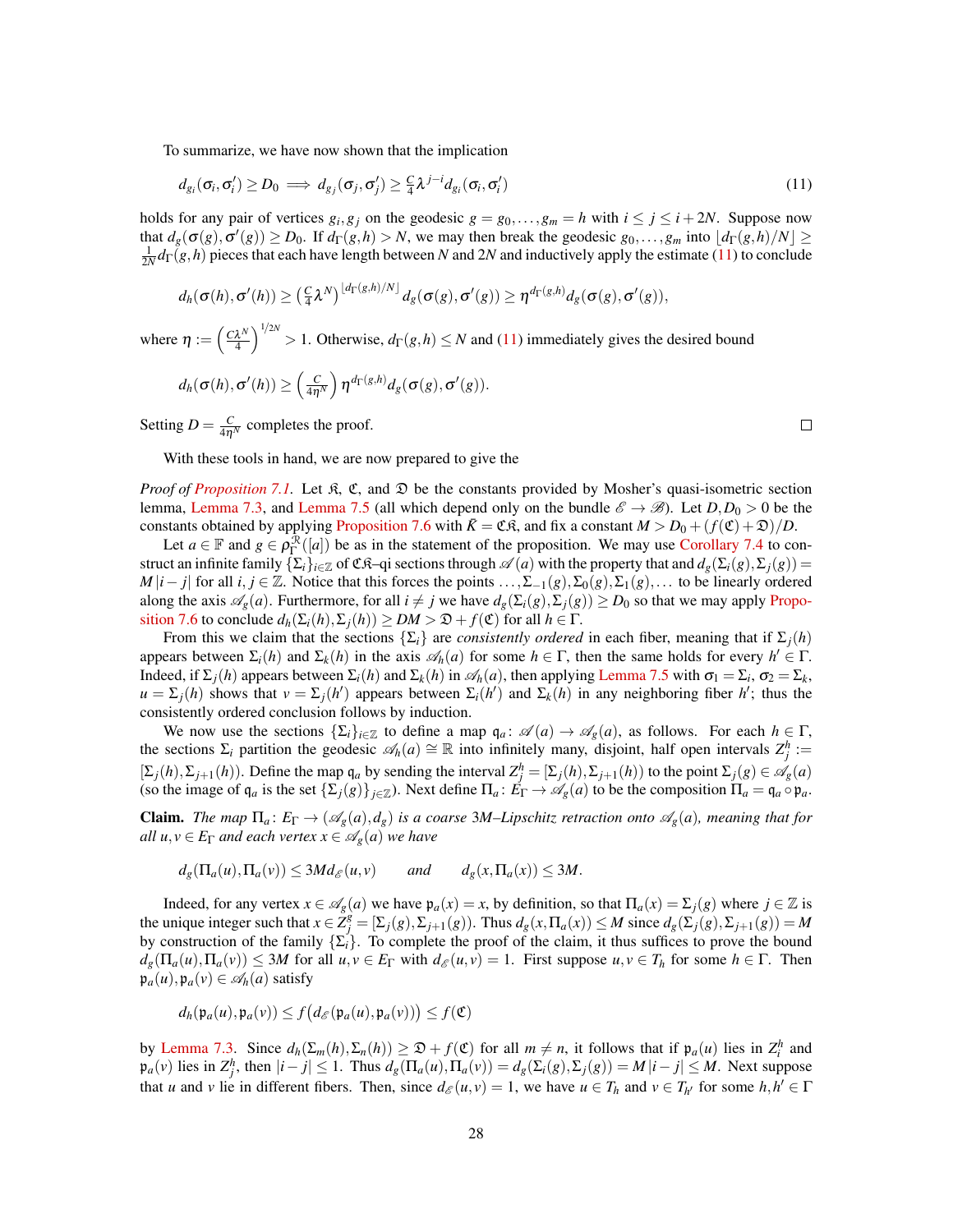with  $d_{\mathscr{B}}(h, h') = 1$ . Let  $i, j \in \mathbb{Z}$  be such that  $\mathfrak{p}_a(u) \in Z_i^h$  and  $\mathfrak{p}_a(v) \in Z_j^h$  $j'$ , and note that  $d_{\mathscr{E}}(\mathfrak{p}_a(u), \mathfrak{p}_a(v)) \leq \mathfrak{C}$ by [Lemma 7.3.](#page-24-1) Since  $p_a(u) \in [\Sigma_i(h), \Sigma_{i+1}(h))$ , it follows that  $p_a(u)$  lies between  $\Sigma_{i-1}(h)$  and  $\Sigma_{i+2}(h)$  with  $d_h(\mathfrak{p}_a(u), \Sigma_n(h)) \geq \mathfrak{D}$  for  $n \in \{i-1, i+2\}$ . Therefore we may apply [Lemma 7.5](#page-25-0) to conclude that  $\mathfrak{p}_a(v)$ lies between  $\Sigma_{i-1}(h')$  and  $\Sigma_{i+2}(h')$  in  $\mathscr{A}_{h'}(a)$ . In particular, we must have  $j \in \{i-1, i, i+1, i+2\}$  so that  $d_g(\Pi_a(u), \Pi_a(v)) = d_g(\Sigma_i(g), \Sigma_i(g)) = M|i-j| \leq 3M$ . This completes the proof of the claim.

We now prove the proposition. Let  $x, y \in \mathcal{A}_g(a)$  be arbitrary. Then clearly  $d_{\mathcal{E}}(x, y) \leq d_g(x, y)$  by definition of the path metrics  $d_{\mathcal{E}}$  and  $d_g$ . Choosing vertices  $x', y' \in \mathcal{A}_a(g)$  with  $d_g(x, x'), d_g(y, y') \leq 1$ , the claim and triangle inequality together imply that

$$
d_g(x,y) \leq 2+6M+d_g(\Pi_a(x'),\Pi_a(y')) \leq 2+6M+3Md_{\mathscr{E}}(x',y') \leq 2+6M+3M(d_{\mathscr{E}}(x,y)+2).
$$

Therefore the inclusion  $(\mathscr{A}_{g}(a), d_{g}) \rightarrow (\mathscr{E}, d_{\mathscr{E}})$  is a  $(12M + 2)$ –quasi-isometric embedding.

<span id="page-28-4"></span> $\Box$ 

### <span id="page-28-0"></span>7.4 A Scott–Swarup theorem

In [\[SS\]](#page-32-3), Scott and Swarup proved that a finitely generated, infinite index subgroup of the fiber of a fibered hyperbolic 3-manifold group is quasiconvex. This result was extended to arbitrary hyperbolic extensions of surface groups in [\[DKL\]](#page-31-5) and to hyperbolic free-by-cyclic groups with fully irreducible monodromy in [\[Mit3\]](#page-32-15). In this section, we generalize these results on the nondistortion of finitely generated, infinite index subgroups of fiber group to the case of hyperbolic extensions of free group by convex cocompact subgroups of  $Out(\mathbb{F})$ .

We first show each free factor *A* of **F** is undistorted in *E*<sub>Γ</sub>. Our proof uses the following well-known fact about hyperbolic groups:

<span id="page-28-2"></span>**Fact 7.7.** Suppose that G is a hyperbolic group and let  $a, b \in G$  be infinite order elements. Then  $(a^n b^{-n})^{\infty} \to$  $a^{\infty}$  and  $(a^n b^{-n})^{-\infty} \to b^{\infty}$  in  $\partial G$  as  $n \to \infty$ .

<span id="page-28-3"></span>Proposition 7.8. *Let* Γ ≤ Out(F) *be a finitely generated group with quasi-isometric orbit map into* CS *and let E*<sup>Γ</sup> *be the associated hyperbolic extensions of* F*. Then for any free factor A of* F*, A is quasiconvex in E*Γ*.*

*Proof.* Let  $\delta$  be the hyperbolicity constant of  $E_{\Gamma}$ . By [Proposition 7.1](#page-23-1) and [Theorem 7.2,](#page-24-0) there are constants  $R, Q > 1$  so that diam<sub> $\Gamma(P(x^*)) \leq R$  for each simple element *x* of  $\mathbb F$  and that  $x^*$  and the *Q*–quasigeodesic  $\mathscr{A}_g(x)$ </sub> have Hausdorff distance at most *R* whenever *x* is minimized in the fiber over *g*, i.e. whenever  $g \in \rho_{\Gamma}^{R}([x])$ .

Now let  $a, b \in A$  be arbitrary. We claim that  $d_{\Gamma}(g, h) \leq 5R + 4\delta$  for any  $g \in \rho_{\Gamma}^{\mathcal{R}}([a])$  and  $h \in \rho_{\Gamma}^{\mathcal{R}}([b])$ . Since  $a^n b^{-n} \in A$ , these elements are simple. Moreover, since  $(a^n b^{-n})^{\infty} \to a^{\infty}$  and  $(a^n b^{-n})^{-\infty} \to b^{\infty}$  in  $\partial E_{\Gamma}$ by [Fact 7.7,](#page-28-2) there is an  $N \ge 0$  such that  $(a^Nb^{-N})^*$  meets a 2 $\delta$ -neighborhood of  $a^*$  and  $b^*$  in  $E_{\Gamma}$ . Then

$$
\operatorname{diam}(p(a^*) \cup p(b^*)) \le \operatorname{diam} p(a^*) + 2\delta + \operatorname{diam} p((a^N b^{-N})^*) + 2\delta + \operatorname{diam} p(b^*) \le 3R + 4\delta. \tag{12}
$$

Therefore  $d_{\Gamma}(g, h) \leq 5R + 4\delta$  as claimed. Setting  $D = d_{\Gamma}(1, g) + 5R + 4\delta$ , this moreover shows that  $d_{\Gamma}(1, h) \leq$ *D* whenever *h* lies in the minimizing set  $\rho_{\Gamma}^{\mathcal{R}}([b])$  for any  $b \in A$ .

We can now directly verify that *A* is quasiconvex in  $E_{\Gamma}$ . Identify *A* with the vertices of the tree  $T_1^A$  in  $\mathcal{E}$ . For any two vertices *a*,*b* of  $T_1^A$  there is an  $x \in A$  whose axis  $\mathcal{A}_1(x)$  in  $T_1$  passes through the vertices *a* and *b*. If *x* is minimized in the fiber over  $h \in \Gamma$ , then  $d_{\Gamma}(1,h) \le D$ . By [Equation \(9\),](#page-23-2) there exists an F–equivariant  $\mathfrak{L}^D$ – bilipschitz map  $T_1 \to T_h$  (obtained by writing *h* as a geodesic  $s_1 \cdots s_n$  in  $\Gamma$  and lifting the  $s_i \in S$  to generators  $t_i \in \tilde{S}$ ). This and the fact that  $\mathscr{A}_h(x)$  is a *Q*–quasigeodesic together imply that  $\mathscr{A}_1(x)$  is a *Q*'–quasigeodesic in  $\mathscr E$  for some constant  $Q' \geq 1$  depending only on  $Q$ ,  $\mathfrak L$ , and  $D$ . Hence, by [Proposition 2.1,](#page-3-0) any geodesic joining *a* and *b* in  $E_{\Gamma} = \mathcal{E}^0$  stays within the  $R_0(Q', \delta)$ –neighborhood of the geodesic  $\mathcal{A}_1(x)$  in  $T_1^A$  joining *a* and *b*. Therefore *A* is quasiconvex in *E*Γ.  $\Box$ 

We can now combine [Proposition 7.8](#page-28-3) with [Proposition 5.2](#page-15-0) to prove the main result of this section.

<span id="page-28-1"></span>Theorem 7.9 (Nondistortion in fibers). *Suppose that* Γ ≤ Out(F) *quasi-isometrically embeds into* CS*, and let L be a finitely generated subgroup of the fiber*  $\mathbb{F}$   $\lhd$  *E*<sub>Γ</sub>*. Then L is quasiconvex, and hence undistorted, in the hyperbolic extension*  $E_{\Gamma}$  *if and only if L has infinite index in*  $\mathbb{F}$ *.*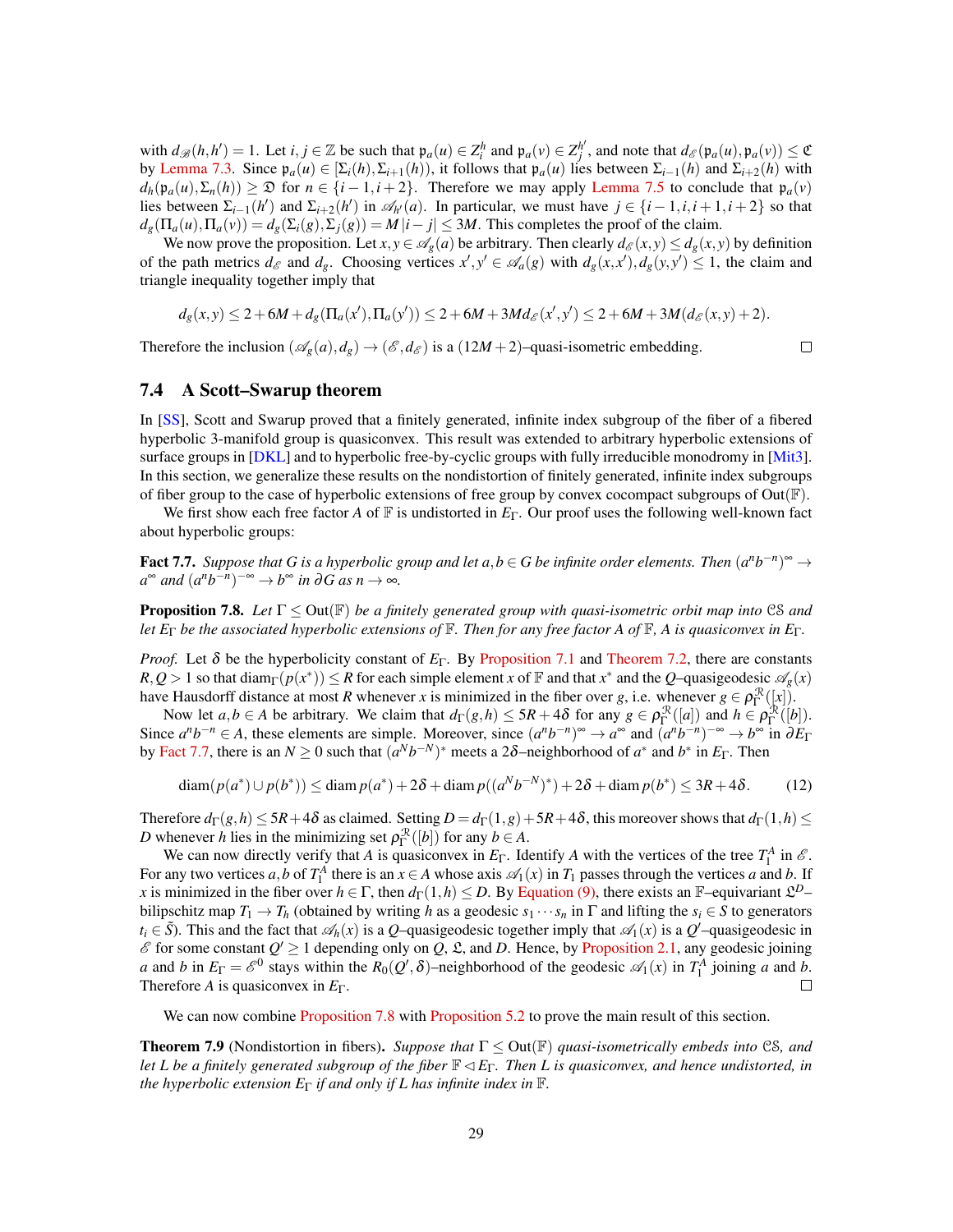*Proof.* Suppose that *L* is a finitely generated, infinite index subgroup of F. By Marshall Hall's theorem, *L* is a free factor of *H* for some finite index subgroup  $H \leq \mathbb{F}$ . By [Proposition 5.2,](#page-15-0) the group  $\Gamma^H$  qi-embeds into  $CS(H)$ , and hence the corresponding *H*–extension  $E_{\Gamma}$  fitting into the sequence

$$
1 \longrightarrow H \longrightarrow E_{\Gamma^H} \longrightarrow \Gamma^H \longrightarrow 1
$$

is hyperbolic by [Theorem 1.1](#page-0-1) and [Theorem 4.12.](#page-14-0) Since *L* is a free factor of *H*, [Proposition 7.8](#page-28-3) implies that *L* is quasiconvex in  $E_{\Gamma^H}$ . Finally, since *H* has finite index in F,  $E_{\Gamma}$  and  $E_{\Gamma^H}$  are commensurable, and we conclude that *L* is quasiconvex in  $E_\Gamma$ . Conversely, if *L* has finite index in  $\mathbb{F}$ , then *L* is quasi-isometric to F✁*E*<sup>Γ</sup> which itself is exponentially distorted in *E*<sup>Γ</sup> by virtue of being infinite and normal. □

**Remark 7.10.** We note that the above theorem does not necessarily hold for hyperbolic extensions of  $\mathbb{F}$  by groups that do not admit quasi-isometric orbit maps into CS. For example, if  $\phi$  is an automorphism of F which is atoroidal but fixes the conjugacy class of a free factor *A*, then the F–extension  $\mathbb{F} \times \langle \phi \rangle$  is hyperbolic by [\[Bri\]](#page-30-9), but the subgroup *A* is not quasiconvex.

# <span id="page-29-1"></span>8 Hyperbolicity of  $E_{\Gamma}$  and convex cocompactness of  $\Gamma$

In the previous section, we learned that if  $\Gamma$  is convex cocompact and purely atoroidal then not only is the extension  $E_{\Gamma}$  hyperbolic, but the projection  $E_{\Gamma} \to \Gamma$  has controlled geometry over the axes of simple elements. In this section, we develop a converse to the main theorem of [\[DT\]](#page-31-0), which established hyperbolicity of *E*Γ. That is, we impose additional structural properties of  $E_{\Gamma}$  that imply the induced orbit map  $\Gamma \to \mathcal{F}$  is a quasiisometric embedding. These properties turn out to characterize convex cocompact subgroups of  $Out(\mathbb{F})$ among the class of subgroups inducing hyperbolic extensions of F.

Suppose henceforth that  $1 \to \mathbb{F} \to E \stackrel{p}{\to} Q \to 1$  is a hyperbolic extension of  $\mathbb{F}$ . This short exact sequence induces an outer action of *Q* on F given by the homomorphism  $Q \to Out(F)$  sending  $q \in Q$  to the class of the automorphism that conjugates  $\mathbb{F} \triangleleft E$  by any lift  $\tilde{q} \in E$  of *q*. We then have the commutative diagram

<span id="page-29-2"></span>
$$
1 \longrightarrow \mathbb{F} \longrightarrow E \stackrel{p}{\longrightarrow} Q \longrightarrow 1
$$
  

$$
\parallel \qquad \downarrow \qquad \downarrow \qquad (13)
$$
  

$$
1 \longrightarrow \mathbb{F} \longrightarrow E_{\Gamma} \longrightarrow \Gamma \longrightarrow 1,
$$

where  $\Gamma$  is the image of  $Q \to Out(\mathbb{F})$ . Fixing finite generating sets for *E* and *Q*, for each element  $a \in \mathbb{F}$  we continue to write *a*<sup>\*</sup> for a geodesic in *E* joining  $a^{-\infty} \in \partial E$  to  $a^{\infty} \in \partial E$ . The image  $p(a^*)$  in *Q* then depends only on the F–conjugacy class  $\alpha$  of *a*. Hence, as in [§7.2,](#page-23-3) we may define the **width** of  $a \in \mathbb{F}$  (or  $\alpha$ ) to be

 $\text{width}_{Q}(a) = \text{width}_{Q}(\alpha) := \text{diam}_{Q} p(\alpha^*).$ 

<span id="page-29-0"></span>**Theorem 8.1** (Convex cocompactness). Suppose that  $1 \to \mathbb{F} \to E \to Q \to 1$  is a hyperbolic extension of  $\mathbb{F}$ . *Then Q has convex cocompact image in* Out(F) *(and hence admits a quasi-isometric embedding orbit map into* CS) if and only there exists  $D \ge 0$  so that width $_0$ (a)  $\le D$  for each simple element  $a \in \mathbb{F}$ .

*Proof.* Since *E* is hyperbolic, the induced homomorphism  $\chi: Q \to \text{Out}(\mathbb{F})$  must have finite kernel, otherwise *E* contains a subgroup isomorphic to  $\mathbb{F} \times \text{ker}(\chi)$  (see [\[DT,](#page-31-0) §2.5]). Thus *Q* is quasi-isometric to its image Γ in Out( $F$ ) and, further, each vertical arrow in [\(13\)](#page-29-2) has finite kernel. From this we see that *E* is  $F$ –equivariantly quasi-isometric to  $E_{\Gamma}$  and moreover that width<sub>*Q*</sub>(*a*) coarsely agrees with the width width(*a*) in  $\Gamma$  as defined in [§7.2.](#page-23-3) Therefore if Γ is convex cocompact, [Theorem 7.2](#page-24-0) shows that supremum sup*<sup>a</sup>* width*Q*(*a*) over all simple  $a \in \mathbb{F}$  is bounded.

For the converse, suppose that width $Q(\beta) \le D$  for each simple conjugacy class  $\beta$  of  $\mathbb F$ . Since  $E_{\Gamma}$  is  $\delta$ hyperbolic, Γ is purely atoroidal and so it suffices to show that Γ, or equivalently *Q*, qi-embeds into F by [Theorem 4.12.](#page-14-0) As it is more natural for our argument, we instead work with the quasi-isometric primitive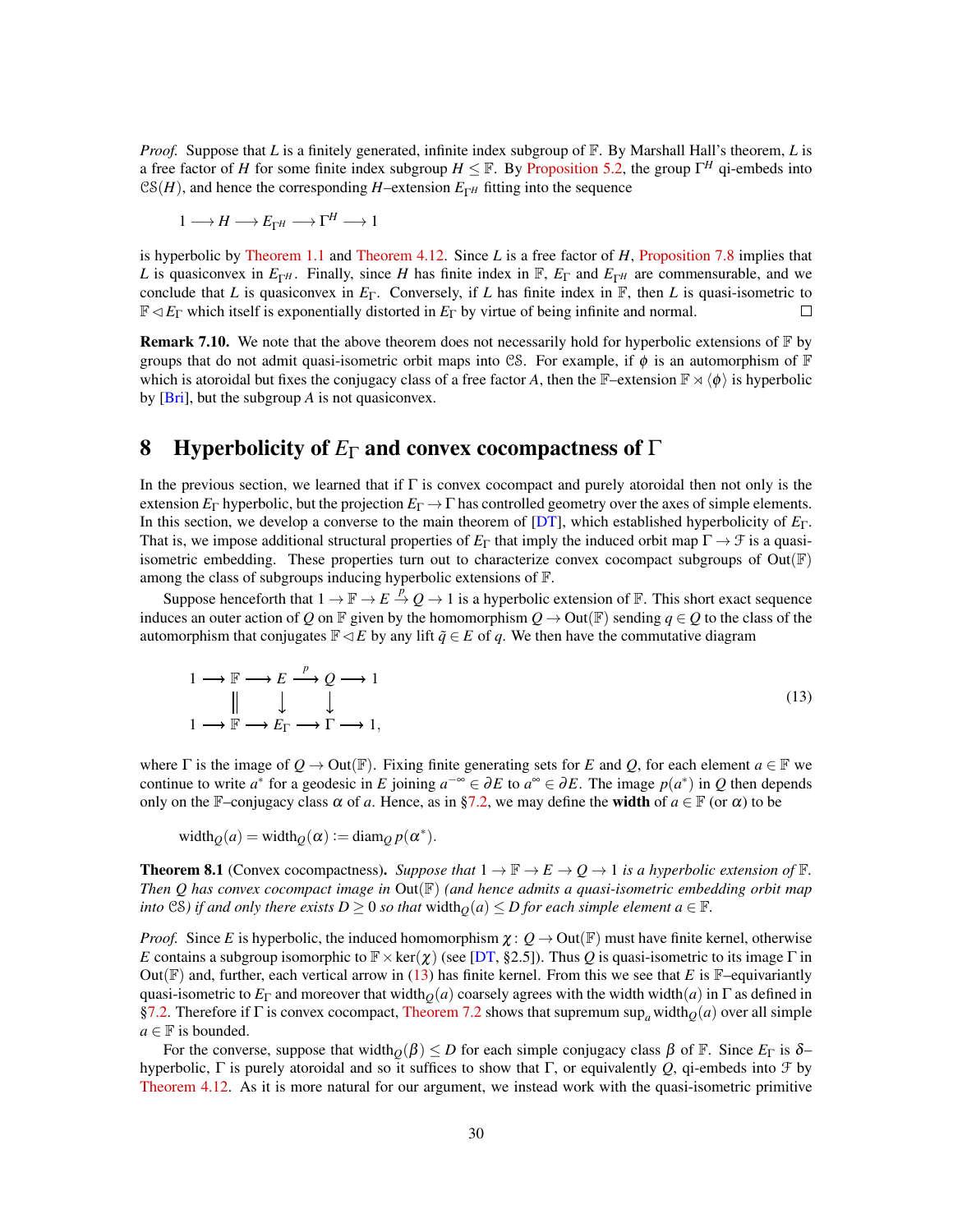loop graph PL defined in [§4.](#page-10-0) Fix  $\alpha \in P\mathcal{L}^0$  and consider the orbit map  $Q \to P\mathcal{L}$  given by  $g \mapsto g \cdot \alpha$ , where *Q* acts on  $\mathcal{PL}$  via  $Q \to \text{Out}(\mathbb{F})$ . We define a coarse map  $\sigma: \mathcal{PL} \to Q$  which we show is a coarse Lipschitz retraction for the orbit map  $Q \to \mathcal{PL}$ . Since the orbit map is necessarily Lipschitz, this will show that  $Q \to \mathcal{PL}$ is a quasi-isometric embedding and establish the theorem. Set

$$
\sigma(\beta) = p(\beta^*),
$$

which is by assumption a subset of  $Q$  of diameter at most  $D$ . This map is equivariant since for each  $g \in Q$ and any lift  $\tilde{g} \in E$ ,

$$
\sigma(g \cdot \beta) = \sigma(\tilde{g}b) = p(\tilde{g}b^*) = gp(\beta^*),
$$

where *b* is any representative of the conjugacy class of  $\beta$ . Hence, if we set  $D_0 = \text{diam}_Q({1} \cup \sigma(\alpha))$ , then  $\sigma: \mathcal{PL} \to \Gamma$  is indeed a *D*<sub>0</sub>–coarse retraction and so it only remains to show that it is Lipschitz.

Let  $\beta$  and  $\gamma$  be adjacent conjugacy classes in PL and choose representatives *b* and *c* such that  $\langle b, c \rangle$  is a rank 2 free factor of  $\mathbb{F}$ . Then, for each  $n \in \mathbb{Z}$ ,  $b^n c^n$  is a simple element of  $\mathbb{F}$ , and by [Fact 7.7](#page-28-2)  $(b^n c^n)^\infty$ approaches  $b^{\infty}$  as  $n \to \infty$  and  $(b^n c^n)^{-\infty}$  approaches  $c^{-\infty}$  as  $n \to \infty$ . Hence, the axis  $(b^n c^n)^*$  in *E* becomes forward asymptotic to  $b^*$  and backward asymptotic to  $c^*$ . Then, just as in [Equation \(12\),](#page-28-4) for all sufficiently large *n* we have that

$$
\operatorname{diam}_Q(p(b^*) \cup p(c^*)) \leq \operatorname{diam}_Q p(b^*) + 2\delta + \operatorname{diam}_Q p((b^n c^n)^*) + 2\delta + \operatorname{diam}_Q p(c^*) \leq 3D + 4\delta.
$$

This demonstrates that  $\sigma: \mathcal{PL} \to Q$  is a Lipschitz retract and completes the proof.

$$
\Box
$$

### References

- <span id="page-30-5"></span>[AKB] Yael Algom-Kfir and Mladen Bestvina. Asymmetry of outer space. *Geom. Dedicata*, 156(1):81–92, 2012.
- <span id="page-30-6"></span>[BF1] Mladen Bestvina and Mark Feighn. Outer limits. Preprint ([http://andromeda.rutgers.edu/](http://andromeda.rutgers.edu/~feighn/papers/outer.pdf) [~feighn/papers/outer.pdf](http://andromeda.rutgers.edu/~feighn/papers/outer.pdf)), 1994.
- <span id="page-30-1"></span>[BF2] Mladen Bestvina and Mark Feighn. Hyperbolicity of the complex of free factors. *Adv. Math.*, 256:104–155, 2014.
- <span id="page-30-2"></span>[BFH] Mladen Bestvina, Mark Feighn, and Michael Handel. Laminations, trees, and irreducible automorphisms of free groups. *Geom. Funct. Anal.*, 7(2):215–244, 1997.
- <span id="page-30-0"></span>[BH1] Mladen Bestvina and Michael Handel. Train tracks and automorphisms of free groups. *Ann. of Math. (2)*, 135(1):1–51, 1992.
- <span id="page-30-3"></span>[BH2] Martin R. Bridson and Aandre Haefliger. *Metric spaces of non-positive curvature*, volume 319. Springer, 2009.
- <span id="page-30-8"></span>[BR] Mladen Bestvina and Patrick Reynolds. The boundary of the complex of free factors. *Duke Math. J.*, 164(11):2213–2251, 2015.
- <span id="page-30-9"></span>[Bri] Peter Brinkmann. Hyperbolic automorphisms of free groups. *Geom. Funct. Anal.*, 10(5):1071–1089, 2000.
- <span id="page-30-4"></span>[CHL] Thierry Coulbois, Arnaud Hilion, and Martin Lustig. R-trees and laminations for free groups. II. The dual lamination of an R-tree. *J. Lond. Math. Soc. (2)*, 78(3):737–754, 2008.
- <span id="page-30-7"></span>[CHR] Thierry Coulbois, Arnaud Hilion, and Patrick Reynolds. Indecomposable *FN*-trees and minimal laminations. *Groups Geom. Dyn.*, 9(2):567–597, 2015.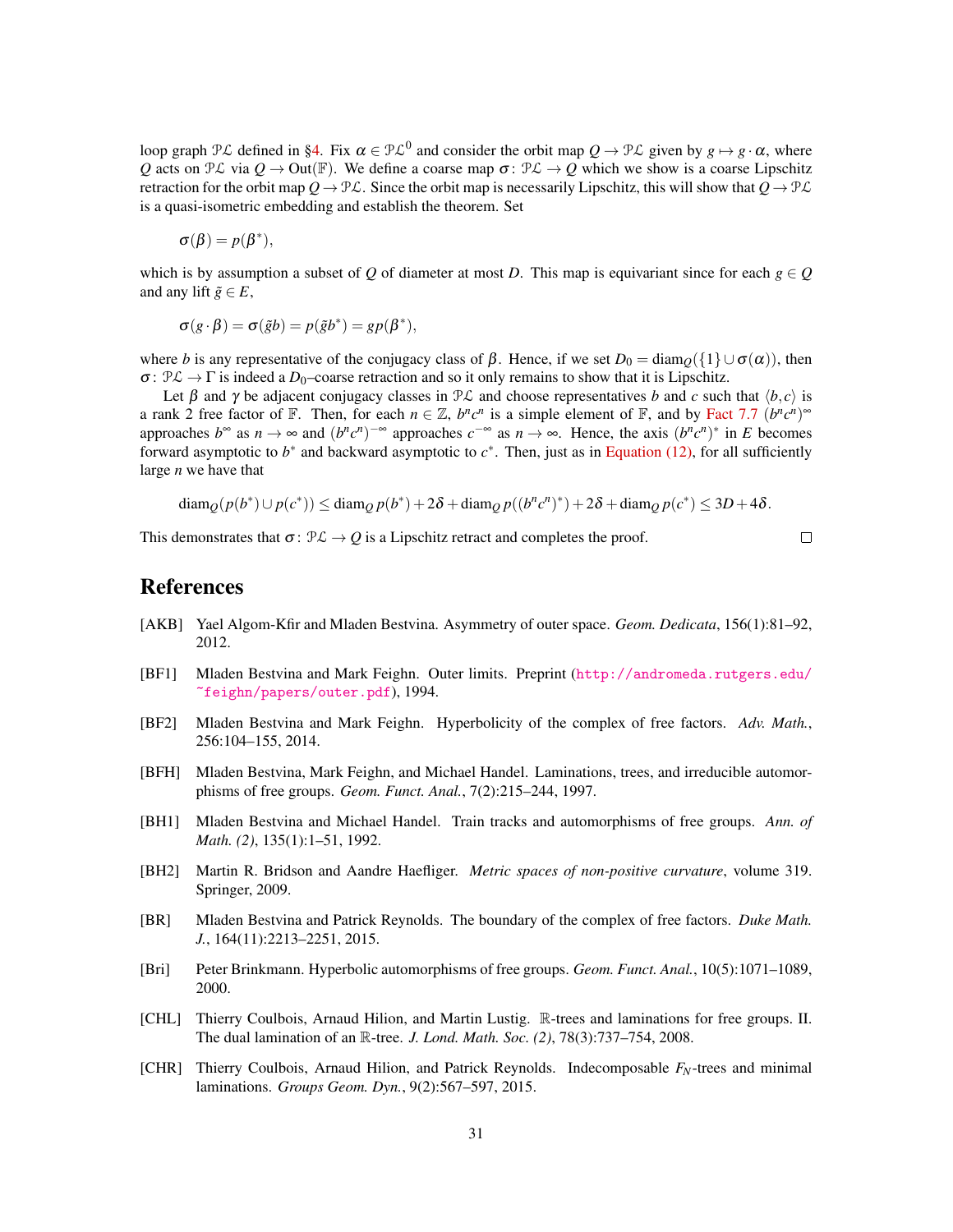- <span id="page-31-10"></span>[CL] Marshall M. Cohen and Martin Lustig. Very small group actions on R-trees and Dehn twist automorphisms. *Topology*, 34(3):575–617, 1995.
- <span id="page-31-12"></span>[CV] Marc Culler and Karen Vogtmann. Moduli of graphs and automorphisms of free groups. *Invent. Math.*, 84(1):91–119, 1986.
- <span id="page-31-5"></span>[DKL] Spencer Dowdall, Richard P. Kent, IV, and Christopher J Leininger. Pseudo-anosov subgroups of fibered 3-manifold groups. *Groups, Geometry, and Dynamics*, 8(4):1247–1282, 2014.
- <span id="page-31-6"></span>[DKT] Spencer Dowdall, Ilya Kapovich, and Samuel J. Taylor. Cannon–thurston maps for hyperbolic free group extensions. *Israel J. Math.*, 216(2):753–797, 2016.
- <span id="page-31-0"></span>[DT] Spencer Dowdall and Samuel J Taylor. Hyperbolic extensions of free groups. To appear in *Geom. Topol.* Preprint arXiv:1406.2567, 2014.
- <span id="page-31-13"></span>[FM] Stefano Francaviglia and Armando Martino. Metric properties of outer space. *Publ. Mat.*, 55(2):433–473, 2011.
- <span id="page-31-7"></span>[GdlH] É. Ghys and P. de la Harpe, editors. *Sur les groupes hyperboliques d'après Mikhael Gromov*, volume 83 of *Progress in Mathematics*. Birkhäuser Boston, Inc., Boston, MA, 1990. Papers from the Swiss Seminar on Hyperbolic Groups held in Bern, 1988.
- <span id="page-31-18"></span>[GJLL] Damien Gaboriau, Andre Jaeger, Gilbert Levitt, and Martin Lustig. An index for counting fixed points of automorphisms of free groups. *Duke Math. J.*, 93(3):425–452, 1998.
- <span id="page-31-11"></span>[Gui] Vincent Guirardel. Actions of finitely generated groups on R-trees. *Ann. Inst. Fourier (Grenoble)*, 58(1):159–211, 2008.
- <span id="page-31-2"></span>[Ham1] Ursula Hamenstädt. Word hyperbolic extensions of surface groups. arXiv:math/0505244, 2005.
- <span id="page-31-17"></span>[Ham2] Ursula Hamenstädt. Stability of quasi-geodesics in Teichmüller space. *Geom. Dedicata*, 146:101– 116, 2010.
- <span id="page-31-16"></span>[Ham3] Ursula Hamenstädt. The boundary of the free factor graph and the free splitting graph. Preprint arXiv:1211.1630, 2013.
- <span id="page-31-1"></span>[HH] Ursula Hamenstädt and Sebastian Hensel. Convex cocompact subgroups of Out(*Fn*). Preprint arXiv:1411.2281, 2014.
- <span id="page-31-14"></span>[HM] Michael Handel and Lee Mosher. The expansion factors of an outer automorphism and its inverse. *Trans. Amer. Math. Soc.*, 359(7):3185–3208, 2007.
- <span id="page-31-9"></span>[Kap1] Ilya Kapovich. Currents on free groups. In *Topological and asymptotic aspects of group theory*, volume 394 of *Contemp. Math.*, pages 149–176. Amer. Math. Soc., Providence, RI, 2006.
- <span id="page-31-4"></span>[Kap2] Ilya Kapovich. On purely loxodromic actions. *Monatshefte für Mathematik*, pages 1–13, 2015.
- <span id="page-31-8"></span>[KB] Ilya Kapovich and Nadia Benakli. Boundaries of hyperbolic groups. In *Combinatorial and geometric group theory (New York, 2000/Hoboken, NJ, 2001)*, volume 296 of *Contemp. Math.*, pages 39–93. Amer. Math. Soc., Providence, RI, 2002.
- <span id="page-31-3"></span>[KL1] Ilya Kapovich and Martin Lustig. Geometric intersection number and analogues of the curve complex for free groups. *Geom. Topol.*, 13(3):1805–1833, 2009.
- <span id="page-31-15"></span>[KL2] Ilya Kapovich and Martin Lustig. Intersection form, laminations and currents on free groups. *Geom. Funct. Anal.*, 19(5):1426–1467, 2010.